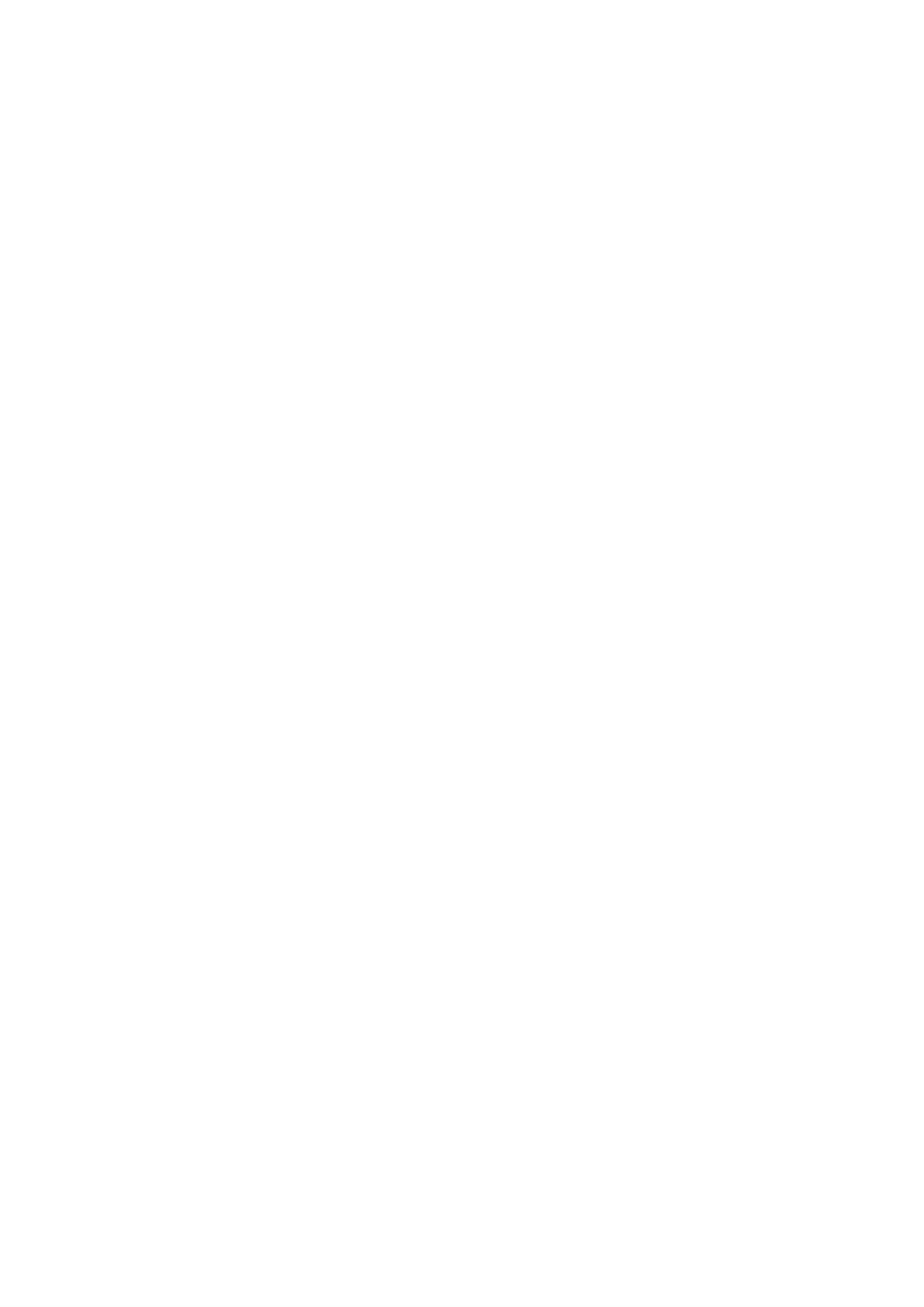# **Abstract**

In 2008 and 2009 a substantial number of banks have received aid in form of guarantee schemes, hybrid and/or shareholder capital, all financed by government authorities. The reason for these actions was a severe crisis in the financial markets leading to a sharp decrease in the global economy. In the light of the current financial crisis banks capital base has therefore become an increasing issue. In the future Governments, Financial Service Authorities and the general public want banks to be more immune to shocks from the economy.

In this thesis regulatory and internal models to estimate capital requirements will be examined. Based on the examination and historic losses in Danske Bank from 1980 to 2008 it will be analysed if macroeconomic factors should be included in the models. The analysis will also include an examination of factors which can give banks an early warning of increased losses, thereby allowing banks to increase their capital base before the crisis originates.

The main theoretical framework of the analysis will be based on credit portfolio models to estimate capital needs. Loss data is based on published loss and provisions from Danske Bank. 11 macro economic factors have been analysed to evaluate whether they should be included in credit portfolio models based on their ability to explain losses in banks. Of the 11 macro economic factors 5 had properties that could give banks an early warning about increased losses in the future. In the thesis it is argued that increased stresstest of parameters in the credit portfolio model would secure a more stable measure of the capital needs.

Based on the results of the analysis it is recommended that some or all of the 5 macroeconomic factors with properties to give an early warning should be included in the credit portfolio models. It is also recommended that increased stress testing of parameters and correlations between assets should be implemented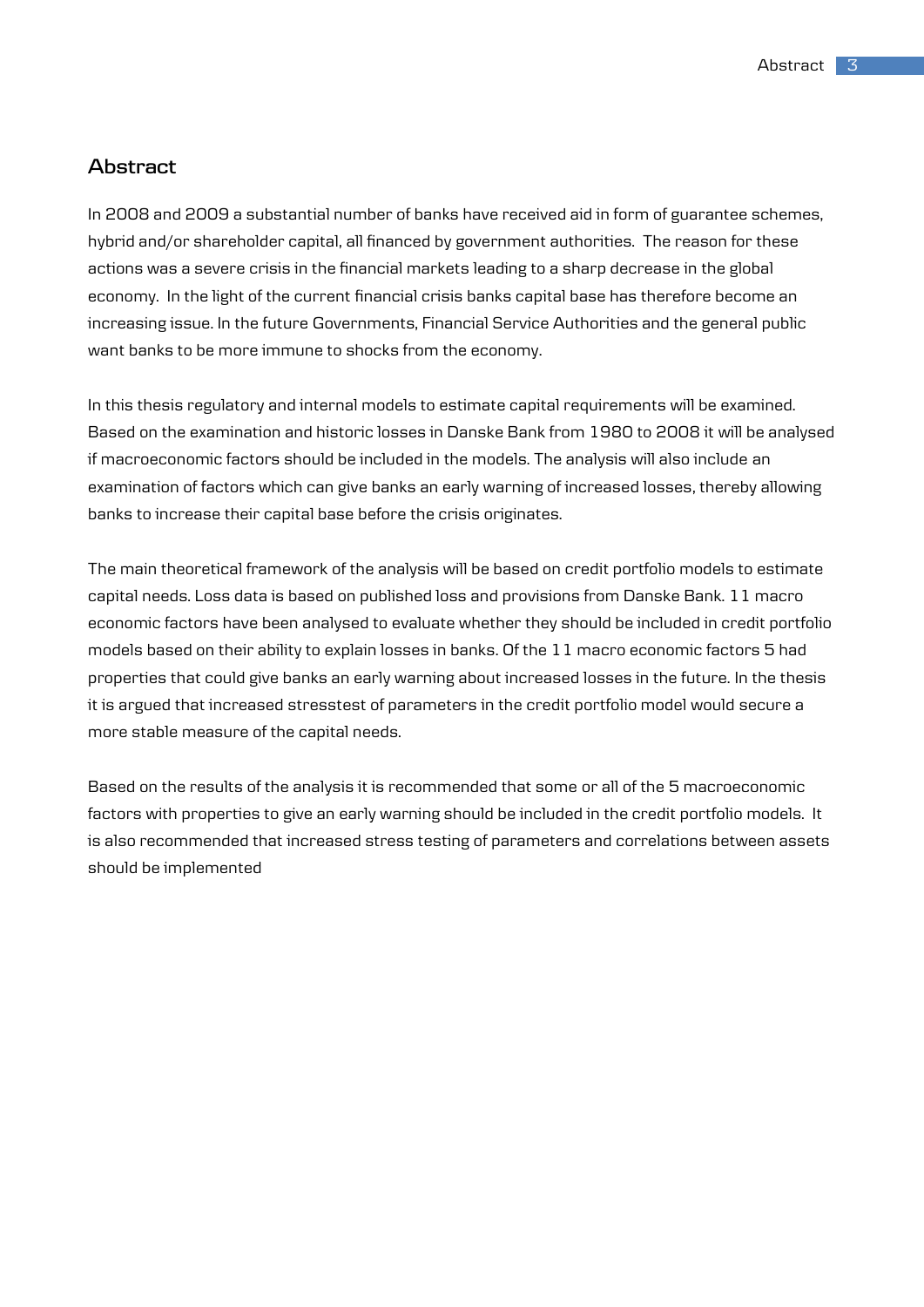# **Forord**

Hensigten med nærværende hovedopgave på HD(F) studiet er at analysere kreditporteføljemodeller med henblik på at vurdere relevansen af at inkludere makroøkonomiske faktorer. Opgaven tager udgangspunkt i teorien bag kreditporteføljemodeller samt empiri vedrørende kredittab for Danske Bank og udvalgte makroøkonomiske faktorer fra 1980 til 2008.

Opgaven henvender sig til personer indenfor den finansielle sektor, der ønsker et indblik, i hvordan kapitalen til dækning af kreditrisiko opgøres. Ligeledes giver opgaven indblik i, hvordan udvalgte makroøkonomiske faktorer påvirker tab i banker, samt hvilke faktorer der kan forudsige nedgang i økonomien.

I udarbejdelsen af opgaven har min vejleder Frank Lyhne Hansen været behjælpelig under opstilling og afgrænsning af opgaven. Ligeledes vil jeg gerne rette en tak til cand. jur. Hanne Boye for korrekturlæsning.

Teglholmen, den 4. maj 2009

Kristoffer Boye cand. oecon agro

\_\_\_\_\_\_\_\_\_\_\_\_\_\_\_\_\_\_\_\_\_\_\_\_\_\_\_\_\_\_\_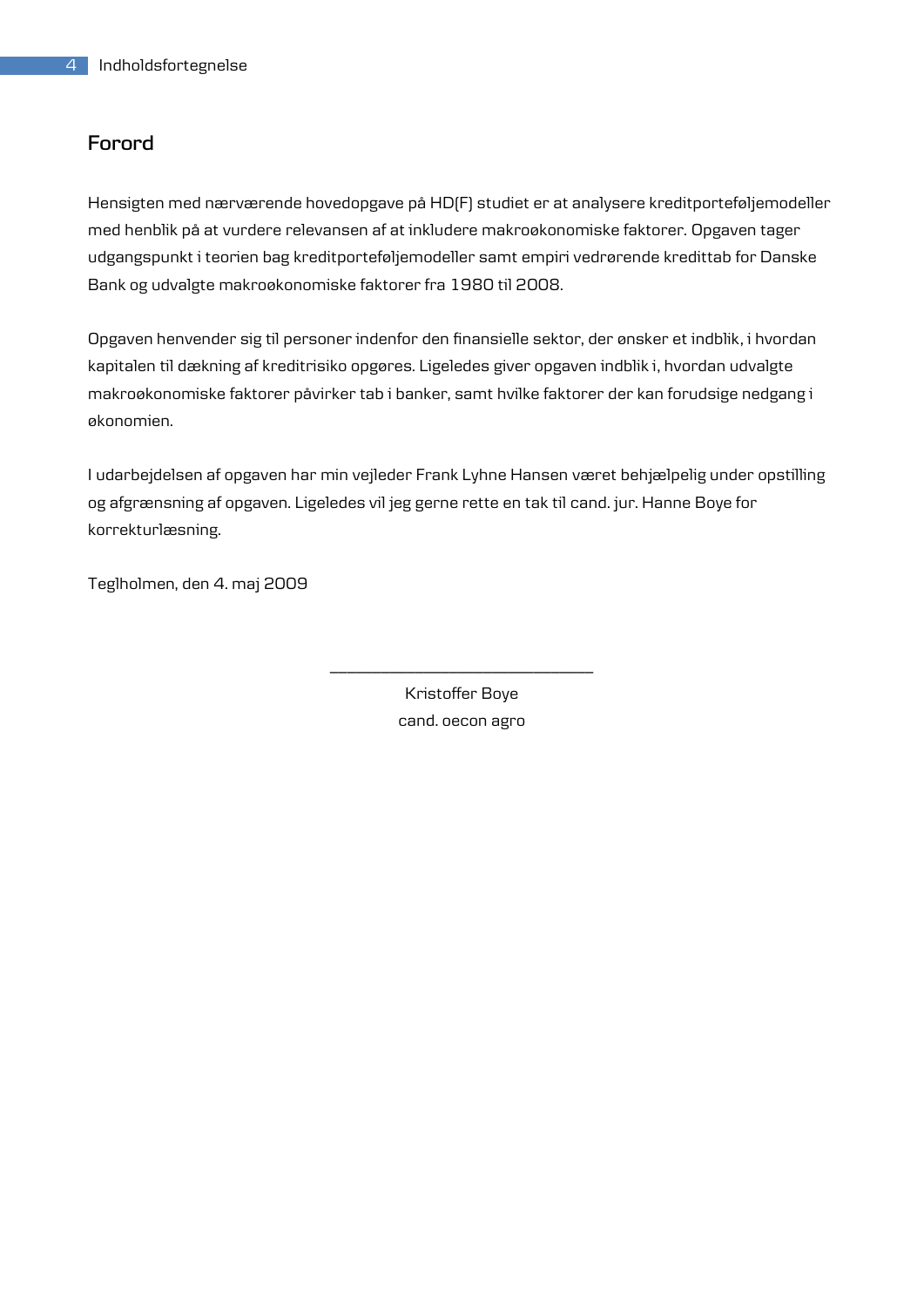# Indholdsfortegnelse

| 3.6 Afrunding. | 29 |
|----------------|----|
|                |    |
|                |    |
|                |    |
|                |    |
|                |    |
|                |    |
|                |    |
|                |    |
|                |    |
|                |    |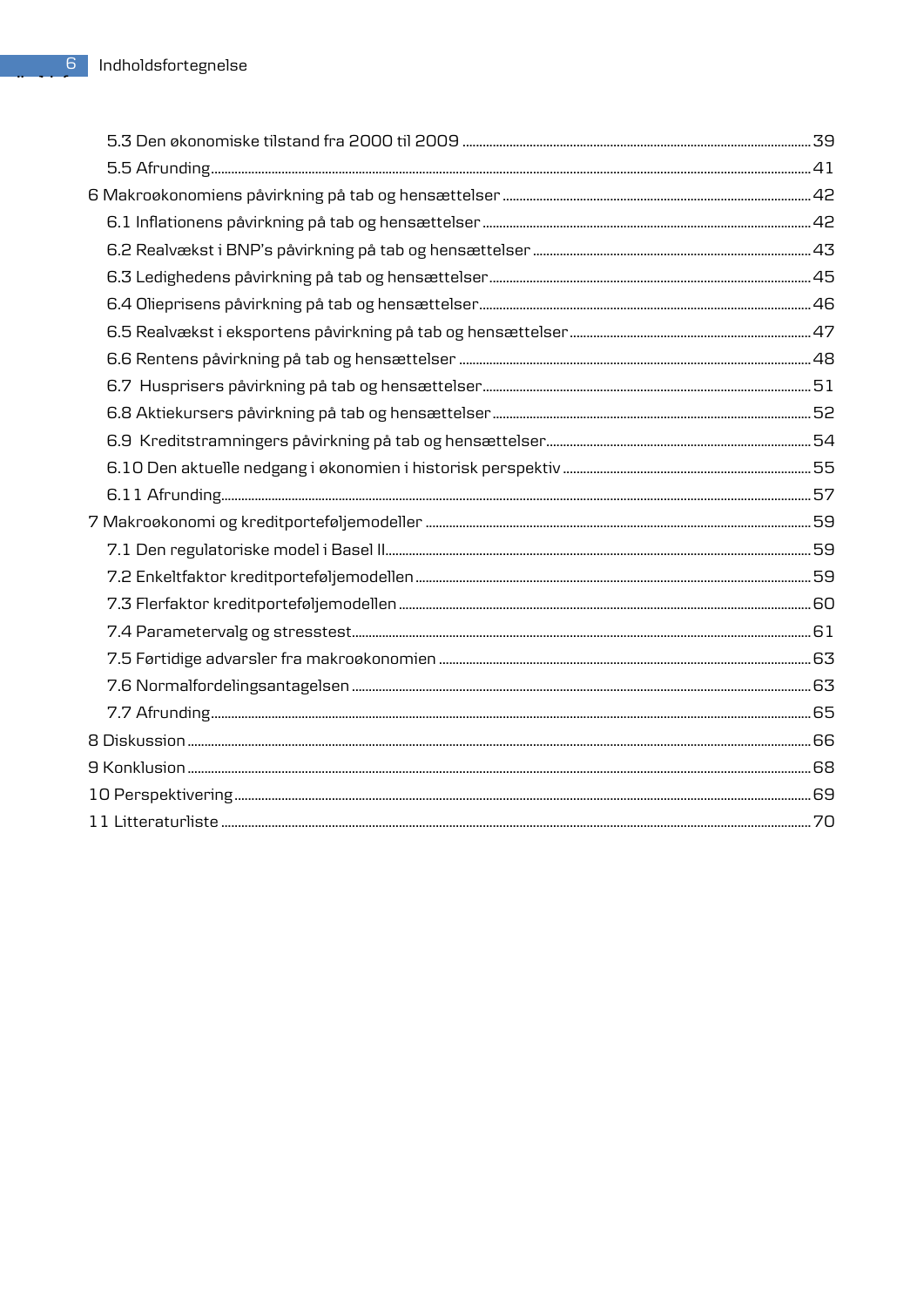# **1. Indledning**

#### **1.1 Baggrund**

Bankbranchen går langt tilbage i historien, og den bygger grundlæggende på, at befolkningen har forskellige præferencer i forhold til deres forbrug. Nogle ønsker at udskyde deres forbrug til en senere periode. De har derfor overskudslikviditet i startperioden. Andre ønsker at bruge flere penge her og nu, end de har tjent, hvorfor de låner penge. Imellem de to typer står banken, der formidler ind- og udlån. Det åbner for den umiddelbare fordel for indlånskunden, at han udelukkende skal vurdere risikoen for, at banken ikke kan levere pengene, når han ønsker at hæve dem. Han behøver derfor ikke kreditvurdere udlånskundens tilbagebetalingsevne og -vilje. Banken påtager sig kreditrisikoen på udlånskunden samt likviditetsrisikoen for, at indlånskunden ønsker at hæve sine penge tidligere end aftalen med udlånskunden ophører. Som oftest vil udlånskunden have lånt pengene på en længere horisont end indlånet, og banken kan derfor ikke kræve, at beløbet bliver tilbagebetalt, når indlånet hæves (Freixas & Rochet 1997). For at modsvare denne likviditetsrisiko, og risikoen for at udlånskunden ikke betaler sit udlån tilbage, er det nødvendigt, at banken har en kapital af en vis størrelse.

#### **Kreditrisiko**

Grundlæggende i udlånsforretninger gælder det om at låne til kunder, der med stor sandsynlighed betaler lånet rettidigt tilbage (kreditrisiko). Det vil altså sige, at banken påtager sig en kalkuleret risiko. Såfremt alle kunder betaler deres lån rettidigt tilbage, kan det forsimplet siges, at banken ikke løber nogen kreditrisiko og derfor kan låne alle de midler ud, som den har til rådighed. Beklageligvis er antagelsen om, at alle kunder tilbagebetaler deres lån utopisk. I normal bankdrift regner man derfor med et forventet tab (Expected Loss, EL) på porteføljeniveau. Dette tab er estimeret ud fra tabshistorik, altså hvad man tidligere har tabt på en kunde og på et produkt af denne type. I den forbindelse kunne man argumentere for, at banker udelukkende skal holde kapital, der modsvarer det forventede tab. I den virkelige verden er antagelsen om, at tabet er jævnt fordelt over hele løbetiden på udlånporteføjlen, er imidlertid urealistisk. Hvis banken derfor kun opretholder kapital, der modsvarer det forventede tab, vil banken ikke have kapital nok til at dække tab i for eksempel recessionsperioder. Banken skal derfor holde en større kapital, der med en vis sandsynlighed kan dække det uforventede tab, der grafisk er afbildet i figur1.1.1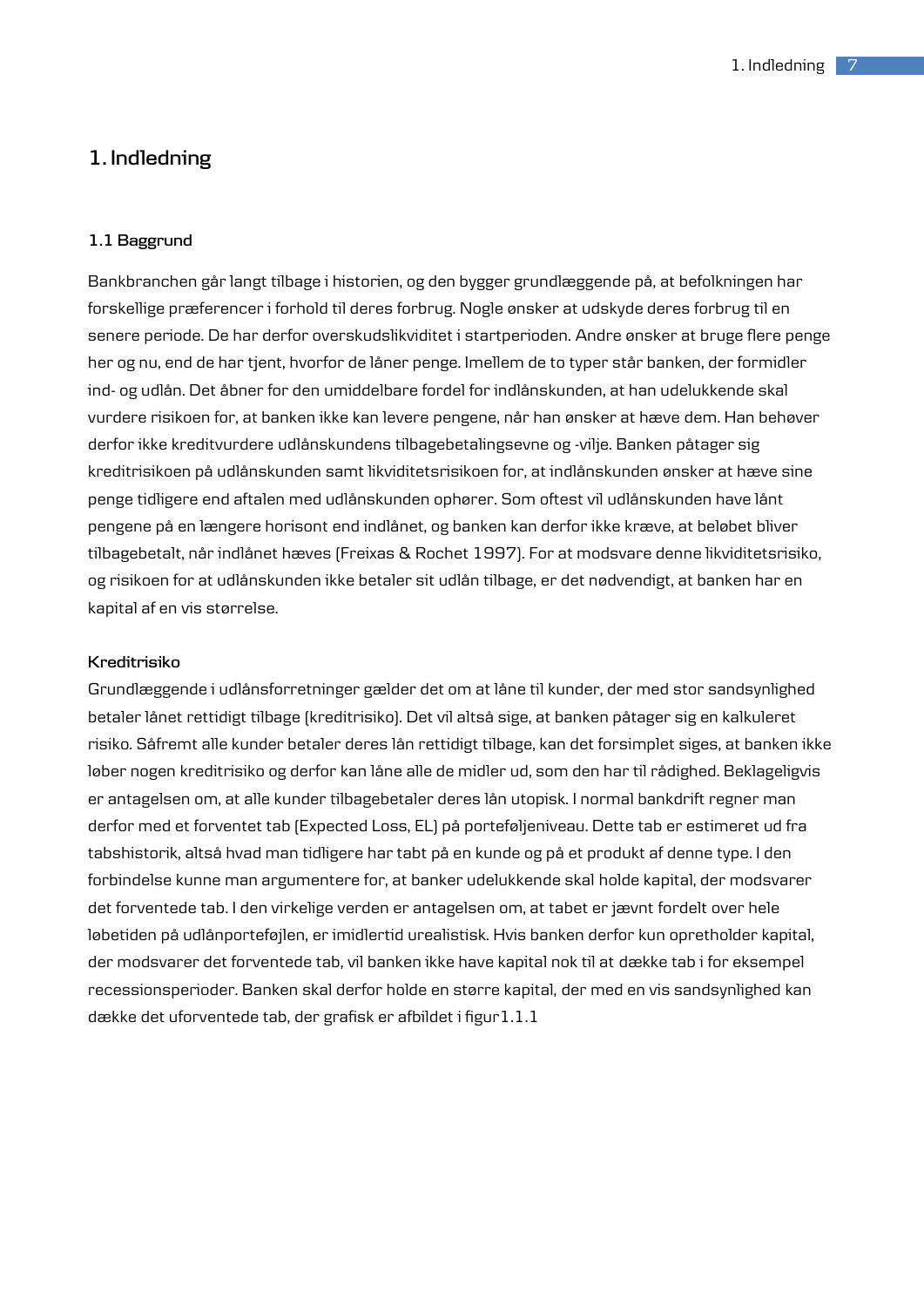

Figur 1.1.1 Forventet og uforventet tab (BIS 2005)

Den vurderede nødvendige kapital afhænger naturligvis af kundernes tilbagebetalingsvilje og -evne, udtrykt ved den fremtidige risiko for ikke at kunne opfylde deres forpligtelser overfor banken. Ligeledes har størrelsen og kvaliteten af sikkerheder, som banken har fået pant i for at yde lånet, betydning. Sikkerheden benyttes til at reducere udeståendet, da banken i en konkurssituation for kunden har mulighed for at afhænde sikkerheden og modtage likvider. I nogle tilfælde vil banken dog have overvurderet, hvad den kan afhænde sikkerheden for i en handelssituation, da dette er drevet af en udbuds- og efterspørgselssituation. Sikkerheden kan ligeledes tænkes at have indflydelse på konkurssandsynligheden, da det kan have en positiv indvirkning på betalingsviljen hos kunden. Dette kan for eksempel være tilfældet, hvis kunden bliver tvunget til at afstå bil eller hus, hvis han ikke overholder sine forpligtigelser overfor banken. Kapitalen, der skal opretholdes af bankerne, kan bestemmes ud fra flere metoder med forskellige tilgangsvinkler, alt afhængigt om der er tale om interne modeller eller modeller, der er underlagt regulatoriske krav (BIS 2005).

Samfundet har en interesse i, at indlånskunden føler, at hans indskud er sikret, da han derved ikke skal bruge unødig tid på at kreditvurdere banken. Dette sikres blandt andet via den gældende indskydergaranti, der sikrer indskud i banken op til DKK 300.000. Pt. er dog alle indskud fuldt sikret indtil oktober 2010 via Bankpakke I (Finansrådet 2009). I en normaliseret situation er det dog nødvendigt, for at holde en høj tillid, at der stilles forskellige krav og reguleringer til banken. Disse krav stilles via Finanstilsynet og omhandler, hvor meget kapital banken skal holde. Gennem disse krav er det et ønske om at skabe en tillid fra indlånskundens side.

Kapitalbehov kan gradbøjes, da kapitalen opfylder flere formål på samme tid. Disse formål kan blandt andet være, at banken undgår: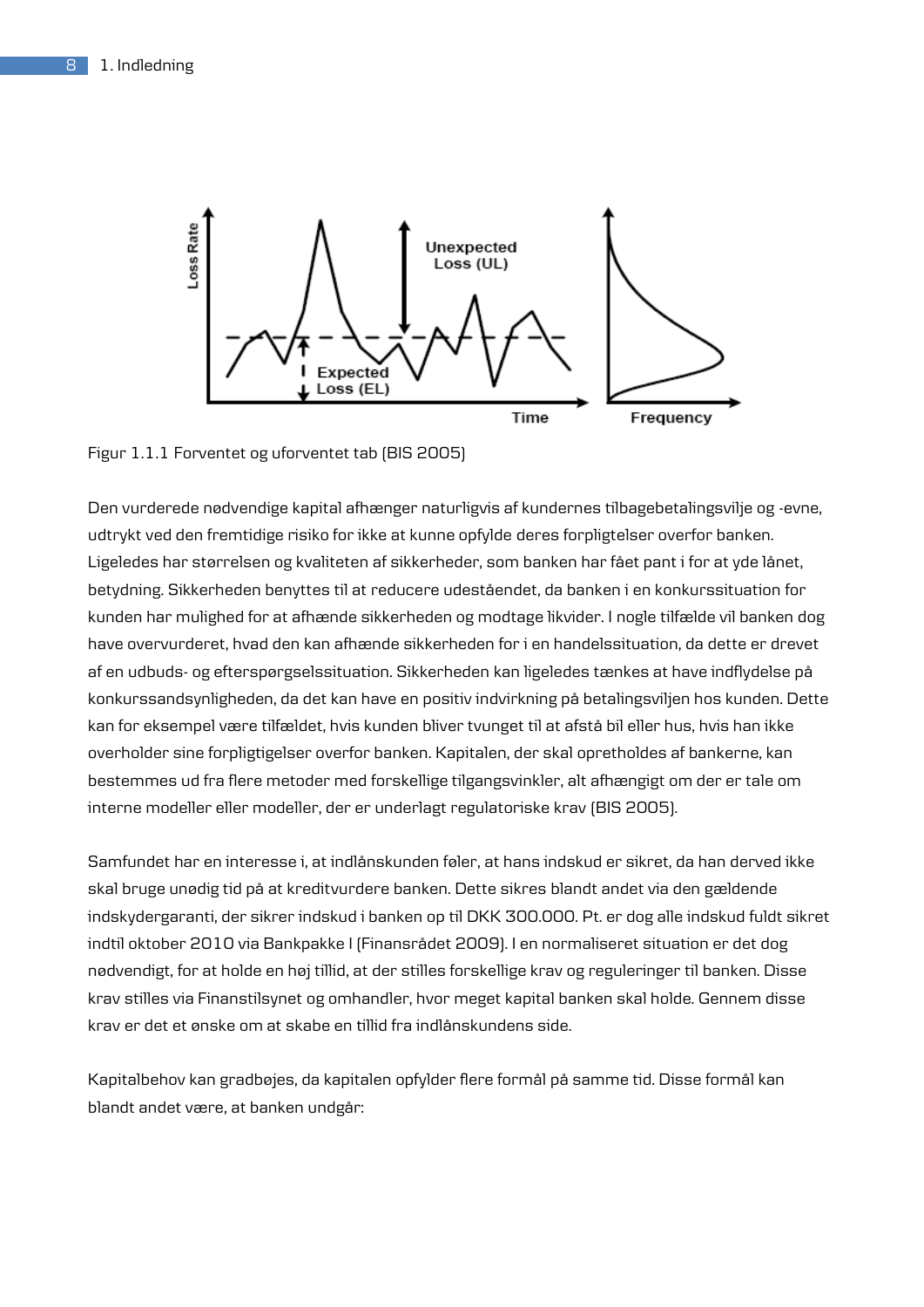- 1. Insolvens (konkurs)
- 2. Finanstilsynets overtagelse af styringen
- 3. Nedgradering af rating

Ud fra de 3 opstillede punkter kræves der mindst kapital for at sikre, at banken stadig er solvent, Men før banken bliver insolvent, har finanstilsynet allerede overtaget styringen, og før det er banken blevet nedgraderet, da kreditværdigheden er faldet. Disse punkter gør, at interne politikker kan få banken til at estimere et kapitalbehov, der er større end de lovgivningsmæssigekrav. I opgaven defineres kapitalbehov som den, af aktionærerne vurderede, nødvendige kapital til afdækning af risikoen i banken.

## **Basel II**

I 2004 blev der opnået international enighed om et fælles regelsæt: Basel II, der skulle reformere, hvordan banker skal opgøre deres kapital. Dette regelsæt indeholdt intentionerne og gik grundlæggende ud på, at bankerne skal kapitalafdække deres udlån i forhold til, hvor risikobetonet udlånet er. De nærmere operationelle regler blev bestemt af EU Kommissionen og senere ratificeret i dansk lovgivning. Regelsættet betød en ændring fra tidligere praksis, hvor kapitalafdækningen var fast på 8 pct. af de risikovægtede aktiver for alle banker. Banker kan i Basel II regelsættet vælge at anvende to grundlæggende modeller, hvor den simpleste opgør kapitalkravet efter samme metodik som Basel I reglerne. Den anden type model bygger på interne ratingmodeller, hvor konkursrisikoen på kunderne vurderes ud fra bankens tabshistorik (Nationalbanken 2009a)

#### **Interne modeller**

Igennem længere tid har flere banker benyttet interne modeller, der har bygget på Intern tabshistorik, til estimering af risikoen i udlånsporteføljen. Der har været flere indgangsvinkler mellem de enkelte banker, men afvigelserne har været mere i detaljen end i det grundlæggende setup (Pedersen 2008). Ved indførelsen af Basel II kom det regulatoriske kapitalkrav tættere på det internt beregnede kapitalbehov. De afvigelser, der fortsat er, afhænger i sagens natur af, hvilken intern beregningsmetode, banken anvender.

#### **Makroøkonomi**

Tab i banker er i stor udstrækning drevet af udviklingen i samfundet. I tilfælde hvor virksomhederne i landet taber penge, vil bankerne opleve større tab, da virksomhederne får vanskeligere ved at overholde deres forpligtelser. Virksomhedernes evne til at undgå tab på driften, og efterfølgende eventuel konkurs, hænger sammen med samfundets udvikling. I lavkonjunkturer vil banker derfor opleve større tab og ændrede forretningsbetingelser. lavkonjunkturer vil give en form for afspejling i forskellige makroøkonomiske faktorer. For at få et så retvisende billede af, hvilken risiko banken står overfor, er det ikke lige meget, hvor banken befinder sig i den økonomiske cyklus. Parametrene, der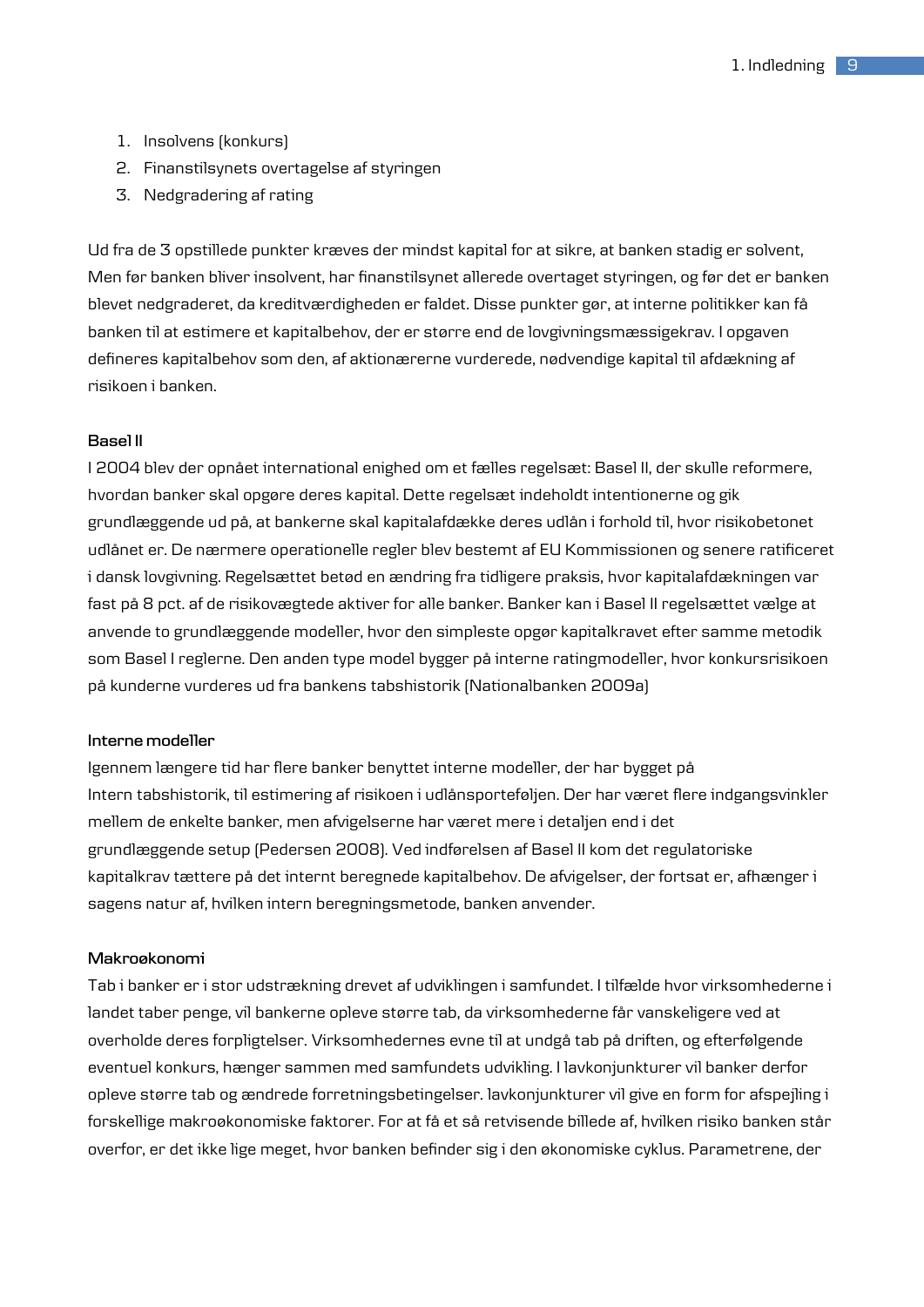anvendes til vurdering af kapitalbehovet i bankerne, vil derfor være forskellige, alt afhængigt af hvor man befinder sig i den økonomiske cyklus. Dette gør sig gældende såvel for regulatoriske som for interne modeller, men der er store resultatmæssige forskelle på, hvordan modellerne udfærdiges. Den økonomiske cyklus vil for en stor del kunne bestemmes af makroøkonomien.

## **1.2 Formål**

Formålet med nærværende hovedopgave er at undersøge udvalgte makroøkonomiske faktorers indflydelse på tab i banker. Dette gøres for at kunne finde kausaliteten i makroøkonomien og derved vurdere relevansen af at indbygge makroøkonomiske faktorer i kreditporteføljemodeller til estimering af kapitalbehov. De makroøkonomiske faktorer, der ønskes undersøgt, er følgende:

- 1. Inflation
- 2. Realvækst i Brutto National Produktet (BNP)
- 3. Ledighedsprocent
- 4. Oliepris
- 5. Real vækst i eksport
- 6. Kort pengemarkedsrente
- 7. Lang statsobligationsrente
- 8. Huspriser
- 9. Dansk Aktiemarked
- 10. Amerikansk aktiemarked
- 11. Amerikanske bankers kreditvillighed

Ovenstående gennemgang af baggrunden for samt formålet med nærværende opgave leder frem til følgende problemformulering

## **1.3 Problemformulering**

Med udgangspunkt i udvalgte kreditporteføljemodeller ønskes en analyse af relevansen af at inkludere makroøkonomiske faktorer til vurdering af kreditrisikoen i banker. Ligeledes ønskes en analyse af øvrige tiltag i forbindelse med kreditporteføljemodeller, der kan forbedre risikostyringen i banker med henblik på at sikre en tilstrækkelig kapitalbase i en dynamisk verden.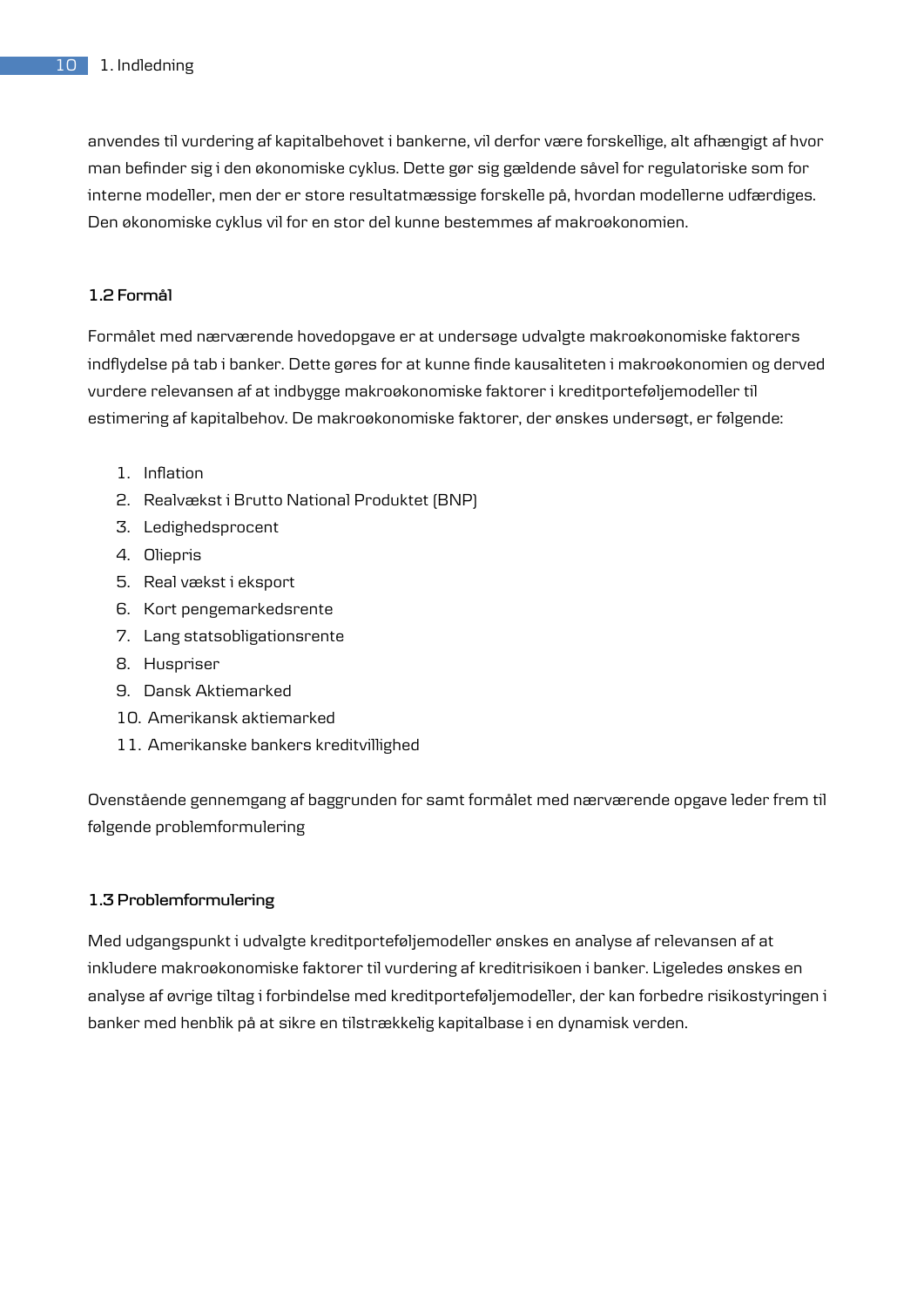## **1.4 Afgrænsning**

I opgaven vil der udelukkende blive fokuseret på tab og risici på kreditengagementer, hvorfor der kun ses på kapitalbehov til dækning af kreditrisiko. Kapital til dækning af for eksempel operationel- og markedsrisiko vil derfor ikke blive berørt.

I opgaven anvendes offentliggjorte tabs-, hensættelses- og nedskrivningsdata for Danske Banks danske bankaktiviteter fra 1980 til 2008. I 2005 ændredes reglerne, så det ikke længere var muligt for banker at hensætte til fremtidige tab, men udelukkende til faktuelle tab og nedskrivninger på engagementer, hvor det var sandsynliggjort, at banken ville tabe penge. Når der senere i opgaven refereres til tab, menes der de offentliggjorte tab, hensættelser og nedskrivninger, som banken har oplevet.

Der tages udgangspunkt i 3 grundlæggende forskellige modeller til estimering af kapitalbehov i banker. Heriblandt præsenteres Danske Banks interne kreditporteføljemodel og modellen, der ligger til grund for Basel II reglerne. Oplysningerne bygger henholdsvis på offentliggjorte artikler om Danske Banks interne model samt Finanstilsynets vejledninger om den regulatoriske model. Udover en præsentation af modellen bag Basel II vil opgaven ikke berøre de nærmere regulatoriske krav til kapital, som bankerne står overfor.

Opgaven afgrænses til udelukkende at se på makroøkonomiske faktorers indvirkning på historiske tab for Danske Banks bankaktiviteter i Danmark, hvorved der ligeledes kun ses på makroøkonomien i Danmark. For at få et så udtømmende billede af makroøkonomien som muligt, analyseres der på data tilbage til 1980, hvor det har være muligt at fremskaffe data af passende kvalitet. På den måde vil der være data fra to hele økonomiske cykluser. På enkelte makroøkonomiske faktorer har det ikke været muligt at få data tilbage til 1980.

I opgaven fokuseres der kun på 11 udvalgte makroøkonomiske faktorer, hvorfor der afgrænses fra øvrige makroøkonomiske faktorer, der eventuelt har indflydelse på bankers tab og hensættelser.

Det er ikke opgavens formål at teste om de enkelte makroøkonomiske faktorer har signifikant betydning ved brug af statistiske tilgange, da disse ellers relevante øvelser ville have begrænset antallet af faktorer, som det ville have været muligt at undersøge.

I opgaven undersøges hvilke makroøkonomiske faktorer, der kunne være relevante at inkludere i de udvalgte kreditporteføljemodeller. Det er ikke opgavens formål at undersøge, hvordan disse faktorer skal operationaliseres i modeller, men udelukkende at øjensynliggøre, hvilket der kunne forbedre kreditporteføljemodellerne.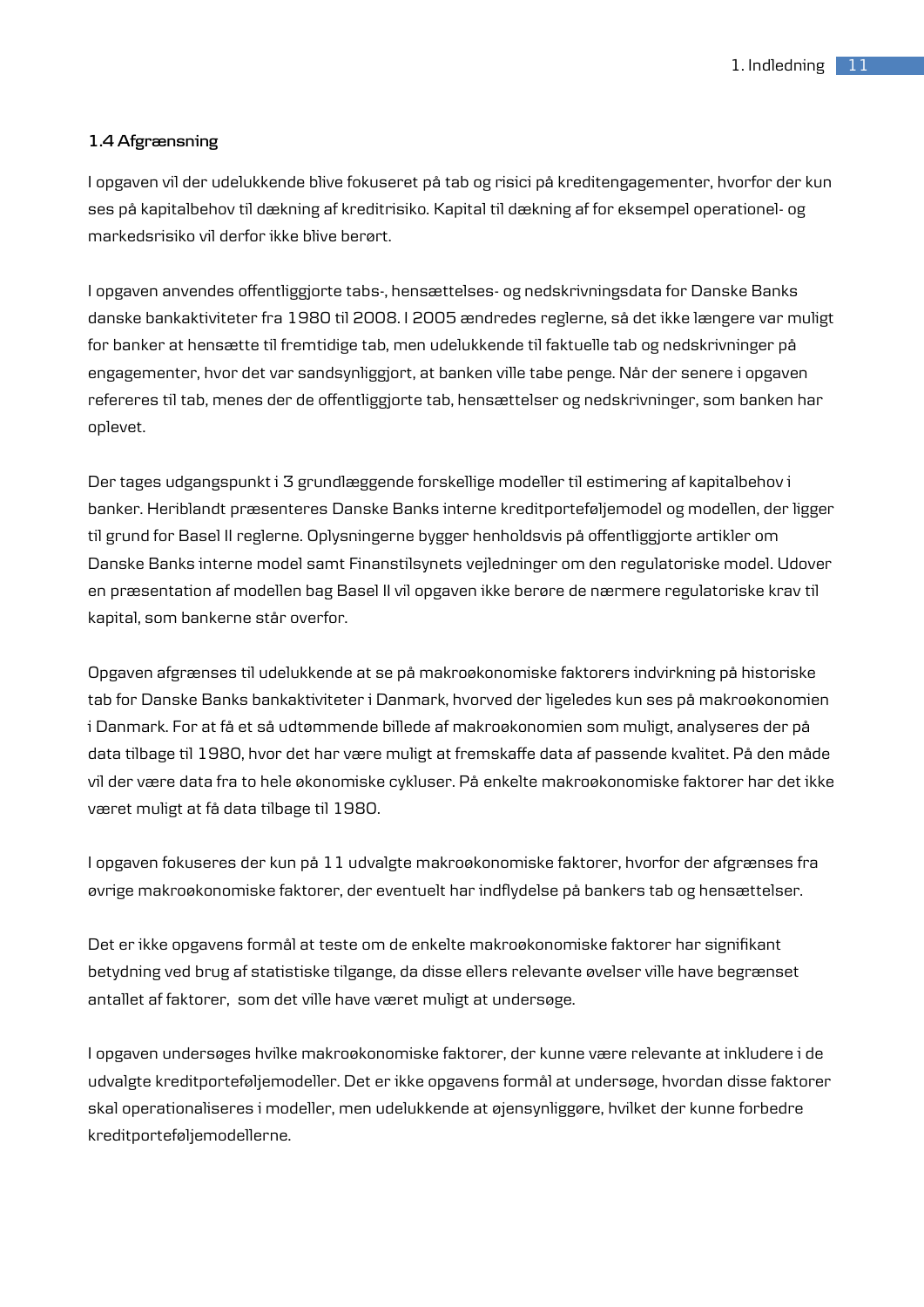## **1.5 Metode**

Opgaven bygger på et litteraturstudie af kreditporteføljemodeller til vurdering af kapitalbehov i banker. Ligeledes vil der være en datamæssig gennemgang af relevansen af makroøkonomien for kapitalbehovet for banker. Denne analyse bygger på tabs- og hensættelsesdata fra Danske Banks danske bankaktiviteter. De makroøkonomiske data er for størstedelens vedkommende fremskaffet via Danmarks Statistik.

#### **1.6 Strukturering af hovedopgaven**

Efter introduktionen til opgaven giver kapitel 2 en kort gennemgang af Basel regelsættet, hvor den regulatoriske model til estimering af kapitalbehov præsenteres.

I kapitel 3 indføres læseren i metodikken bag enkelt- og flerfaktor kreditporteføljemodeller til estimering af kapitalbehov. Ligeledes bliver processen i Danske Banks interne model gennemgået

I kapitel 4 præsenteres anvendte data, der indeholder offentliggjorte tab og hensættelser for Danske Bank. Ligeledes indeholder kapitlet en beskrivelse af udvalgte makroøkonomiske faktorer. Begge disse tidsserier strækker sig fra 1980 til 2008. Præsentationen af de makroøkonomiske faktorer leder over i kapitel 5, hvor den generelle økonomiske situation fra 1980 kort gennemgås.

I kapitel 6 analyseres makroøkonomien i forhold til tab i den udvalgte tidsserie. Ligeledes undersøges om de udvalgte makroøkonomiske faktorer kan anvendes til førtidigt at kunne forudsige øgede tab for banker

I kapitel 7 analyseres det, hvordan makroøkonomiske faktorer kan indbygges i kreditporteføljemodeller. Ligeledes undersøges det, hvilke stresstest det vil være relevant at udføre. Til sidst undersøges, om normalfordelingsantagelsen, der foretages i nogle af de undersøgte modeller, er rimelig.

Diskussionen af resultaterne fra opgaven findes i kapitel 8, hvorefter følger konklusionen og perspektiveringen i henholdsvis kapitel 9 og 10.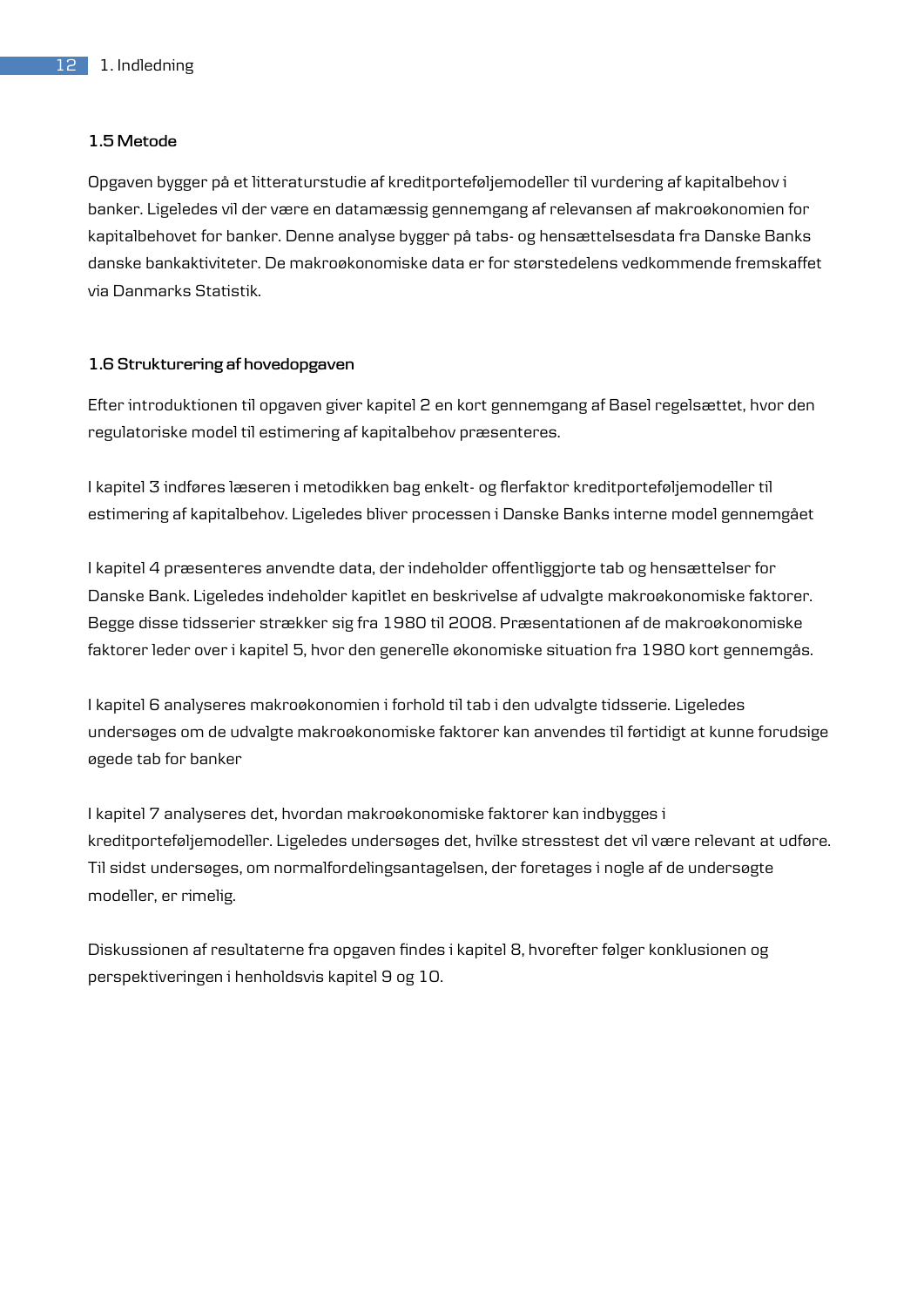# **2 Regulatoriske krav til kapital**

I nærværende afsnit vil baggrunden for de regulatoriske kapitalkrav til banker blive behandlet.

I modsætning til kravene til andre erhvervsvirksomheder stiller myndighederne i relation til pengeinstitutterne krav til størrelsen og sammensætningen af Pengeinstituttets kapital. Pengeinstitutterne varetager funktioner, som er vigtige for samfundsøkonomien. En krise i et pengeinstitut kan medføre finansiel ustabilitet, der åbenlyst vil påvirke interessenter. Kriser i et eller flere pengeinstitutter kan ligeledes få stor betydning på nationalt og eventuelt internationalt plan. Hvis et pengeinstitut kommer i krise, kan det derfor formodes, at staten vil forsøge at stabilisere situationen. Denne stabilisering kan ske ved, at et andet pengeinstitut eller staten selv overtager driften. Årsagen til, at staten højst sandsynligt vil gribe ind, skal findes i ønsket om et stabilt finansielt system.

Af disse årsager er der udbredt enighed mellem lovgivere verden over om, at pengeinstitutters drift skal sikres. I Danmark såvel som i mange andre lande stiller myndighederne derfor krav til pengeinstitutter. Disse krav er mange og kan afvige landene imellem. Dog har de fleste lande stillet krav om solvens- og minimumskapital. Disse krav er de vigtigste bestemmelser til sikring af indskydere, obligationsindehavere, og øvrige kreditorer til pengeinstitutter (Kommissionen 2008).

## **2.1 Basel direktiv**

Overordnet styres danske banker af retningslinjerne i det internationale Basel direktiv. Regelsættet blev implementeret i 1988. Den grundlæggende tanke var at ensrette de regler, som de medvirkende landes Finanstilsyn anvendte til at opgøre risiko i den finansielle sektor. Ligeledes blev det med indførelse af Basel I muligt at ensrette bankdriften, sådan at der blev en mere ens konkurrence de enkelte banker imellem (Nationalbanken 2008a). I opgørelsen af bankernes kapitalkrav til afdækning af kreditrisiko benyttedes en metode, hvor 8 pct. af de risikovægtede aktiver (RWA, Risk Weighted Assets) som minimum skulle opretholdes i kapital. I regelsættet var der 4 risikokategorier, som blev afgjort af kundens branche og facilitet. Vægtene var 0 %, 20 %, 50 % og 100 %. I følgende regneeksempel kan beregningsmetoden ses:

Risikovægt: 20 % Samlet eksponering: EUR 100 RWA= 20 % \* EUR 100 = EUR 20 Kapitalkrav =  $8\%$  \* EUR 20 = EUR 1,6 (FSA 2008a)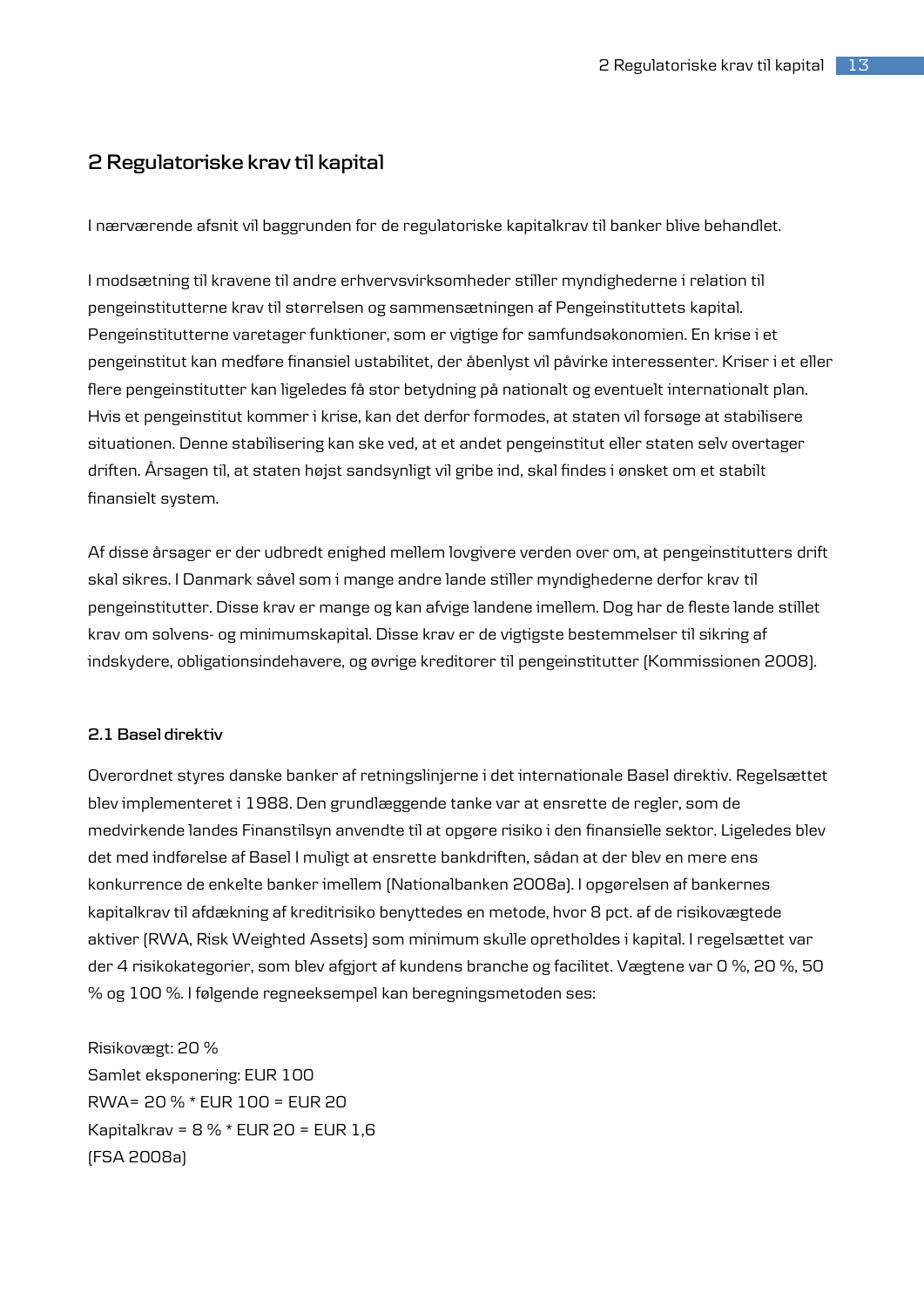Dette må betegnes som en simpel beregningsmetode, hvor der ikke tages højde for kvaliteten af den enkelte kunde, men udelukkende for kundens branche og produkttypen. Ved faciliteter med en vægt på 0% betyder det, at de ikke pådrager RWA og der skal derfor heller ikke holdes nogen kapital. For at modsvare den forsimplede beregningsmetode blev Basel II reglerne udviklet.

## **2.2 Basel II**

For at imødekomme de uhensigtsmæssigheder, der var i Basel I regelsættet, blev Basel II reglerne indført. Ønsket var at give Bankerne incitamenter i form af et eventuelt lavere kapitalkrav i forhold til hvilke udlån, de havde i deres portefølje. Tidligere var kapitalkravet ikke direkte afhængigt af risikoen på det enkelte kundeengagement. På den måde skulle banken i grove træk holde den samme kapital, hvis de gav et udlån til en kreditværdig kunde i forhold til en ikke kreditværdig kunde i samme sektor. Banken vil umiddelbart kunne få en højere pris hos den ikke kreditværdige kunde, hvorfor dens afkast i forhold til den tilsidesatte kapital vil være højere for denne kunde. Dette giver de forkerte incitamenter, da bankerne i værste fald vil fylde bøgerne med dårligere engagementer for at forbedre afkastet. Sammenholdt med dette giver Basel II bankerne incitamenter til at forbedre deres interne risikostyring, da de potentielt kan få en kapitallettelse. På den måde har banken flere midler, der kan anvendes til udlån, hvilket igen giver et højere afkast. I udarbejdelsen af Basel II var der et ønske om at gøre banksektoren mere transparent, hvorfor der blev taget flere aspekter med i bankernes informationspligter. Derfor blev søjle 2 og 3 indført (FSA 2008b), Grundlæggende er der i Basel II tale om en opdeling i tre søjler med følgende indhold:



Figur 2.2.1: De tre søjler i Basel II (Danske Bank 2009)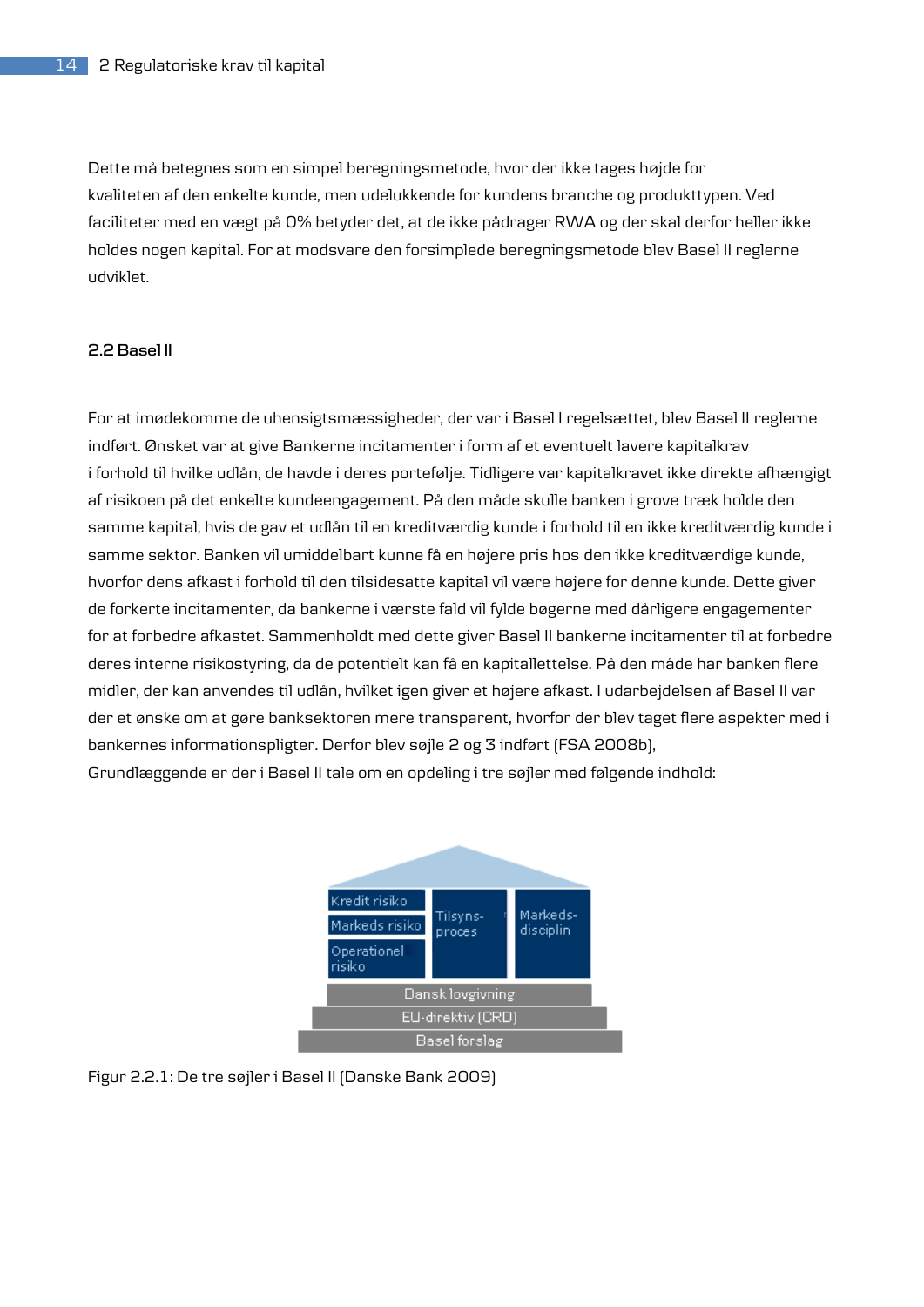Søjle 1: Kreditrisiko, Markedsrisiko og Operationel risiko Søjle 2: Strategier og processer i forbindelse med bankdrift (inkl. stresstest af kapitalbehov) Søjle 3: Gennemsigtighed og markedsdisciplin

I denne opgave fokuseres udelukkende på kreditrisiko, hvorfor kun dele af søjle 1 og 2 vil blive berørt. I søjle 1 har bankerne grundlæggende tre metodevalgmuligheder:

- 1. Standard
- 2. Grundlæggende Intern Rating Baseret (Foundation, IRB F)
- 3. Avanceret Intern Rating Baseret (Advanced, IRB A)

Den grundlæggende model minder om Basel I regelsættet, hvor kapitalgrundlaget for det enkelte udlån opgøres ud fra en vægtning, der bestemmes af den branche-/produktgruppe kunden/faciliteten falder ind under. Dog er der foretaget en mere finmasket opdeling af risikokategorierne, samt differentieret vægtning i tilfælde af, at der f.eks. er ydet sikkerheder for udlånet.

IRB F og IRB A modellerne giver muligheder for, at banken benytter intern tabshistorik. Det får den grundlæggende betydning, at banker, der har en tilstrækkelig god intern rating model kan anvende resultaterne derfra. I tilfælde, hvor banken historisk har oplevet relativt få og små tab i forhold til standarden for sektoren, kan banken få en lettelse i kapitalkravet ved at anvende IRB metoden. For at opnå at bankerne ikke benytter vidt forskellige modeller til at vurdere tabshistorik, er det påkrævet, at modellerne skal indeholde følgende faktorer:

- 1. PD (Probability of Default, sandsynlighed for kunden går konkurs, måles som et procenttal)
- 2. LGD (Loss Given Default, tab for banken, hvis kunden går konkurs, måles som et procenttal)
- 3. CCF (Credit Conversion Factor, procentsats af den uudnyttede line som kunden har til rådighed, måles som et procenttal)
- 4. EaD (Exposure at Default, udlån til kunden på konkurstidspunktet inklusiv historisk observeret træk på lines og kreditter, målt i DKK)

Tre af disse estimater multipliceret giver det tidligere omtalte forventede tab EL (Expected Loss), hvilket kan sammenlignes med en forventet driftsomkostning ved bankdrift, som vist nedenunder

> $EL = PD * EaD * LGD$ Eks.: 1 % \* 100.000 Dkr \* 35 % = 350 Dkr = EL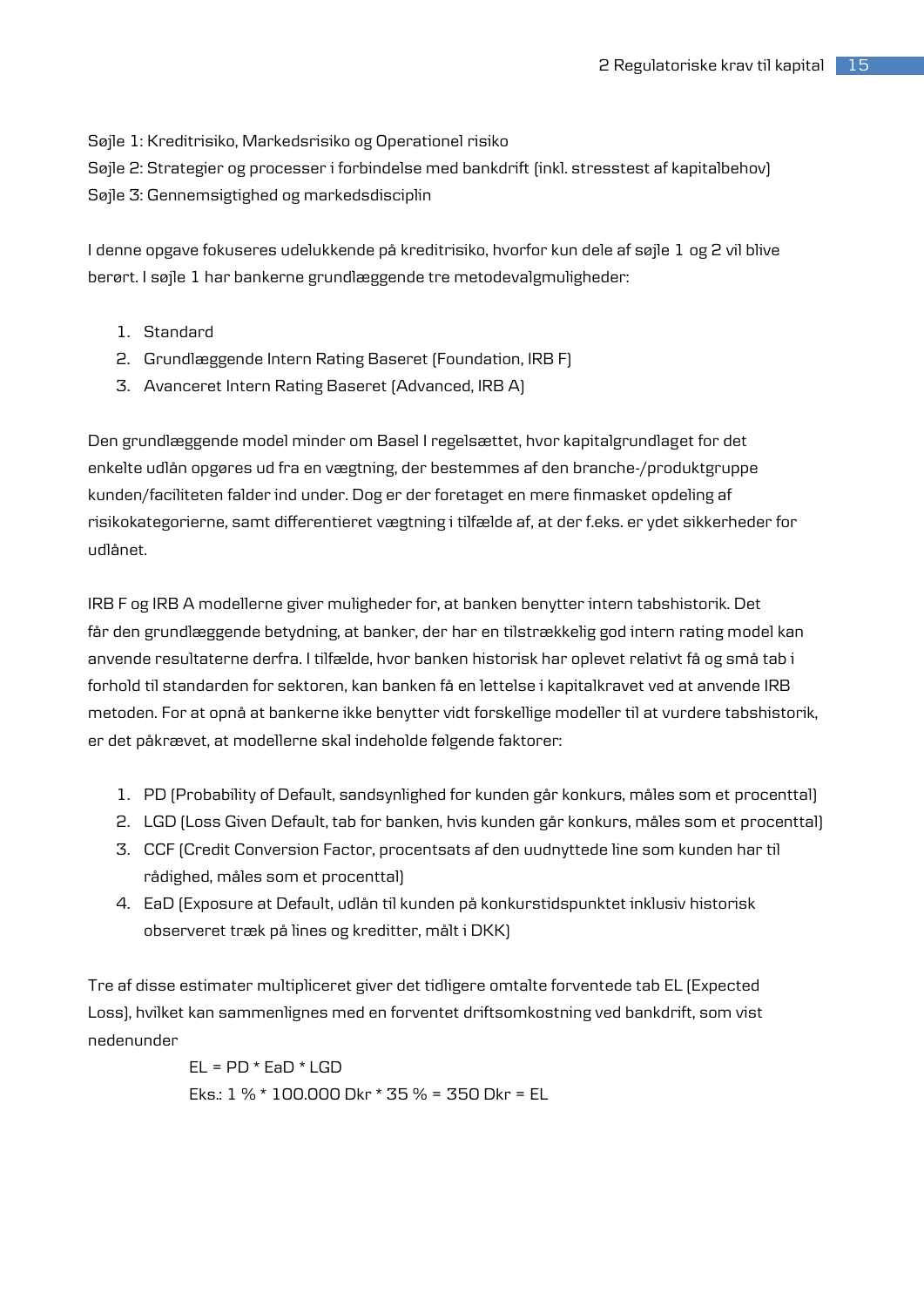Estimaterne benyttes ligeledes til at udregne det uforventede tab og er derved med til at bestemme den kapital, der skal holdes, for at banken med en vis sandsynlighed kan modstå det uforventede tab (UL). UL kan findes som forskellen mellem det resultat, der fremkommer ved det valgte konfidensinterval og EL. EaD estimeres ud fra det træk, som kunden har på faciliteten på opgørelsestidspunktet, samt det forventede træk kunden vil have i tilfælde af konkurs. I konkurstilstand vil kunden som oftest have trukket et større beløb på lines og kreditter, da der her er tale om trækningsret. Denne effekt estimeres via den listede Credit Conversion Factor. CCF er en procentsats af den uudnyttede line, som kunden har til rådighed, hvilket giver et beløb i DKK, der tillægges den tidligere beskrevne EaD og derved estimerede EaD. CCF estimeres ud fra historik om, hvor meget virksomheder har trukket på deres kreditter i tilfælde af konkurs.

De førnævnte parametre kan opgøres ved forskellige metoder i forhold til den økonomiske cyklus. Det ene yderpunkt er Point in Time (PIT), hvor parametrene estimeres ud fra den nuværende økonomiske situation. En anden måde at estimere parametrene er ved at se på den seneste gennemløbning af den økonomiske cyklus. Denne metode hedder Through The Cyclus (TTC). Et eksempel på disse fremgangsmåder ses i figur 2.2.1. Den sidste og mest konservative tilgangsvinkel er Downturn (DT), hvor parametrene estimeres ud fra data fra en lavkonjunktur i den seneste økonomiske cyklus.



Figur 2.2.1 PD'er for erhvervskunder opgjort efter PIT og TTC (Danske Bank 2009)

I estimeringen af parametrene adskiller IRB A sig fra IRB F, da banken i IRB A får mulighed for at estimere samtlige parametre, hvorimod IRB F udelukkende skal estimere PD værdierne og anvende standarder, leveret af Finanstilsynet, for LGD og EaD. Såfremt banken er blevet godkendt til IRB A modellen, vil den opleve fordelen af at benytte egne parametre, hvorved den undgår Finanstilsynets generelle estimater (BIS 2005). For at kunne anvende de interne rating baserede modeller kræves det, at tilsynet har godkendt banken til at kunne anvende dem. I godkendelsesprocessen vurderes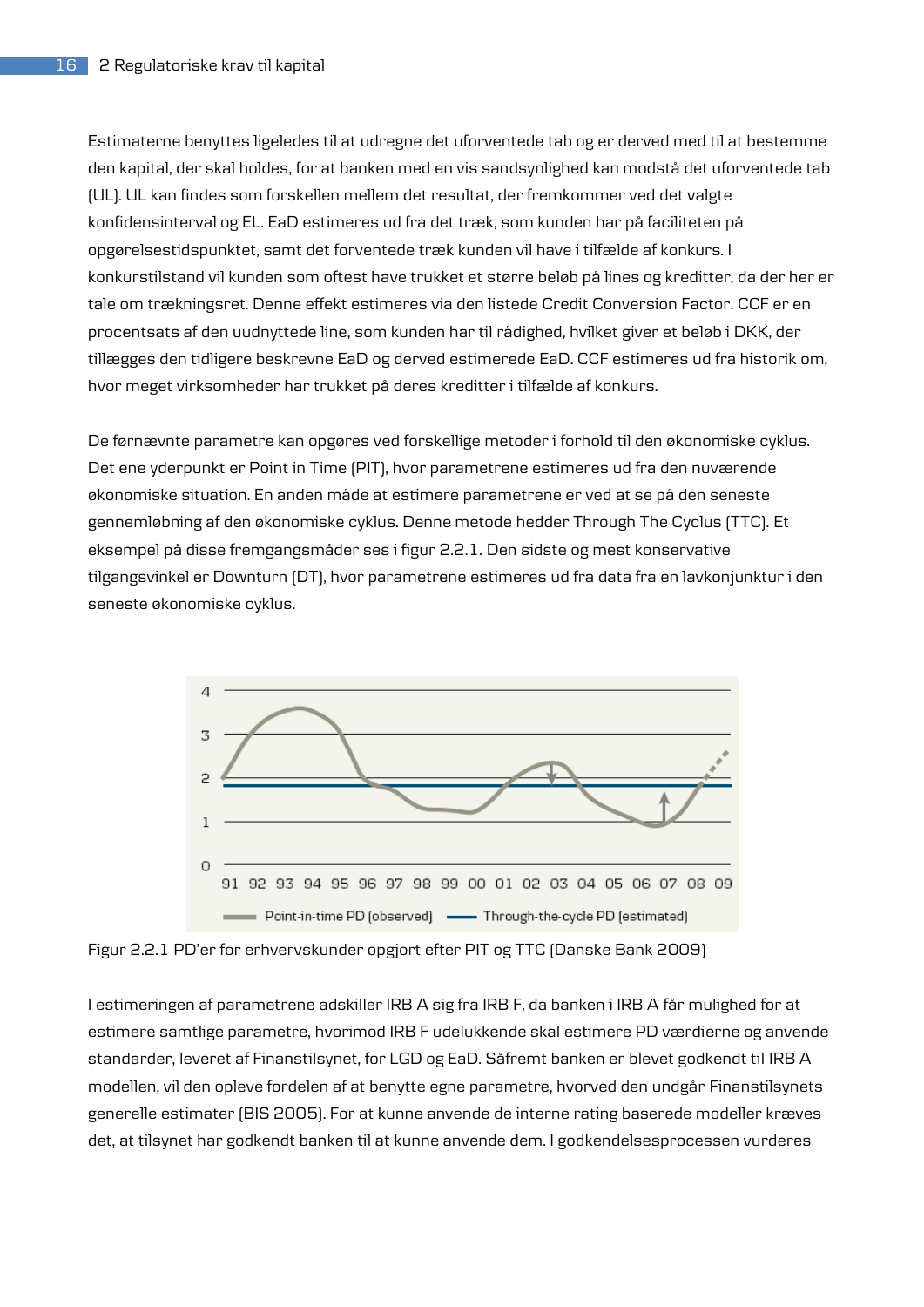blandt andet stabiliteten i parametrene såvel som datakvaliteten og processerne i banken. Dette indebærer diverse stresstest, der falder under søjle II (FSA 2008b).

## **2.3 Porteføljemodellen i Basel II**

I Basel II direktivet blev der lagt vægt på at alle banker skulle anvende den samme søjle I model til estimering af kreditrisikoen. De enkelte banker havde dog den mulighed, at de selv kunne estimere parametrene, der indgår, eller anvende standardiserede parametre. Argumentet for at modellen skulle være ens for alle banker var, at alle banker derved blev bedømt ens. En mere avanceret model ville have udelukket nogle banker fra at estimere deres risiko, da ikke alle banker har de samme forudsætninger for fremskaffelse af data etc. Modellen, der blev valgt, var Asymptotic Single Risk Factor (ASRF) som var udarbejdet af Gordy i 2003. Denne model tager af tidligere nævnte årsager ikke hensyn til porteføljesammensætning, men vurderer risikoen i det enkelte lån hver for sig. I det følgende vil formlerne til, hvordan kapitalkravet estimeres i banker blive gennemgået.

#### $C = 0.08 \times RW \times EAD$

Her er C kapitalkravet, RW er udtrykt som risikovægtningen i procent og, EaD svarer til tidligere definition med udlån på konkurstidspunktet. Dette adskiller sig ikke fra Basel I regelsættet. Forskellen skal ses i estimeringen af RW, der kan ses af følgende formel (Nationalbanken 2009b).

$$
RW {=} \left[ LGD {\times} N \left(\frac{N^{-1} (PD) + \sqrt{R} \times N^{-1} (0.999)}{\sqrt{1-R}} \right) {-} (LGD {\times} PD) \right] {\times} \frac{(1 + (M-2.5) {\times} b)}{1 - 1.5 {\times} b} {\times} 12.5 {\times} 1.06
$$

PD er, jf. tidligere definition, sandsynligheden for at kunden går konkurs indenfor det næste år vurderet ud fra en hel økonomisk cyklus, LGD er som tidligere nævnt det forventede tab i tilfælde af konkurs vurderet ud fra en nedgangsperiode i økonomien. R er korrelationen på værdien på bankens lån (Single Risk Factor) og gennemgås mere detaljeret nedenunder, N(x) er den kumulative fordelingsfunktion for en standardiseret normalfordelt stokastisk variabel. N-1(0,999) indikerer, at der arbejdes med et konfidensinterval på 99,9 pct. M er løbetiden på lånet (Nationalbanken 2009b).

Løbetidsfaktoren b er bestemt ved:

 $b = (0.11852 - 0.05478 \times ln(PD))^2$ 

Korrelationen R kan udregnes ud fra følgende formel: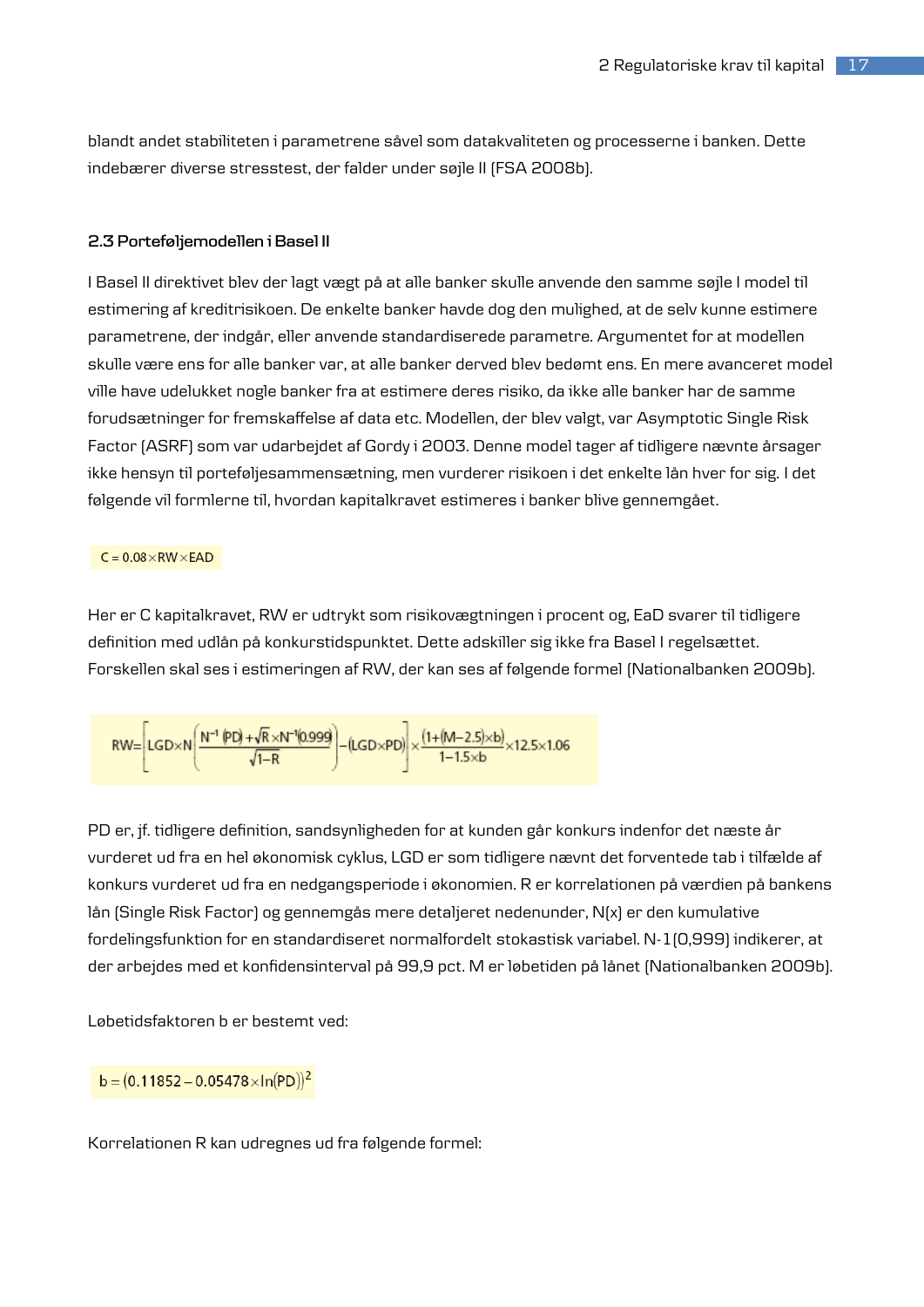$$
R = 0.12 \times \frac{1 - e^{-50 \times PD}}{1 - e^{-50}} + 0.24 \times \left[1 - \frac{1 - e^{-50 \times PD}}{1 - e^{-50}}\right] - \omega^{SME}
$$

Det ses af ovenstående formel, at i tilfælde af lav konkursrisiko på kunden (lav PD), går korrelationen mod 24 pct., henholdsvis mod 12 pct. ved høj PD. Det betyder, at det vurderes, at lavere kreditværdige kunders konkurs i mindre grad hænger sammen med øvrige lån i porteføljen. SME medfører, at Small Medium sized Enterprises med en omsætning under mEUR 50 vil få mindre korrelation lånene imellem og derved pådrage sig mindre kapital. Her er korrelationsspændet mellem 8 og 20 pct. Det betyder, at de enkelte aktiver udelukkende korrelerer i forhold til deres konkurssandsynlighed og størrelse (Nationalbanken 2009b).

Fælles for Standard, IRB F og IRB A er, at der for PD's vedkommende skal anvendes TTC parametre. Ligeledes skal banken, der ønsker at anvende IRB metoderne, anvende DT parametre for LGD og CCF parametrenes vedkommende (Nationalbanken 2005).

I den finansielle branche arbejdes der ofte med porteføljeeffekter, hvilket betyder at hvis en forudsætning ændres, (renteniveau, inflation, etc.) så vil aktivernes værdi ændres forskelligt fra hinanden. På den måde er der mulighed for at begrænse risiko ved at sprede investeringer på aktiver, der ikke korrelerer ens (Allen et al 2006). I Basel II setup'et arbejdes der med en én-faktor model, hvor der udelukkende tages højde for de enkelte udlåns ændring i forhold til den globale økonomi. Derved viser modellen ingen positiv effekt på kapitalkravet ved en veldiversificeret portefølje. Processen i beregningen af kapitalkravet er, at de enkelte lån estimeres hvert for sig og summeres, hvorved bankens samlede kapitalkrav kendes. Tankegangen bag dette er, at ikke alle banker har mulighed for at estimere den store og komplekse korrelationsmatrice, der ellers kræves. Matricen bliver uforholdsmæssigt stor, da man i teorien burde estimere effekterne ved alle lån overfor hinanden (BIS 2005). I praksis kan man udføre en mapning af de lån, der er i porteføljen, og derefter estimere de enkelte gruppers korrelation i forhold til hinanden. Estimatet af korrelationseffekterne bliver naturligvis ikke bedre end den mapning der vælges.

## **2.4 Afrunding**

I ovenstående kapitel blev de grundlæggende regulatoriske krav til bankers kapital til dækning af kreditkapital beskrevet. I senere kapitler vil parametrene, EaD, LGD og PD bliver beskrevet nærmere, da interne kreditporteføljemodeller ligeledes i stor udstrækning er bygget op om disse. I de regulatoriske modeller arbejdes der enten med Downturn eller Through-the-cycle parametre. Det betyder, at det vælges at bringe en vis grad af historie i betragtning. Argumentet for disse valg er at der ønskes et konservativt estimat, som i et historisk perspektiv vil sikre, at banken har tilstrækkelig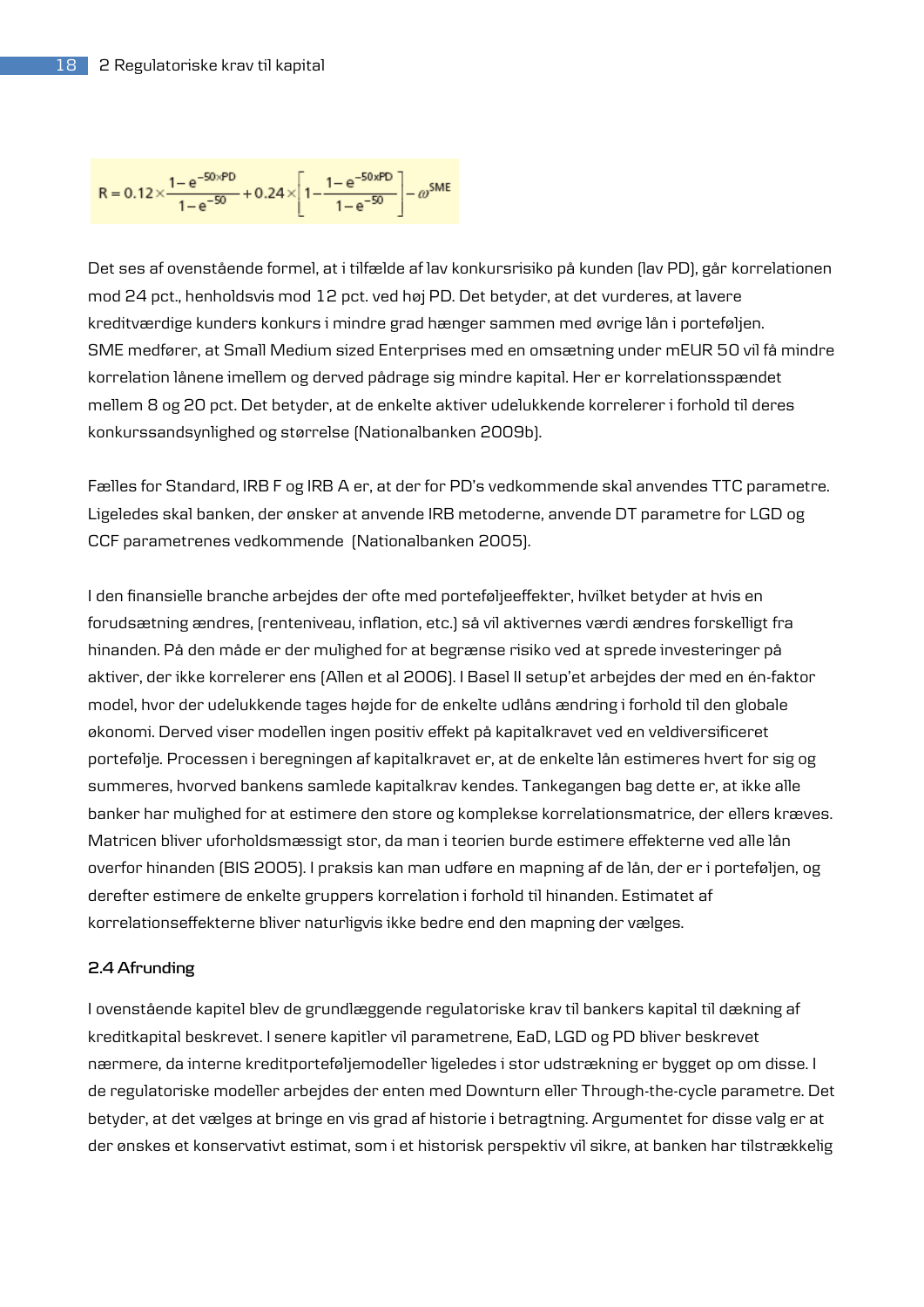kapital. En afgørende egenskab ved den regulatoriske model er at den vurderer risikoen i hvert lån for sig og derfor ikke anlægger en porteføljebetragtning, samtidig med at normalfordelingsantagelsen gøres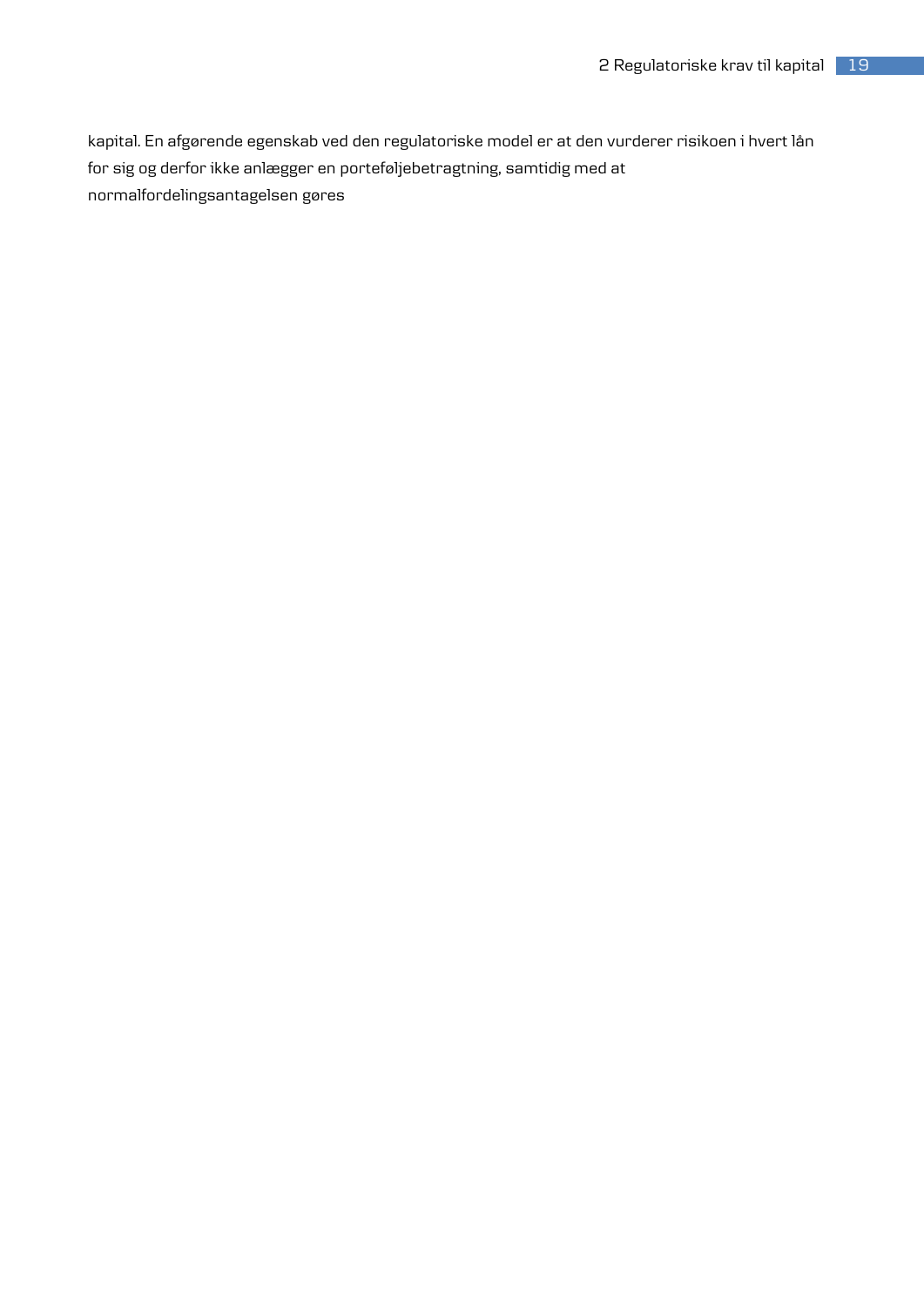# **3 Kreditporteføljemodeller**

I forbindelse med indførelsen af Basel II var der en interesse i at styrke incitamenterne til, at bankerne udviklede deres risikostyring. Dette var en af årsagerne til, at regelsættet blev lagt op ad de interne kreditrisikomodeller, som nogle banker allerede havde indført. Interne modeller blev ligeledes indarbejdet i regelsættet, da blandt andet stresstest på baggrund af interne modeller blev indarbejdet i Søjle II. Der vil i større eller mindre grad være en forskel i den måde kapitalkravet bliver opgjort på i Basel II og i de interne modeller, som bankerne arbejder med. I dette kapitel vil de teoretiske tanker, der ligger bag Danske Banks interne kreditporteføljemodel til estimering af kapitalkravet, blive behandlet. Senere i kapitlet vil Danske Banks interne model blive præsenteret for at give et overblik over en simuleringsproces. Dette er baseret på offentliggjorte artikler om modellen.

## **3.1 Mertonmodellen**

Kreditporteføljemodeller tager ofte afsæt i Mertonmodellen, der blev udviklet i 1974 som en porteføljekreditrisikomodel. I modellen antages det, at virksomheden undgår konkurs, hvis aktiverne er større end gælden på udløbstidspunktet. Passiverne i modellen er simplificeret til ét nulkuponlån (gæld) og egenkapital som ejerne har indskudt i virksomheden jf. figur 3.1.1



Figur 3.1.1 Faktorer i Mertonmodellen (mod. e. Pedersen 2008)

Mertonmodellen definerer en virksomheds konkurs som tilfældet, hvor aktiverne har en lavere værdi end passiverne ved udløb af lånet. Det antages endvidere, at værdien af virksomhedens aktiver svinger over tid. Det essentielle i Mertontilgangen er, at aktivernes værdi transformeres til et aktivafkast. Aktivafkastet defineres som den naturlige logaritme til værdien af kundens aktiver divideret med den initiale værdi af aktiverne. Hvis aktivafkastet kommer under den kritiske grænse, der svarer til at aktiverne er mindre værd end gælden ved udløb, går virksomheden konkurs. En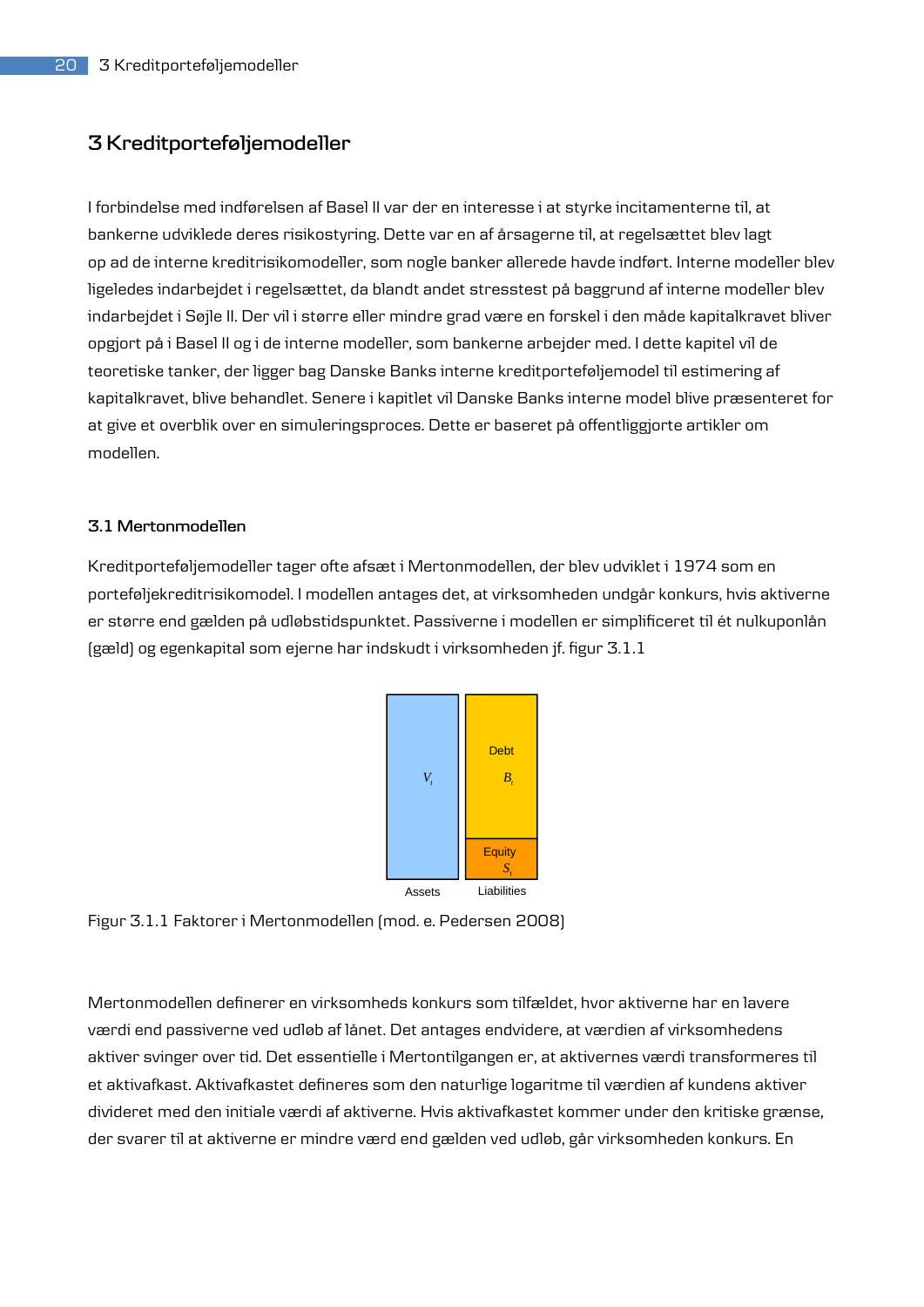sådan situation er illustreret i figur 3.1.2, hvor et muligt scenarie for en udvikling i aktivafkastet er vist. Konkursudfald antages at være normalfordelt. Denne antagelse er ligeledes gjort i modellen, der udregner det regulatoriske kapitalkrav jf. kapitel 2 Regulatoriske krav til kapital. Det vil altså sige, at hvis normalfordelingsantagelsen ikke holder, så viser både søjle I og II kapitalberegningerne ikke det korrekte billede af virkeligheden. Dette vil blive undersøgt nærmere i senere i opgaven.



Figur 3.1.2 Virksomhedens konkurs i Mertonmodellen (Pedersen 2008)

Ovenstående betragtninger er gjort for en virksomhed, men i tilfældet at virksomheden går konkurs, vil det påvirke banken, der har ydet kreditten, da banken teoretisk får et tab svarende til det beløb som passiverne overstiger aktiverne tillagt eventuelle omkostninger i forbindelsen med konkursen. Ligeledes har størrelsen af sikkerheder, hvad det er muligt at afhænde aktiverne til og eventuelt øvrige kreditorers dispositioner betydning for tabets størrelse

For at gøre Mertonmodellen operationel som risikostyringsværktøj for bankens udlånportefølje, kan den kombineres med Value at Risk (VaR), der vil blive beskrevet i næste afsnit (Pedersen 2008)

## **3.2 Value at Risk**

Grundideen med Value at Risk (VaR) er at afgøre hvilken risiko, der påtages givet sammensætningen af en portefølje. Denne fremgangsvinkel kan anvendes på utallige aktiver og passiver som en bank er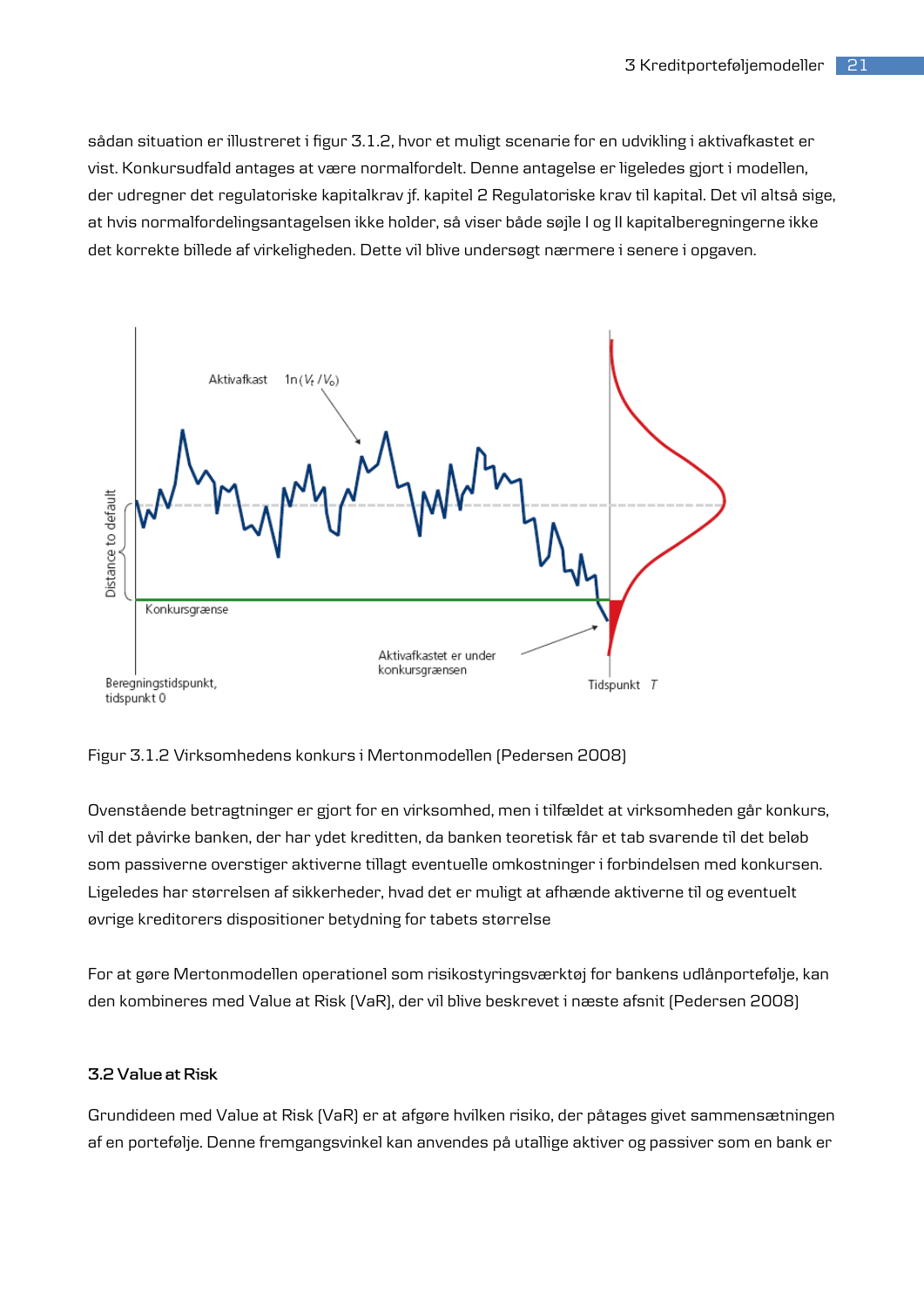eksponeret i. I relevans til denne opgave er det interessant at se på risikoen i udlånsporteføljen. Her kan VaR benyttes til at afgøre hvor meget kapital skal holde hvorved den med en vis sandsynlighed kan modstå et givent tab.

Risikoafdelingen i banken kan via VaR tilgangen præsentere følgende til direktionen:

*Banken vil med X pct, sandsynlighed ikke miste mere end V DKK inden for perioden Z*,

hvor X udtrykker det valgte konfidensinterval på baggrund af de parametre, der anvendes. V er VaR målet udtrykt i DKK.

Z referer til den periode, for hvilken direktionen ønsker at betragte risikoen (Hull 2000).

For at udtrykke VaR skal flere af de grundlæggende parametre anvendes, hvilket vil sige at det er nødvendigt at have bestemt PD, LGD og CCF på de engagementer, der indgår i porteføljen. Ligeledes spiller korrelationer de enkelte engagementer imellem en betydelig rolle for resultatet. For at VaR kan give et korrekt estimat på risikoen i den pågældende periode Z kræves det at parametrene og korrelationerne ikke ændrer sig i perioden. Dette vil blive berørt senere i opgaven, da det er stor relevans for, hvor anvendeligt VaR målet er.

Det simplest mulige lån er et lån, hvor der ikke er rente- eller afdragsbetaling over lånets løbetid, men udelukkende en betaling ved udløb (nulkuponobligation). Det antages, at aktivernes prisudvikling er normalfordelte, hvorfor det er muligt at anvende den historiske spredning i aktivernes værdi. Denne spredning opgøres ud fra den ønskede periode, f.eks. én dag, én måned eller ét år. VaR benyttes som tidligere nævnt til at estimere en risiko udtrykt i kroner på en portefølje af aktiver. På den måde skal der tages højde for korrelationseffekter de enkelte aktiver imellem. Definitionen på korrelationer er, hvor meget et aktiv ændrer sig i værdi, når et andet aktiv ændrer værdi. Det er altså sammenhængen mellem aktivernes værdi, når verden ændrer sig. Senere i opgaven vil korrelationer blive behandlet yderligere, da korrelationer aktiverne imellem afgør, hvor stort diversifikationspotentialet er i en portefølje (Dowd 2002).

Til estimering af kreditrisiko på bankudlån er VaR dog mindre hensigtsmæssigt, da modellen bygger på antagelsen om, at afkastet er normalfordelt. Pedersen (2008) argumenterer for at kreditporteføljemodeller ikke kan antages at være normalfordelte. Dette skyldes, at der observeres flere ekstremsituationer for tab i den virkelige verden end, hvad normalfordelingen foreskriver. Rent grafisk betyder det, at observeret data har tykkere haler end normalfordelingen, hvilket fremgår af figur 3.2.1 Figuren til venstre viser en normalfordeling, hvorimod figuren til højre har tykkere haler end normalfordelingen. Det betyder, at der er større sandsynlighed for en "ekstrem" situation, samtidig med at der er mindre sandsynlighed for en "mellem" situation (Dowd 2002)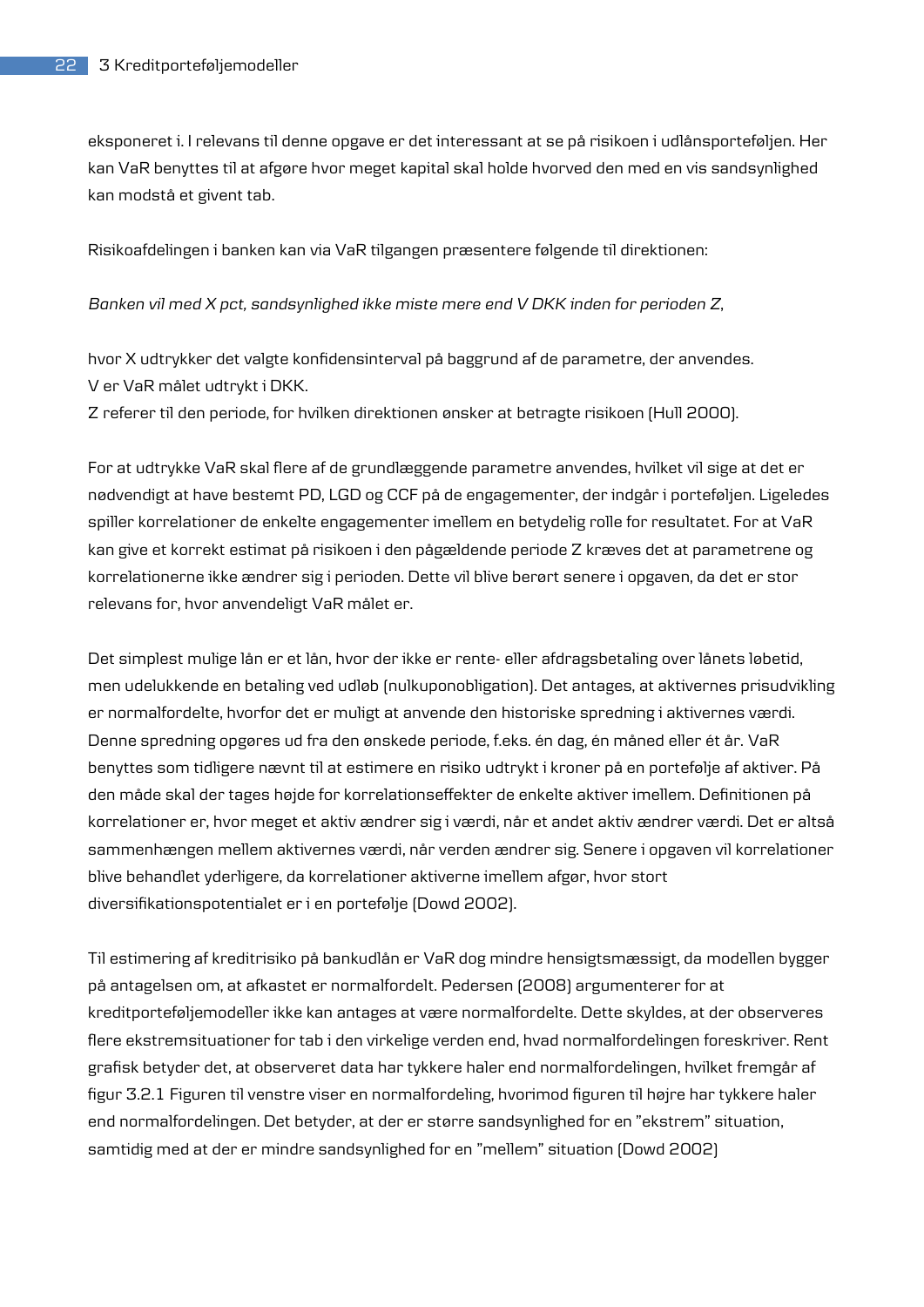

Figur 3.2.1 Normalfordeling og en fordeling med tykke haler, Leptokutic/kurtosis (mod.e. Dowd 2002)

## **3.3 Enkeltfaktor kreditporteføljemodel**

Ved at indføre en enkeltfaktor kreditporteføljemodel er der mulighed for at modellere den risiko, der er på det enkelte aktiv ud fra den givne faktor. Der anvendes som oftest et aktieindeks som faktor til modelleringen. Årsagen til at denne tilgangsvinkel som oftest anvendes er at Mertonmodellen arbejder med virksomhedens værdi i forhold til gælden og den antagelse, at virksomhedens værdi kan beskrives ud fra det valgte aktieindeks. På denne måde kan det antages, at den systematiske risikojustering kommer fra de ændrede forhold i aktieindekset. Det mest detaljerede resultat i enkeltfaktormodellen opnås ved at tildele virksomhedsspecifikke parametre til alle virksomhederne. Dette kræver dog omfattende beregninger i tilfælde af, at porteføljen indeholder selv relativt få virksomheder. Derfor anvendes som oftest pooling af virksomhederne i passende kategorier. Pooling er mest anvendelig på lån til private og til mindre erhverv, da disse i passende grupperinger kan antages at have samme konkursmæssige egenskaber.

Når parametrene for grupperingerne/enkeltvirksomhederne er defineret, kan korrelationer mellem aktiverne opgøres, og den samlede kreditrisiko i porteføljen kan estimeres. Definitionen på en korrelation er ifølge Christensen (2005) forholdet, hvormed et aktivs værdi ændres, såfremt et andet aktiv ændrer værdi. Korrelation mellem aktiverne er bestemmende for, hvor stort potentialet er for kapitalbesparelse som følge af at tage en porteføljebetragtning i forhold til udelukkende at fokusere på de enkelte aktiver hver for sig.

I en enkeltfaktormodel skal den usystematiske risiko i virksomheden fortsat estimeres ud fra en kvalitativ kreditvurdering af virksomheden. Allen et al (2006) beskriver den usystematiske risiko, som risikoen i økonomien, og den er derved ikke en risiko, der kan bortdiversificeres ved at øge spredningen i porteføljen. Den systematiske risiko er derimod den risiko, der er specifik på den enkelte virksomhed. Det kan for eksempel være risikoen ved dårlig ledelse eller mangelfuld strategi på virksomhedsniveau. Teoretisk er der ingen usystematisk risiko i en veldiversificeret portefølje.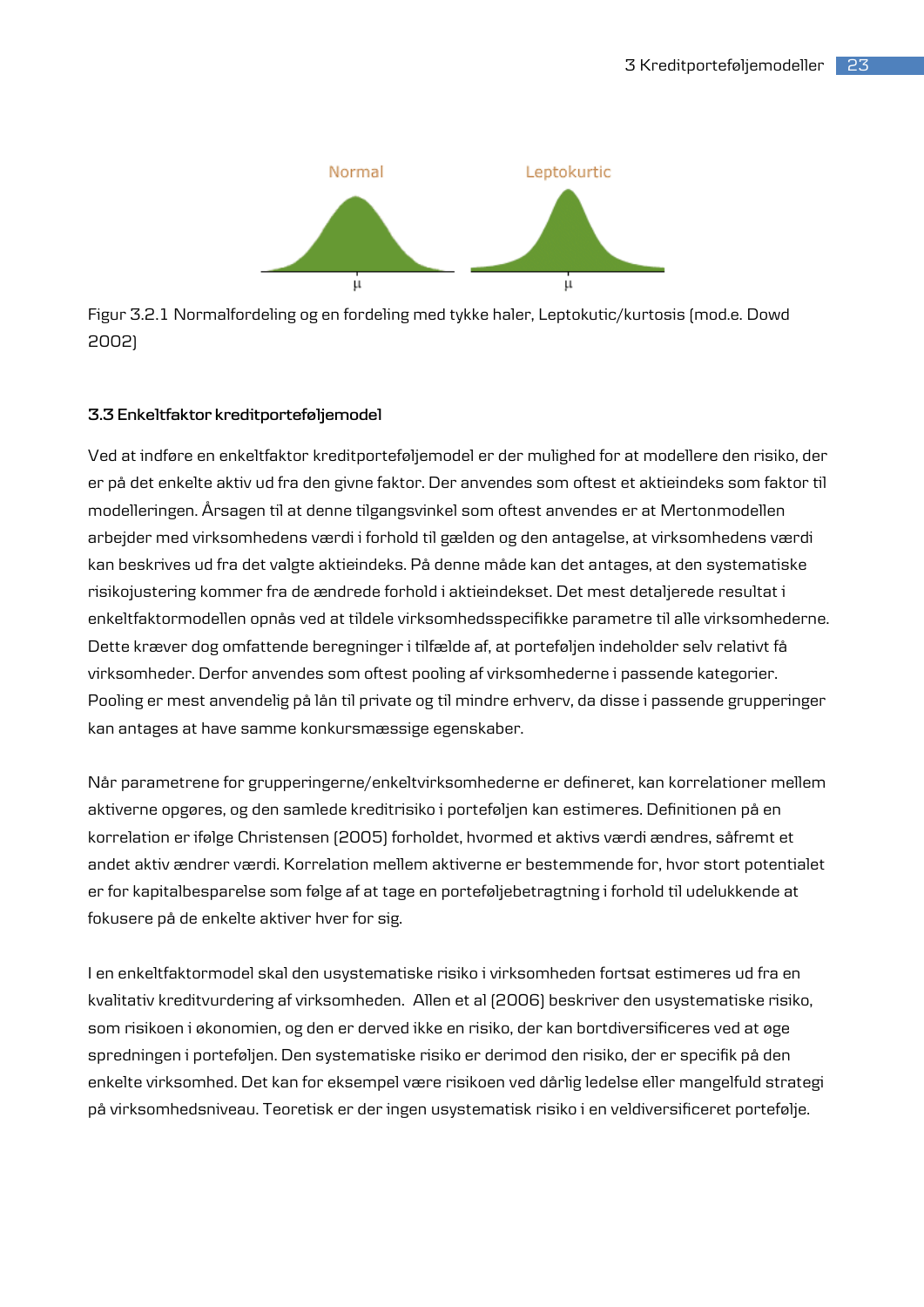I Credit Metrics (1996), der har været drivende i at operationalisere teorier til udarbejdelse af deciderede risikostyringsredskaber for banker, nedenstående er et eksempel på en enkeltfaktormodel (Bangia et al 2000):

$$
A_j = \alpha_j \xi + \sigma_j \varepsilon_j
$$

 $A_j$  er afkastet af virksomheden

 $\ddot{\zeta}$  er den faktor, resultatet kan modelleres ud fra

 $\epsilon_{\rm r}$  er den faktor der repræsentere den usystematiske risiko ved det enkelte aktiv.

## **3.4 flerfaktor kreditporteføljemodel**

En udvidelse af enkeltfaktormodellen er flerfaktormodeller, der tillader anvendelse af flere faktorer til bestemmelse af korrelationerne imellem de enkelte aktiver i porteføljen. Dette åbner for en større fleksibilitet, men til gengæld bliver modellen tilsvarende mere kompleks. Nedenfor gives eksempel på en flerfaktor kreditporteføljemodel (Christiansen et al. 2008)

$$
r_{i,t} = \sum_{m=1}^{M} w_{im} X_{m,t} + \gamma_i \varepsilon_{i,t}, \quad t = 1, ..., T, \ i = 1, ..., L
$$

hvor  $r_{i,t}$  er virksomhedsafkastet, der benyttes til at vurdere kreditrisikoen

 $^{\cdot X_{\mathit{w},\mathit{z}}}$  er risikofaktorer, der er valgt som bestemmende. Da det er en flerfaktormodel, kan der være flere end én faktor

 $\varepsilon_{i,t}$  er den virksomhedsspecifikke faktor, der er uafhængig af ændringen i de bestemmende faktorer.

Selvom antallet af betydende faktorer stiger, kan principperne fra enkeltfaktormodellen overføres, hvilket også kan ses på at modellerne grundlæggende minder om hinanden . Estimering af korrelationer og selve udregningerne bliver dog væsentlig mere komplekse og ressourcekrævende.

## **3.5 Danske Banks flerfaktor kreditporteføljemodel**

I dette afsnit vil Danske Banks interne kreditporteføljemodel til estimering af kapitalbehov blive gennemgået. Modellen er en flerfaktormodel, der bygger på tidligere beskrevne teorier.

Den nuværende interne model i Danske Bank: Portfolio Credit Risk Engine (PCRE) er fra 2006. Denne model er en kreditporteføljemodel, hvor kapitalbehovet blev analyseret ud fra en udlånsporteføljebetragtning. Modellen er udviklet med en ny beregningsmotor leveret fra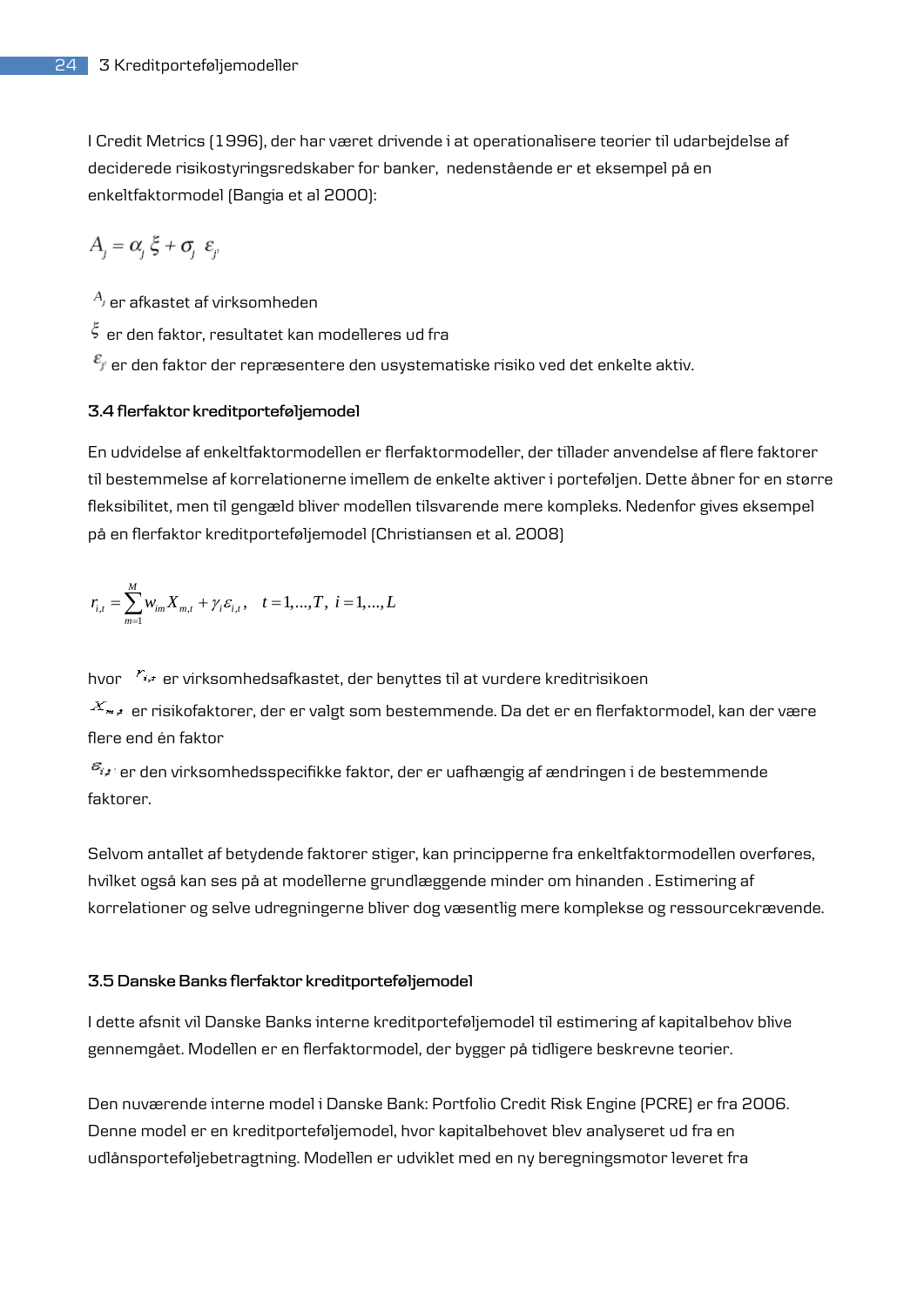Algorithmics og et betydeligt datagrundlag (Christiansen et al 2008). I det følgende vil hovedpunkterne bag PCRE blive gennemgået.

## **3.5.1 PCRE i praksis**

I kapital 2 blev den regulatoriske model til estimering af kapitalkrav gennemgået. I den model er der et krav om nogle specifikke tilgange til estimering af de inkluderede parametre (PD, LGD og CCF). I en internmodel er der ikke samme krav. I modellen er der en interesse i at oplyse, hvad det aktuelle kapitalbehov er i den pågældende situation. Det betyder, at der primært arbejdes med Point-in-time (PIT) parametre. Dog udføres beregningen med de øvrige tilgange til de bagvedliggende parametre.

For at korrigere for uhensigtsmæssigheden med de tykke haler indføres et nyt begreb, Expected Shortfall (ES). ES udtrykker ligesom VaR et maksimalt tab ved en vis sandsynlighed og det anvendes til estimering af risikoen i halen af fordelingen. Det gøres ved at estimere det gennemsnitlige tab fra et givet konfidensinterval og ud til, hvor halen stopper (Dowd 2002). Dette illustreres i figur 3.5.1.1 Årsagen til denne fremgangsmåde er, at VaR målet bliver skævvredet, hvis en storkunde i banken går konkurs, idet dette betyder et betydeligt tab. Betydningen begrænses i ES, da en konkurs hos storkunden måske kun vil indtræffe én gang ud af 10.000 gange. Det betyder, at der er lille sandsynlighed for, at kunden går konkurs, men hvis det sker, vil banken opleve et stort tab (Pedersen 2008).



Figur 3.5.1.1 Value-at-Risk og Expected Shortfall (Pedersen 2008)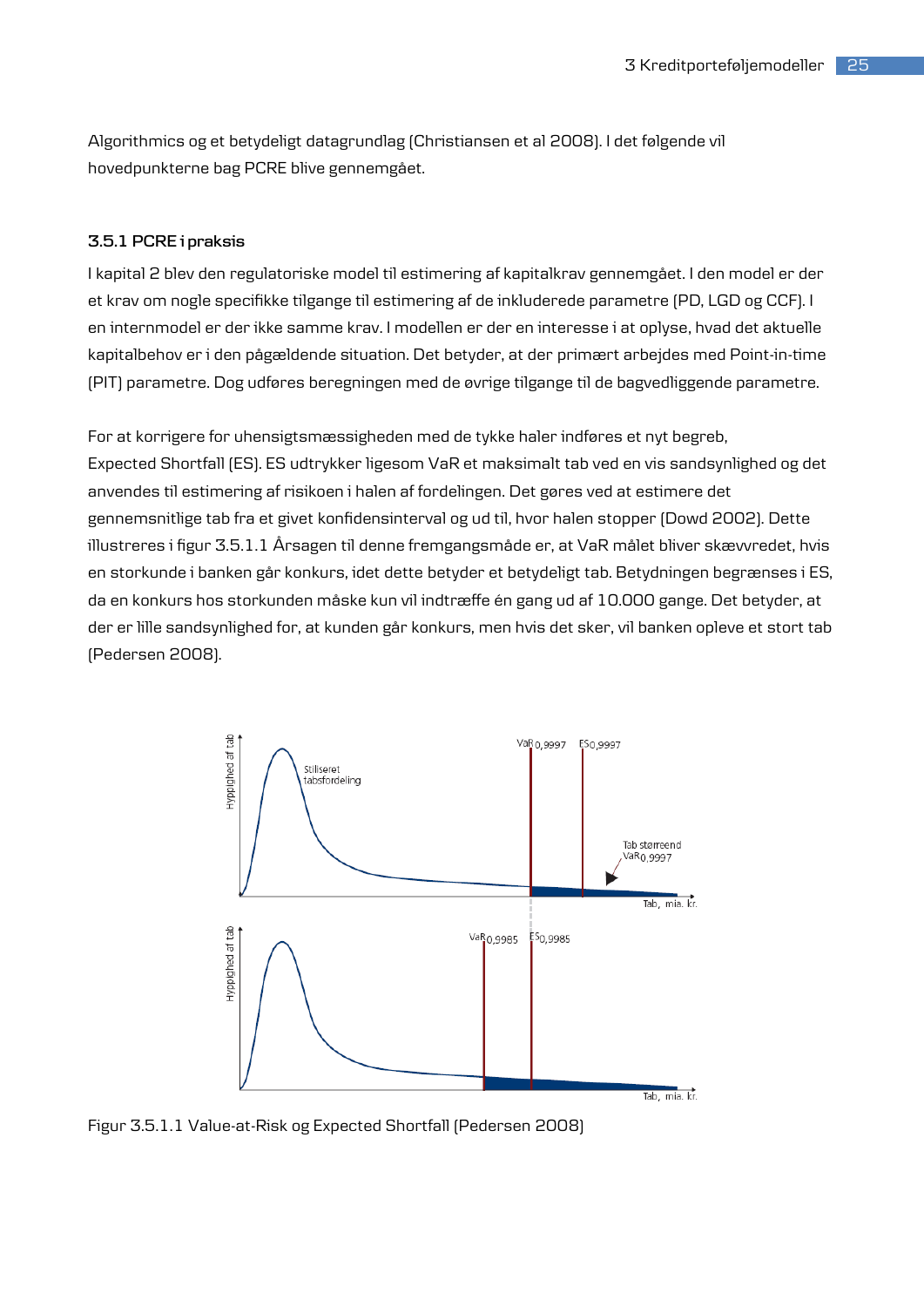Øverst i figur 3.5.1.1 er valgt et konfidensinterval på 99,97, hvilket svarer til at banken med 99,97 pct sandsynlighed kan modsvare uforventede tab, jf definitionen i afsnit 3.2 Value at Risk. Valg af konfidensinterval i VaR har betydning for ES, da det er gennemsnittet af det blå område. I den nederste figur er vist et lavere konfidensinterval, hvorfor ES bliver forholdsvist lavere, da arealet i halen er højere, jo større konfidensintervallet er. Til gengæld er VaR målet mindre, da konfindens intervallet reduceres.

Ud fra ES kan der opstilles et internt kapitalbehov, Economic Capital (EC), svarende til:

## $EC = ES - EL$

Dette mål for kapitalbehov dækker både over den mængde kapital, der skal være tilgængelig i forhold til det maksimale tab, banken kan opleve med en vis sandsynlighed (VaR), samt det forventede tab af ekstreme tilfælde (ES). Dog fratrækkes EL kapitalbehovet, da der ikke skal holdes kapital til forventede tab, da dette, jf. definitionen, karakteriseres som en driftsomkostning og derfor skal modsvares af indtjening på de ydede kreditter.

Den interne model Danske Bank anvender til at estimere kapitalbehovet (EC) bygger på førnævnte modeller, hvor der er inddraget nedenstående punkter:

• Korrelerede modparter via 40 landespecifikke aktieindeks og 180 industrispecifikke aktieindeks

• Differentieret konkursrisiko for kunderne, hvilket vil sige individ specifikke PD'er inklusiv migrationseffekter

- Anvendelse af Monte Carlo simulering
- Mapning/pooling af kundegrupper
- Differentieret løbetid på udlån

## **3.5.2 Korrelerede modparter**

Med disse udvidelser bliver EC et mål for kapitalbehovet, når Danske Banks udlån og øvrige finansielle produkter betragtes som en portefølje. Kapitalbehovet kan som tidligere nævnt gradbøjes, da det kan være kapitalbehov for at undgå insolvens eller for at undgå nedgradering af banken. Om det er den ene eller anden form for kapitalbehov, beror på de parametre modellen fodres med. Når banken benytter porteføljetilgangsvinklen, så vil korrelationer mellem modparter få en effekt på kapitalbehov. Dette sker via flerfaktortilgangsvinklen med modellering af flere aktieindeks. Modellen tager ikke direkte hensyn til udviklingen i makroøkonomien udover, hvad der bliver aflejret i de valgte aktieindeks. (Christiansen et. al. 2008)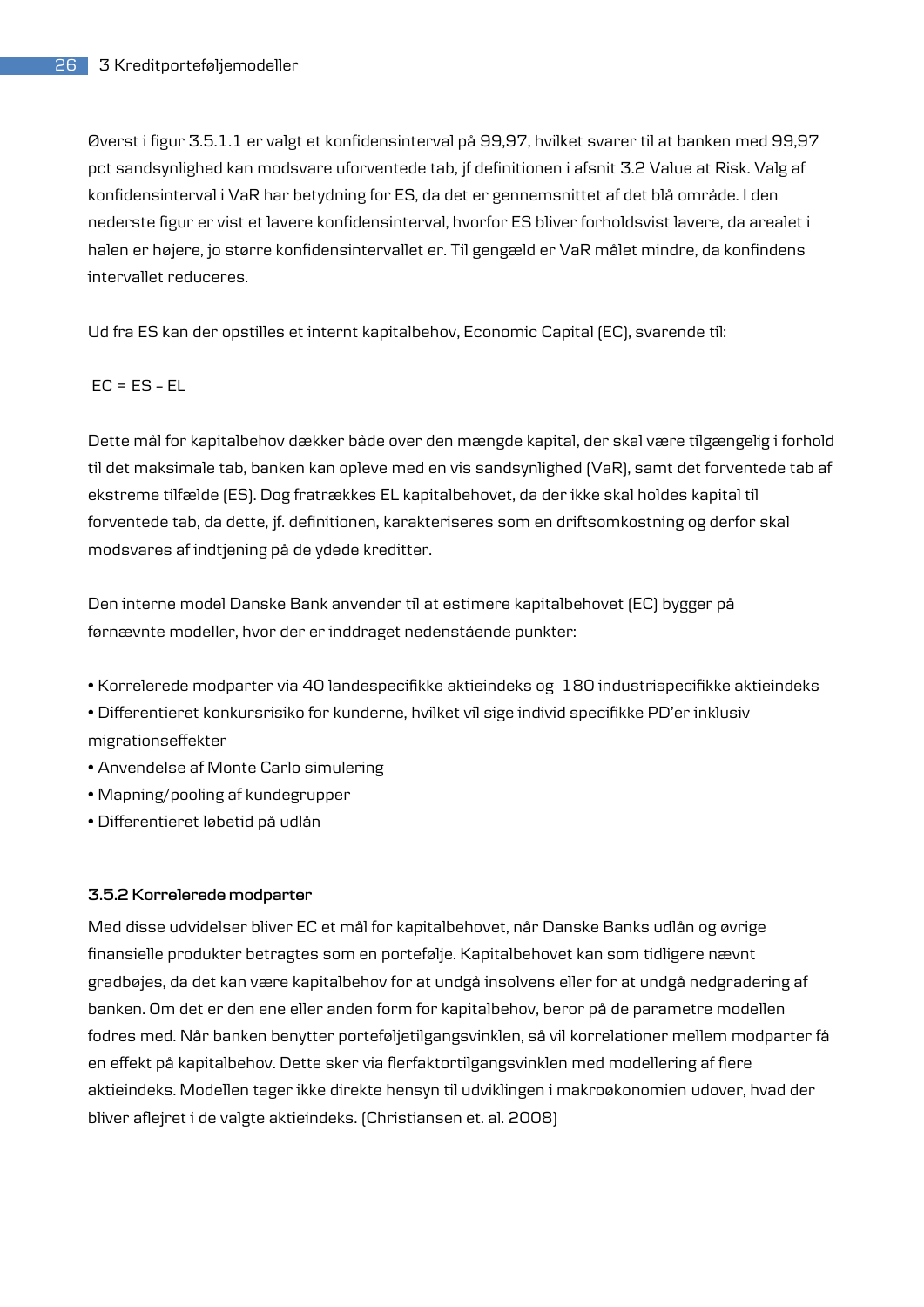## **3.5.3 Differentieret konkursrisiko**

Der arbejdes med forskellige PD værdier for de enkelte virksomheder. Dette er af stor betydning for modellens værdi, da det ønskes at se den aktuelle risiko på engagementet, der naturligvis afhænger af kundens konkursrisiko. Denne opgørelse foregår efter kvantitative ratingmodeller såvel som kvalitative vurderinger.

## **3.5.4 Mapning/pooling af kunder**

For at kunne håndtere korrelationseffekter er det nødvendigt at mappe kunder, der "ligner" hinanden, da der ellers skulle tages stilling til væsentlig flere korrelationer, jf. tidligere diskussion. Samtidig med at beregningen vil være uforholdsmæssig stor og i nogle tilfælde umulig. Denne mapning foregår efter branche- og landekode.

## **3.5.5 Migrationseffekter**

Migrationseffekten ved at kunder får en højere eller lavere konkurssandsynlighed bygger på et tilnærmet Mark-to-market (MTM) princip, da banken vil have et aktiv med mindre værdi, hvis kundens PD bliver større, og der ikke er mulighed for at tage en tilsvarende højere pris hos kunden. Denne effekt er naturligvis kun interessant, hvis det pågældende lån har en længere løbetid end den aktuelle risikohorisont. Det er vigtigt at pointere, at migrationseffekten både kan være negativ og positiv. For eksempel kan nævnes, at i tilfælde af at kunden har en ringe kreditkvalitet, vil der være en større sandsynlighed for, at denne kreditkvalitet forbedres, end at den forværres. Omvendt vil det være for en kunde med god kreditkvalitet. Hvis kundens kreditkvalitet forbedres, vil han i det fleste tilfælde vælge at refinansiere sit lån og derved få en pris der vil afspejle hans nye konkurssandsynlighed. Udnyttelse af denne "option" vil dog kun være attraktiv for kunden, hvis han i virkeligheden har mulighed for at opnå en lavere pris, hvilket højst sandsynligt ikke vil være tilfældet i det nuværende marked, da priserne på kreditter er steget betragteligt. I en normal situation vil migrationseffekter på baggrund af førnævnte argumenter være negative for bankerne.

## **3.5.6 PCRE processen**

I afsnit 3.2 Value at Risk blev der argumenteret for, at normalfordelingen ikke var særlig anvendelig til estimering af kapitalbehov i banker. I PCRE anvendes i stedet Monte Carlo simulering, der er en stokastisk proces, som går ud på at gennemløbe nogle opstillede scenarier et stort antal gange. På den måde bygger modellen på de mest sandsynlige udfald (Christiansen et al 2008).

Den nærmere proces for udregning af kapitalbehovet EC er illustreret i figur 3.5.6.1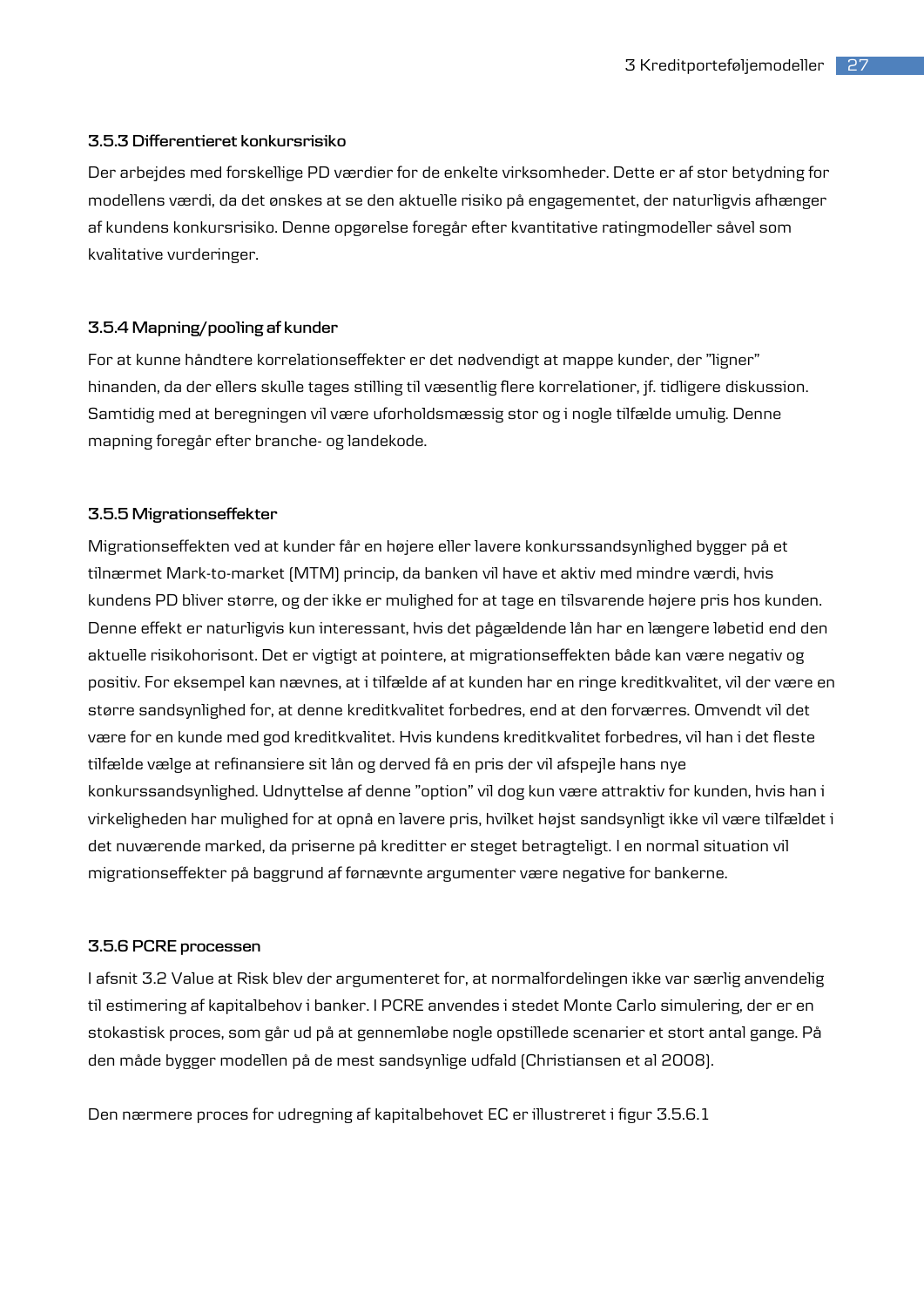

Figur 3.5.6.1 PCRE processen (Christiansen et al 2008)

Modellen er nødvendigvis afhængig af data for at kunne udføre beregningen. Disse data leveres af Danske Banks Data Warehouse, der er i besiddelse af de fleste af koncernens data, da der er en direkte leverance hertil fra det aktuelle kildesystem. Ligeledes fodres modellen med en effective Expected Positive Exposure (eEPE) beregning. I eEPE estimeres modpartsrisiko på derivater handlet i Danske Markets. Årsagen til, at det er nødvendigt at behandle disse produkter anderledes end øvrige kreditfaciliteter er, at eksponeringen kan være både være positiv og negativ. Det ses for eksempel i tilfælde af, at banken har indgået en Swap $^{\rm 1}$  forretning med en kunde. Denne forretning kan svinge i værdi alt afhængigt af markedets bevægelser, hvorved det er muligt at banken kan have et krav på kunden og omvendt. Denne forretning er ikke nødvendigvis det eneste derivat kunden har indgået med banken, hvorfor kunden kan vinde i 12 øvrige forretninger. I den forbindelse kan banken "kun" miste nettoværdien af forretningen, i tilfælde af at kunden går konkurs. Årsagen til dette er, at der oftest indgås netting aftaler, hvorved positive og negative markedsværdier nettes ud i tilfælde af konkurs hos en af parterne.

I den næste fase pooles og klargøres data til estimering af kapitalbehovet. I denne proces tages der højde for virksomhedens engagement. På den måde inddrages en koncentrationsrisiko, hvilket har betyder, at kapitalbehovet på engagementer til storkunder er forholdsmæssigt større. Når denne fase er overstået, påbegyndes estimationen ved hjælp af Monte Carlo

j  $^{\rm 1}$  I en swap forretning aftaler kunden og banken at bytte rentebetaling. I dette eksempel modtager kunden en fastrente mod at betale en variabel rente.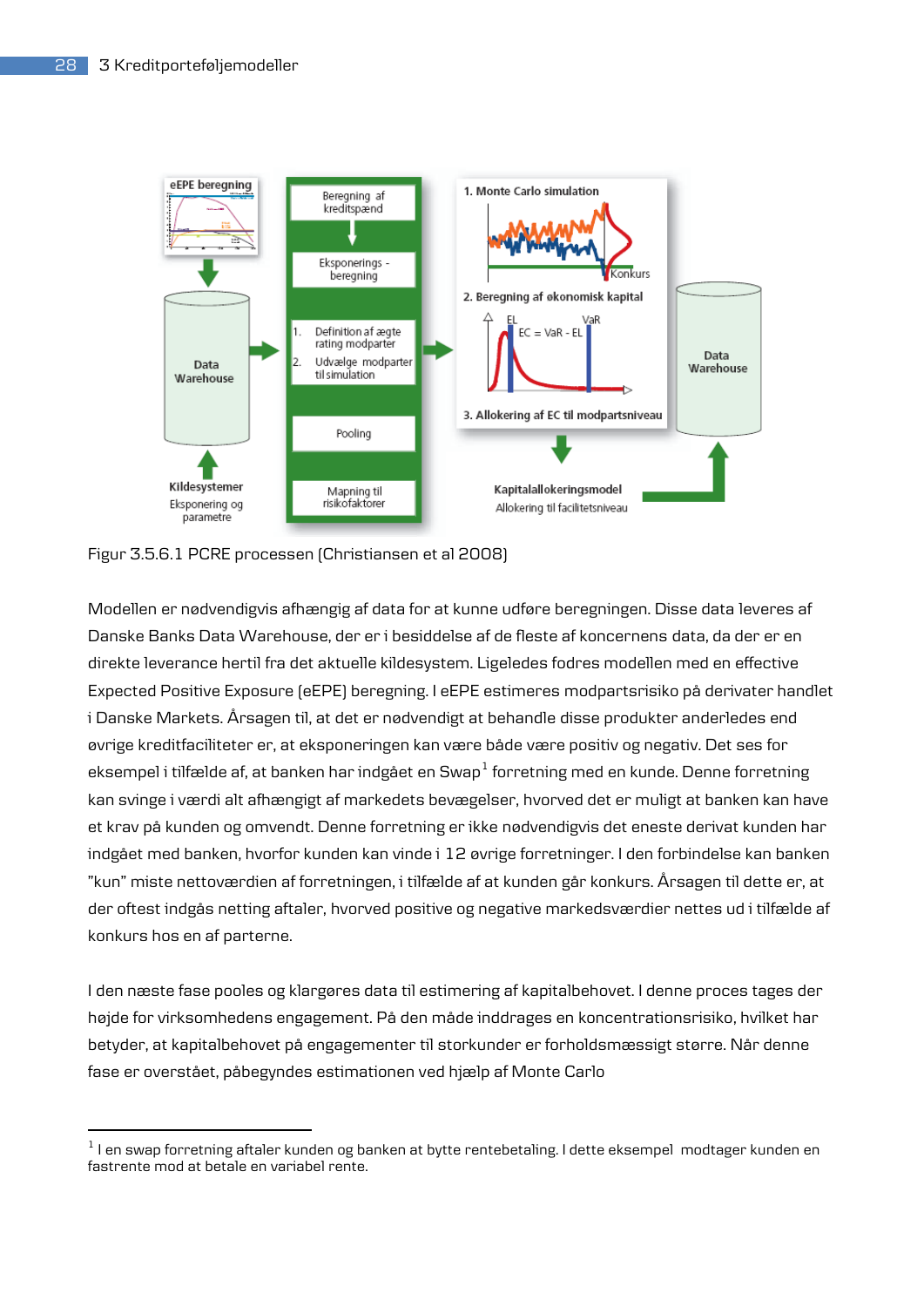simulering. Monte Carlo simuleringen bygger på 300.000 scenarier for ændring i aktiekursindeks via en geometrisk Brownsk bevægelse. Det næste trin i simuleringen er udtrækning af kundespecifikke forhold. Denne proces udføres 1.000 gange, hvorved den totale simulation frembringer 300 millioner mulige kombinationer.

På baggrund af kombinationer fra Monte Carlo simuleringen fremkommer et samlet kapitalbehov for koncernen. Efter estimationen uddeles EC forholdsmæssigt til de enkelte kunders faciliteter, hvorved det afgøres, hvor meget en kundes facilitet pådrager i kapital. Denne information er vigtig, når performance på kundeengagementer skal vurderes. Ligeledes benyttes det til at vurdere, hvilke kundesegmenter banken ønsker at fokuserer på i fremtiden. Resultaterne bliver opbevaret i Data Warehouse, hvor Performance Management, Kredit og andre afdelinger i banken har mulighed for at arbejde med data(Christiansen et al 2008).

## **3.5.7 Stresstest**

Et væsentlig krav i Søjle II er stresstest af den interne model. Der findes grundlæggende flere metoder at stressteste modellen på. Den ene metode er, at stressteste de bagvedliggende parametre. Det vil sige, at anvendte PD værdierne hæves. En anden og mere raffineret metode tager udgangspunkt i at opstille scenarier for samfundsøkonomien og ud fra disse scenarier at oversætte til ændrede PD værdier. Disse værdier anvendes, ligesom i den første metode , i den interne model. Resultatet af denne beregning giver kapitalbehovet ud fra det opstillede makroøkonomiske scenarie (Christiansen et. al 2008)

#### **3.6 Afrunding**

I dette afsnit blev der præsenteret to modeller til estimering af kapitalbehov i banker. Begge disse modeller tager højde for porteføljeeffekter, hvor kapitalbehovet reduceres jo mere diversificeret porteføljen er. Ligeledes blev Danske Banks interne model til estimering af kapitalbehov gennemgået for at give et eksempel på, hvordan en flerfaktormodel anvendes i praksis. I denne model stilles der ikke krav om, hvordan de enkelte parametre skal estimeres. I modellen anvendes derfor primært PIT parametre, da det ønskes at estimere det nuværende kapitalbehov. Dette giver et ikke særligt stabilt billede af kapitalbehovet. I tilfælde hvor økonomien går ind i en recession vil kapitalbehovet ikke være estimeret i den seneste beregning.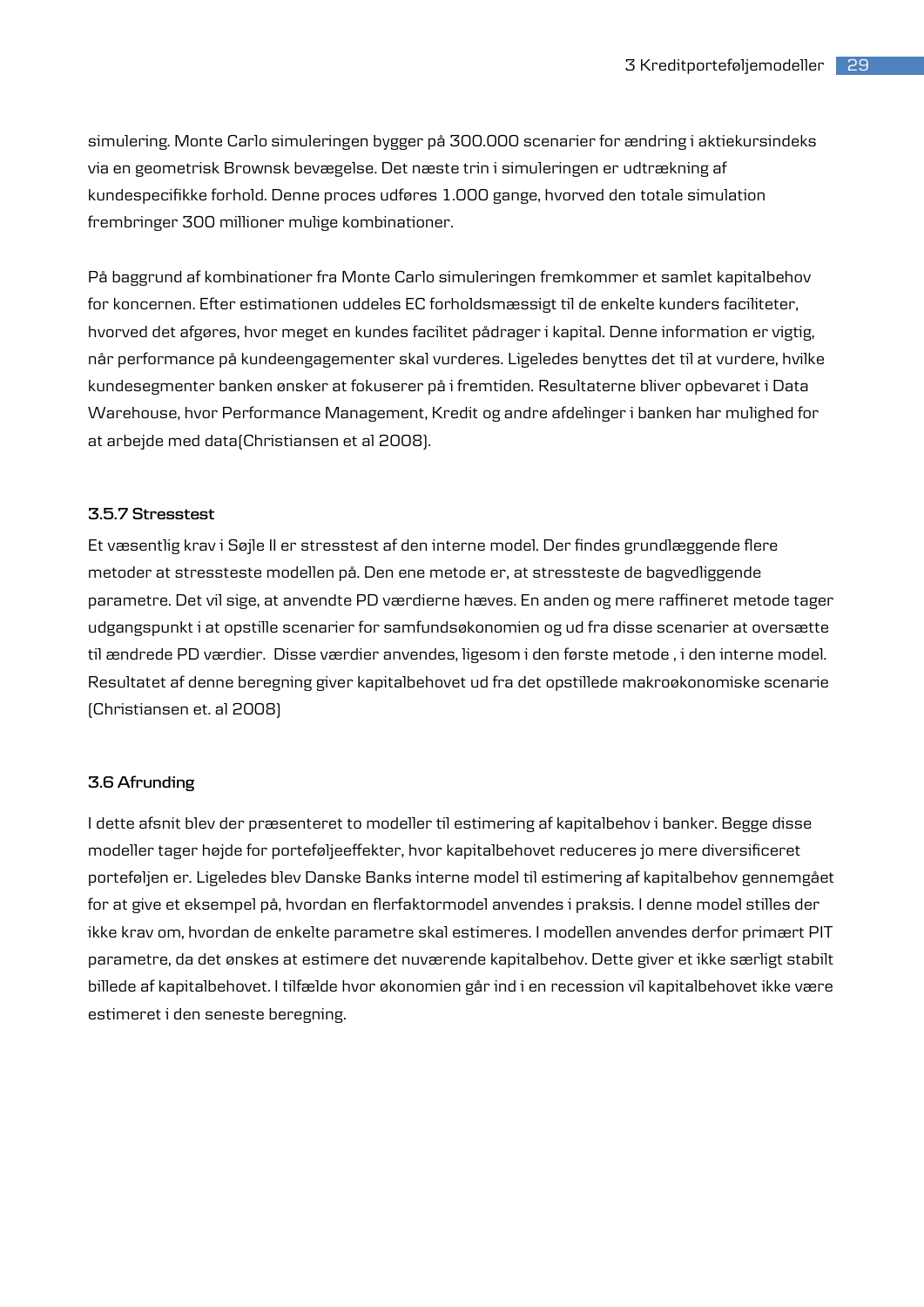## **4 Data**

I dette kapitel vil det senere anvendte data blive præsenteret. Ligeledes vil det i dette kapital blive klarlagt, hvorfor det vælges at analyseres på enkelte datamængder. Kapitlet er delt op i de to overordnede datagrupperinger:

- Tab og hensættelser for Danske Banks aktiviteter i Danmark
- Makroøkonomisk data

#### **4.1 Tab og hensættelser**

Der tages udgangspunkt i Danske Banks offentliggjorte tab og hensættelser jf. årsregnskaber fra 1980 til 2008. Det betyder, at tab og hensættelser er nettotal, det vil sige at der er korrigeret for eventuelle sikkerheder. For at få et så retvisende billede som muligt, jf. opgavens afgrænsning til udelukkende at have fokus på den danske økonomi, er tab og hensættelser for udenlandske aktiviteter i Danske Bank koncernen sorteret fra. Ligeledes er det i datagrundlaget forsøgt at ekskludere tab og hensættelser fra deciderede markedsmæssige forretninger.

I opgaven er det valgt at fokusere på en længerevarende udvikling på minimum to gennemløb af den økonomiske cyklus. Dette giver datamæssige udfordringer, da der i den pågældende periode er ændret på reglerne for hvornår tab og hensættelser skal offentliggøres i regnskabet. Ligeledes vil interne politikker og tolkning af reglerne for tab og hensættelser have ændret sig over tid.

#### **4.1.1 Lovgivningsmæssige ændringer for tab og hensættelser**

I dette afsnit vil betydelige ændringer i reglerne for tab og hensættelser blive behandlet. Den største ændring med hensyn til bankens muligheder for at offentliggøre tab og hensættelser. Denne ændring skete i 2005 i nær tilknytning med indførelsen af Basel II i 2007. Den praktiske betydning af ændringen, var at det ikke længere var muligt for banker at bogføre ikke realiserede tab efter forsigtighedsprincippet. Derved ændres praksis for hensættelser fra at være et subjektivt skøn fra den enkelte bank til en mere objektiv og målbar procedure. Denne ændring fra 2005 og medførte, at en del allerede bogførte hensættelser skulle tilbageføres, hvorfor mange pengeinstitutter samlet set fik negative tab og hensættelser, hvilket er tilfældet i nærværende datasæt. I forbindelse med ændring af reglerne for hensættelser i 2005 ændrede hensættelse navn til nedskrivninger, da det reelt var en nedskrivning banken foretog, hvorimod det tidligere var hensættelse til at modstå fremtidige tab (Nationalbanken 2007). I denne opgave anvendes betegnelse hensættelser både for hensættelser og nedskrivninger, selvom der reelt er en grundlæggende forskel.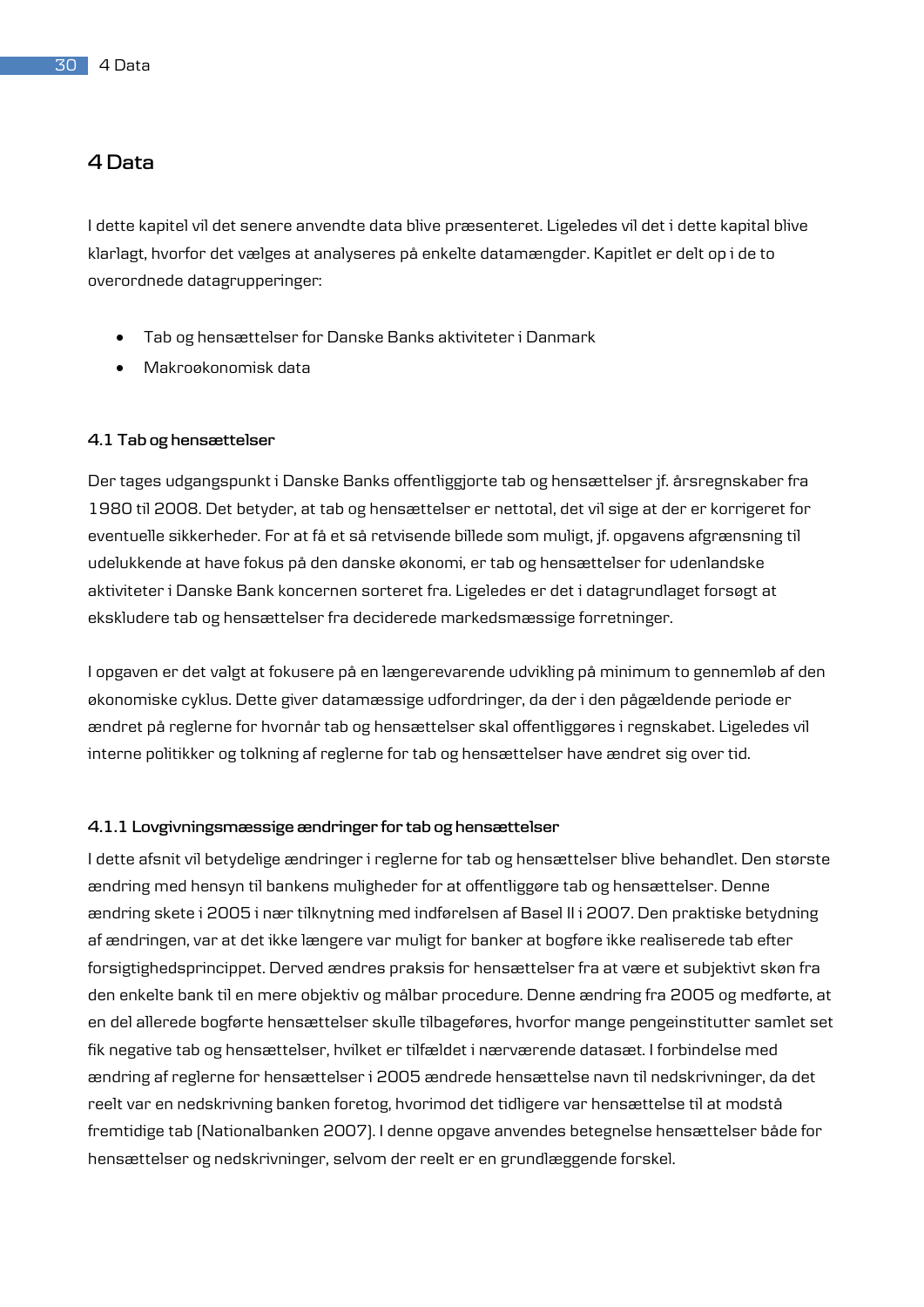## **4.1.2 Tab og hensættelser fra 1980 til 2008**

I Danske Banks regnskaber og årsrapporter fra 1980 og til 2008 er tab og hensættelser opgjort. Det er valgt at arbejde med Danske Banks tab og hensættelser, da det med rimelighed kan antages, at Danske Banks udlån er bredt fordelt i hele Danmark, hvorfor lokalt betingede tab ikke vægter urealistisk højt. Når der tages udgangspunkt i Danske Banks tab og hensættelser, er der en risiko for, at interne kreditprocesser og manglende appetit på udvalgte brancher viser et andet billede end de totale tab og hensættelser i Danmark ville gøre.

I den pågældende tidsperiode har Danske Bank være igennem flere fusioner og opkøb, der eventuelt har ændret interne processer med hensyn til opgørelse af tab og hensættelser. Disse potentielt ændrede processer sammenholdt med en generel udvikling i samfundet vil fremgå som fejlkilder i datamaterialet. Nedenfor står listet nogle af de største organisationsmæssige ændringer:

- Fusionen mellem Den Danske Bank, Handelsbanken og Privatbanken, 1990
- Opkøb af Östgöta Enskilda banken i Sverige, 1997
- Opkøb af Fokus Bank i Norge, 1998
- Opkøb af National Irish Bank og Northern Bank i henholdsvis Irland og Nordirland, 2004
- Opkøb af Sampo Bank i Finland, 2006

I figur 4.1.2.1 ses en grafisk fremstilling af tab og hensættelser i forhold til udlån for Danske Banks bankaktiviteter i Danmark. Der ses tydeligt en forskel i tab og hensættelsesprocenten over den økonomiske cyklus, der starter med store tab i starten af 1980'erne og igen i starten af 1990'erne, hvorefter der er en længerevarende periode med lave tab. I 2005, 06 og 07 er tab og hensættelser faktisk negative, hvilket de ændrede regler om hensættelser er en medvirkede faktor til. Perioden slutter af med en kraftig negativ udvikling i tab, der primært stammer fra tab og hensættelser i 4. kvartal af 2008 (Danske Bank 1980 til 2008)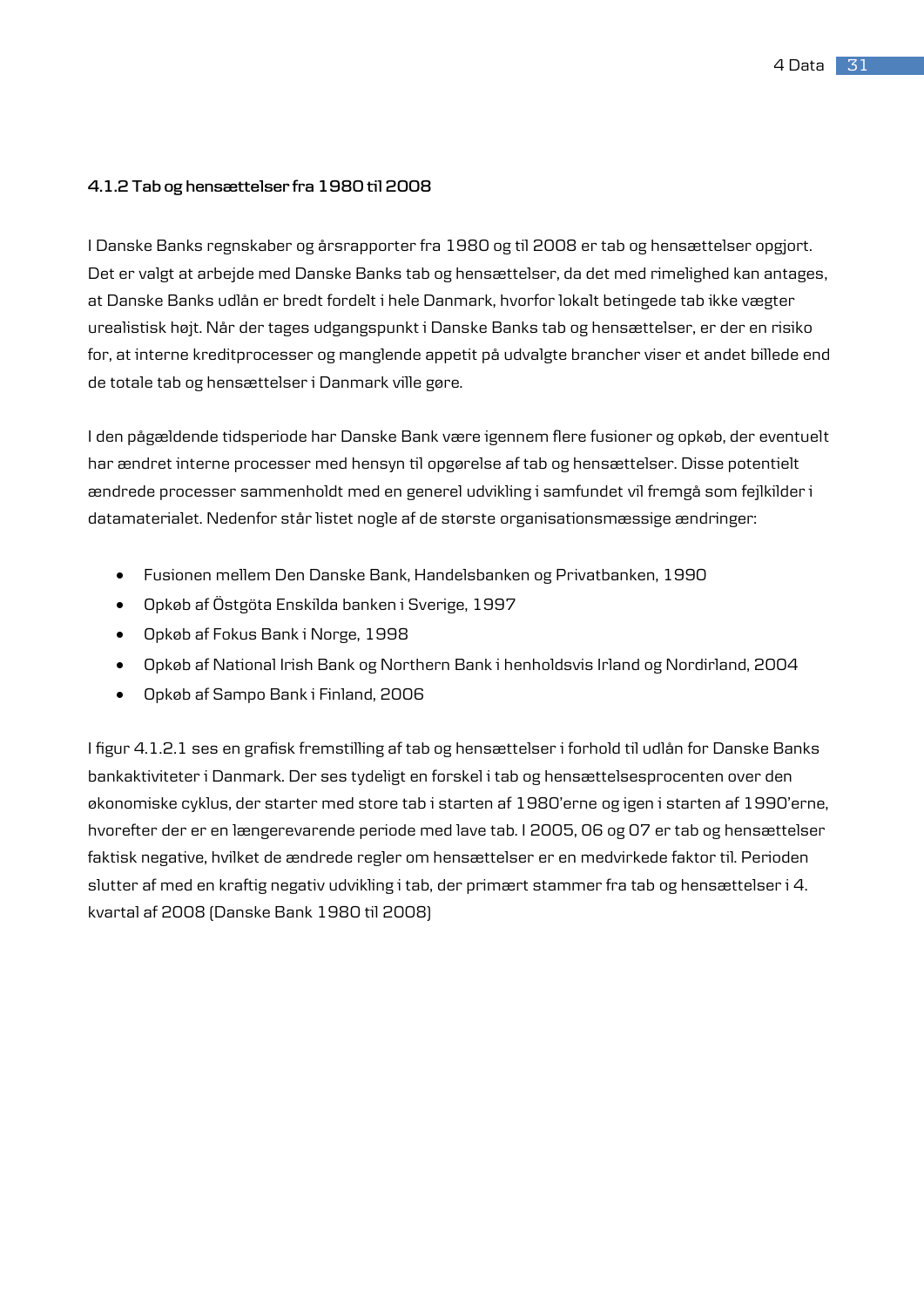

Tab og hensættelser i forhold til udlån

Figur 4.1.2.1 Tab og Hensættelser i Danske Bank fra 1980 til 2008 (Danske Bank 1980 til 2008)

Det er vigtigt at pointere, at tab og hensættelsesdata er nettotal, hvorimod udlånet er bruttotal. I tilfælde, hvor banken over tid procentvis har fået flere sikkerheder, vil grafen i figur 4.1.2.1 ikke afspejle det korrekte risikobillede.

### **4.2 Makroøkonomisk data**

I formålet med denne opgave blev det listet, hvilke makroøkonomiske faktorer, det blev prioriteret at undersøge. Data er frembragt via Danmarks Statistik med data fra Statistik Banken. For at få et tilstrækkeligt antal gennemløb af den økonomiske cyklus er der taget data med fra 1980, hvor dette har været muligt, og frem til 2008. Hvor det ikke har været muligt at fremskaffe data tilbage til 1980 er der taget en reduceret tidsserie med. Data er taget med som enten gennemsnitstal for året eller ultimo tal for året, hvorved der opnås en sammenhæng med tabs- og hensættelsesdata, da disse data ligeledes er opgjort på årsbasis.

Når der ses på data så relativt langt tilbage, er der en risiko for, at makroøkonomien fremadrettet vil have en anden effekt, end hvad den har haft tidligere. Dette skyldes, at det danske samfund har ændret sig betydeligt fra 1980 til 2008, og denne udvikling vil højst sandsynligt fortsætte i fremtiden. I opgaven forsøges det at tage højde for disse forhold ved at holde resultaterne op mod, hvordan samfundet så ud på det pågældende tidspunkt.

Enkelte dataserier er frembragt fra andre leverandører end Danmarks Statistik. Det vil stå fremført, når der er anvendt en alternativ leverandør.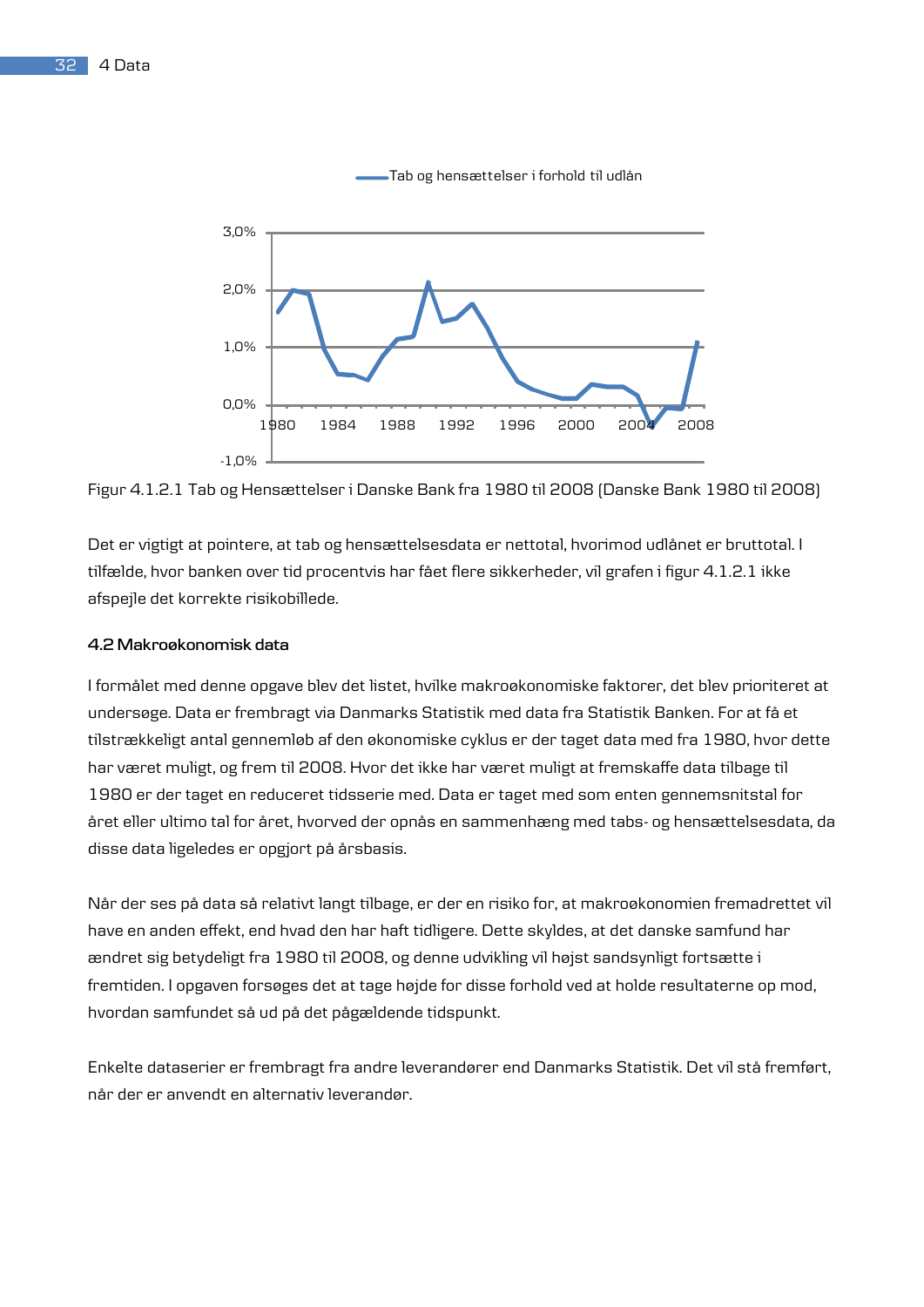I tabel 4.2.1 ses de makroøkonomiske faktorer, det er valgt at analysere, samt hvilken tidsperiode der arbejdes med.

| Makroøkonomiske faktor                          | Start år | Slut år |
|-------------------------------------------------|----------|---------|
| Inflation, %                                    | 1980     | 2008    |
| Realvækst i BNP, år til år, %                   | 1980     | 2008    |
| Ledighed, % af samlet arbejdsstyrke             | 1981     | 2008    |
| Oliepris, indeks i faste priser                 | 1980     | 2008    |
| Realvækst i eksport, år til år, %               | 1980     | 2008    |
| Kort pengemarkedsrente, 3 mdr, %                | 1989     | 2008    |
| Lang obligationsrente, 10 år statsobligation, % | 1985     | 2008    |
| Huspris, enfamiliehuse, indeks                  | 1991     | 2008    |
| Danske Aktier, OMXC20/KFX, indeks               | 1993     | 2008    |
| USA aktier, S&P500, indeks                      | 1980     | 2008    |
| USA Kreditstramning, indeks                     | 1990     | 2008    |

Tabel 4.2.1 Undersøgte makroøkonomiske faktorer (egen fremstilling)

## **4.2.1 Definitioner på makroøkonomisk data**

Inflationen defineres som den årlige stigning i priserne i det pågældende land. Dette har betydning for, hvor meget pengene er værd det følgende år.

BNP defineres som værdien af det der bliver produceret i det pågældende land i en lukket økonomi. På den måde tæller værdien af, hvad det tyske selskab Siemens producerer i Danmark på det danske BNP, hvorimod det danske selskab Arlas produktion i England ikke gør det. Ved at arbejde med realvæksten isoleres påvirkningen fra inflationen.

Ledigheden er det procentvise antal af arbejdsstyrken, der ikke har et arbejde. For at skabe et så retvisende billede som muligt sæsonkorrigeres ledigheden ofte. Dette er især anvendeligt, hvis ledigheden skal analyseres på månedsbasis eller hyppigere.

Olieprisen er en væsentlig inputfaktor for produktionen og samfundet som helhed. Olie er den største energikilde i den vestlige verden og øvrige energikilder vil i stor udstrækning følge oliens prisudvikling. Der er mange muligheder for opgørelse af olieprisen, da der findes forskellige råolietyper, samt raffinerede olieprodukter. I nærværende opgave er der taget udgangspunkt i den af Danmarks Statistik leverede "benzin og oliepris". Dette er gjort, da de fleste forbrugere såvel som virksomhederne står overfor denne pris, når de skal købe deres input faktorer. Ligeledes antages udsvingene i denne kategori at korrelere med diverse råoliepriser.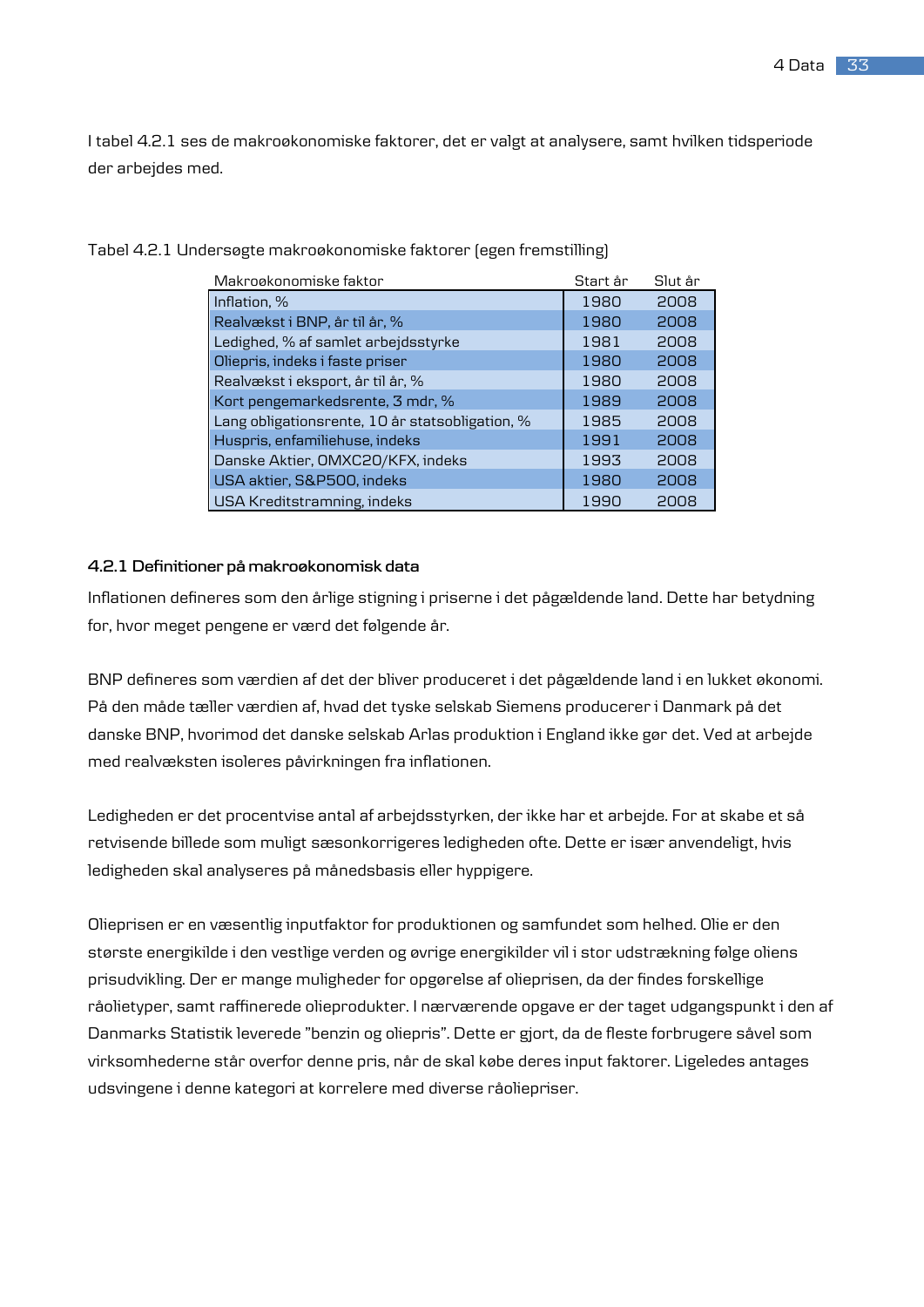Eksporten er værdien af de varer, der sælges til udlandet. Dette er en betydende faktor for dansk økonomi, da hjemmemarkedet indenfor en del produkter er begrænset. Som et eksempel på dette kan nævnes landbrugsprodukter. I opgaven er det ligeledes valgt at se på den reale ændring i eksporten.

Den korte pengemarkedsrente er et udtryk for at hvad bankerne har mulighed for at finansiere sig til. Banker anvender som oftest en 3 måneders rente til at finansiere (funde) deres korte udlån. Korte udlån vil i denne henseende sige diverse former for kreditter. Herunder skal især kassekreditter nævnes, da virksomhederne benytter kassekreditten til at finansiere deres daglige drift.

Den lange pengemarkedsrente skal ses som prisen for staten ved at skaffe finansiering af statsfinanserne. Denne rente vil ofte være udtryk for forventningerne til samfundsøkonomien ude i fremtiden sammenholdt med den enkelte stats kreditværdighed. I nærværende opgave er valgt udviklingen i den 10-årige statsobligationsrente. Når både den lange og den korte rente er repræsenteret, er det ligeledes muligt at undersøge, om rentekurvens udseende har indflydelse på tab og hensættelser.

Til at estimere udviklingen i ejendomspriserne er valgt et indeks for huspriser, da dette står for en betydelig del af ejendomsværdierne i Danmark. Ligeledes er det den ejendomsform, der påvirker de fleste danske, da en stor del af danskerne ejer deres egen bolig. I husprisindekset arbejdes der ligeledes med den reelle udvikling.

En betydende faktor for økonomiens udvikling er udviklingen af de største virksomheders værdi, da den i større eller mindre grad med rimelighed kan antages at symbolisere udviklingen i virksomhedernes værdi samlet set. Der tages udgangspunkt i KFX, der senere blev afløst af OMX C20 indekset, som indeholder de mest handlede aktier på Københavns Fondsbørs (NasdaqOMX 2005)

Der er ofte en opfattelse af, at der er vis sammenhæng mellem de amerikanske og europæiske økonomier, herunder den danske. Dette forhold forsøges undersøgt ved at se på udviklingen i et af de største aktieindeks i USA, Standard & Poors 500 med de 500 største selskaber målt på markedsværdi, der handles på de amerikanske børser (Standard & Poors 2009)

Den potentielle sammenhæng mellem den amerikanske og danske økonomi vil eventuelt kunne afspejles i udviklingen i den amerikanske kreditgivning. Selvom den amerikanske kreditgivning ikke har direkte indflydelse på den tab og hensættelsessituationen for danske banker, kan den eventuelt benyttes som en tidlig advarsel om forhøjede tab i fremtiden.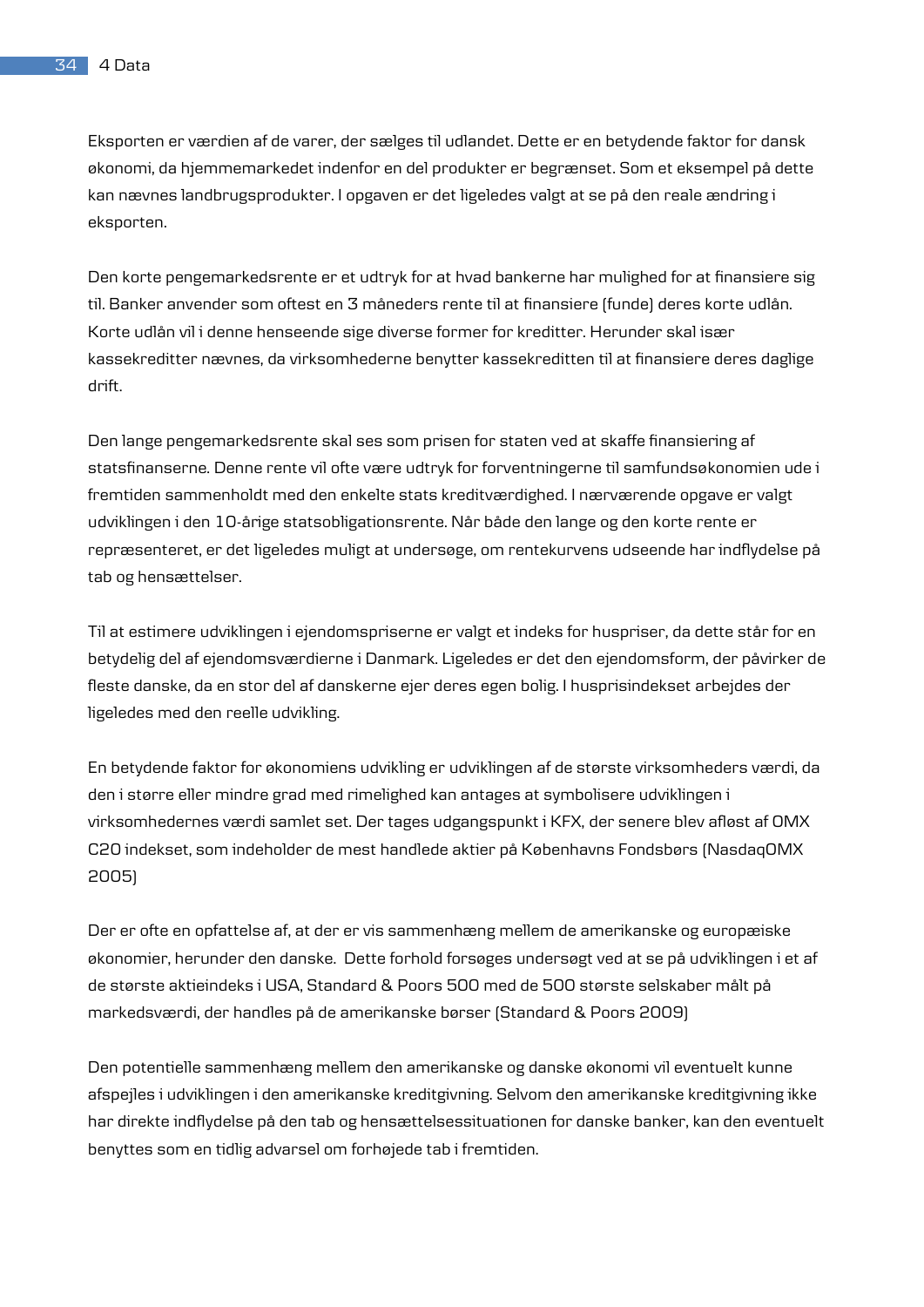## **4.3 Kausalstruktur i makroøkonomien**

De 11 makroøkonomiske parametre er udvalgt, da de med rimelighed kan antages at have betydning for tab og hensættelser i danske banker. Dog er faktorerne ikke uafhængige af hinanden. Inflationen kan for eksempel påvirke renteniveauet, der igen kan påvirke den producerede mængde, som kan måles ved BNP. Derfor er det relevant at opstille en kausalstruktur. Dette er en vanskelig opgave, da de enkelte faktorer har cirkulær kausalitet samtidig med, at forholdet mellem faktorerne vil ændre sig over tid grundet samfundsmæssige og politiske ændringer.

Inflationen vurderes at være en betydende faktor for samfundsudviklingen, da denne faktor er medbestemmende for investeringslysten hos både private og virksomheder. Ligeledes vil denne påvirke renteniveauet i samfundet, samt påvirke regeringens økonomiske dispositioner.

Realvækst i BNP antages ligeledes at være en faktor, der ligger højt i den kausale struktur i samfundsparametre. Dette skyldes, at BNP måler den samlede produktion, der påvirker, om der er en lyst til at øge eller mindske produktionen. Der kan få betydning for blandt andet inflation, renter og ledighed.

Ledigheden vurderes at være relativt længere tilbage i den kausale struktur, da virksomhederne ansætter og afskediger medarbejdere på baggrund af den efterspørgsel, der opleves på det givne tidspunkt. Ligeledes er opsigelsesperioder med til, at ledigheden er længere nede i kausalitetsstrukturen.

Olieprisen har en betydning for omkostningsniveauet ved at producere varer. Dette får indflydelse på virksomhedernes investeringslyst og derved efterspørgslen, renter og ledigheden. Dette gør, at olieprisen ligeledes må ligge højt i den kausale struktur.

Realvæksten i eksporten har ligesom realvæksten i BNP betydning for produktionen, der er en betydelig faktor for samfundets udvikling. Ligeledes vil en stigningen i eksporten give en større valutaindtjening, der forskyder statens finanser, hvilket får betydning for renteniveauet.

Som nævnt tidligere har renteniveauet betydning for private og virksomheders investeringslyst. Det får en afsmittende effekt på produktionen. Derfor er rente ligeledes én af de faktorer, der ligger højest i den kausale struktur for makroøkonomiske faktorer.

Huspriserne må antages at følge udviklingen i samfundet. Blandt andet er renten en væsentlig faktor, da den er en bestemmende faktor for, hvor meget køber har mulighed for at give for huset.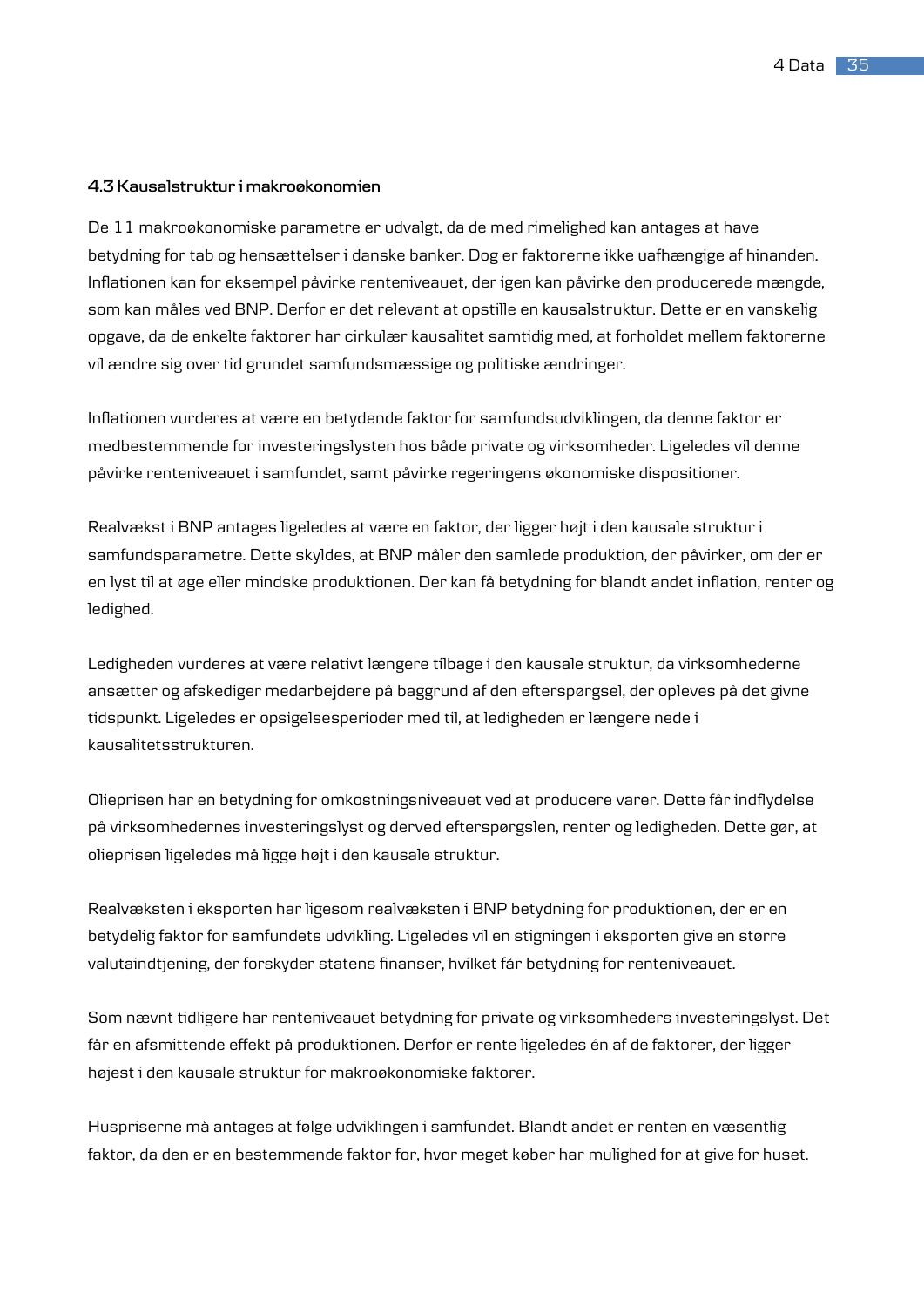Ligeledes har den generelle samfundsøkonomi indflydelse på, hvor meget køber ønsker at gældssætte sig for at erhverve huset.

Aktieindekset følger den økonomiske udvikling i samfundet og kan derfor bestemmes ud fra øvrige faktorer. Aktieindekset styres i stor grad af forventninger til fremtiden, hvorfor forventede ændringer i samfundet hurtigt absorberes i aktieindekset.

Nye investeringer finansieres for en stor dels vedkommende af fremmedkapital via kreditter og lån stillet til rådighed af banker. Bankers kreditvillighed vil derfor få betydning for investeringsmulighederne, da banker i værste fald kan stoppe udviklingen ved at nægte kreditter, selv om samfundsøkonomien ser sund ud.

Ud fra overstående vurdering af den kausale struktur på de udvalgte makroøkonomiske faktorer illustreres sammenhængen mellem parametrene i figur 4.3.1



Figur 4.3.1 Vurderet kausalitet i de udvalgte makroøkonomiske faktorer (egen fremstilling)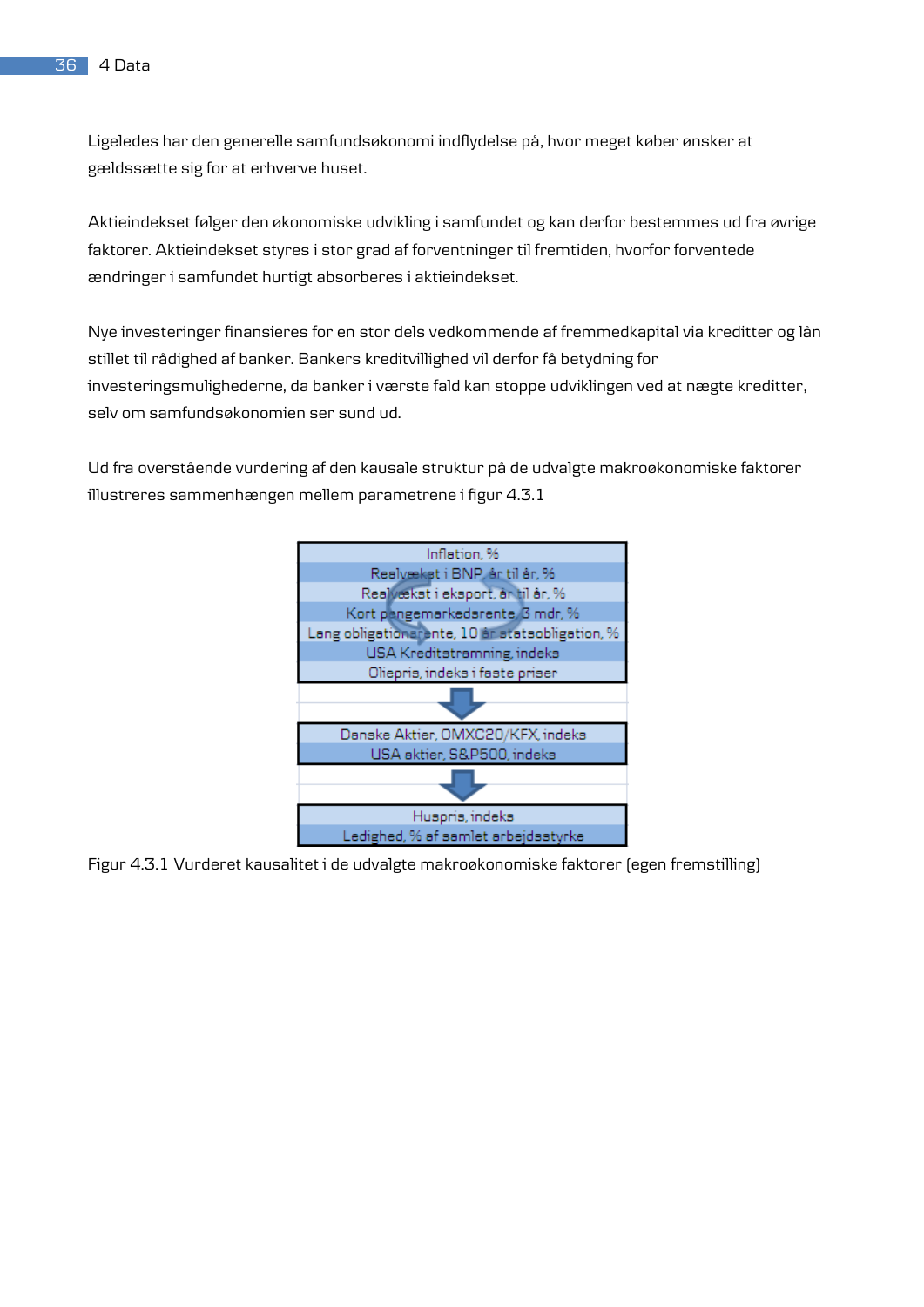# **5 Økonomien i Danmark fra 1980 til 2008**

I dette kapital vil den økonomiske situation i Danmark fra 1980 til 2008 kort blive skitseret. Dette gøres for, senere i opgaven, at kunne finde lighedspunkter i historien med den nuværende økonomiske situation. Ligeledes kan det overordnede billede af situationen være med til at forklare, hvorfor de makroøkonomiske faktorer har netop den indvirkning på tab og hensættelser, der er observeret i det pågældende år. Den generelle situation i det enkelte år kan ligeledes have haft en indflydelse på hensættelsespolitikken. Dette kan være tilfældet, hvis banken vurderer, at den generelle økonomi står foran store tab, selvom det ikke kan godtgøres via direkte økonomiske parametre. I kapitel 4 blev kausaliteten på de udvalgte makroøkonomiske faktorer undersøgt. I figur 5.1 er inflationen afbildet sammen med væsentlige begivenheder i økonomien.



Figur 5.1 Inflationens udvikling (mod. e. Danmarks Statistik 2009)

### **5.1 Den økonomiske tilstand i 1980'erne**

Årtiet begynder med et betydeligt betalingsbalanceunderskud og underskud på statsfinanserne, dalende produktion og stigende arbejdsløshed. Statens finanser er under pres fra en rentebyrde på en betydelig udenlands- og indenlandsgæld. Inflationen er faldende fra et relativt højt niveau, der er ca. dobbelt så højt som inflationen på et af Danmarks største eksportmarkeder, Vesttyskland. Mange virksomheder i Danmark lider under et højt renteniveau, samtidig med at gælden ikke udhules i så stor udstrækning som tidligere grundet den nedadgående inflation. Internationalt er der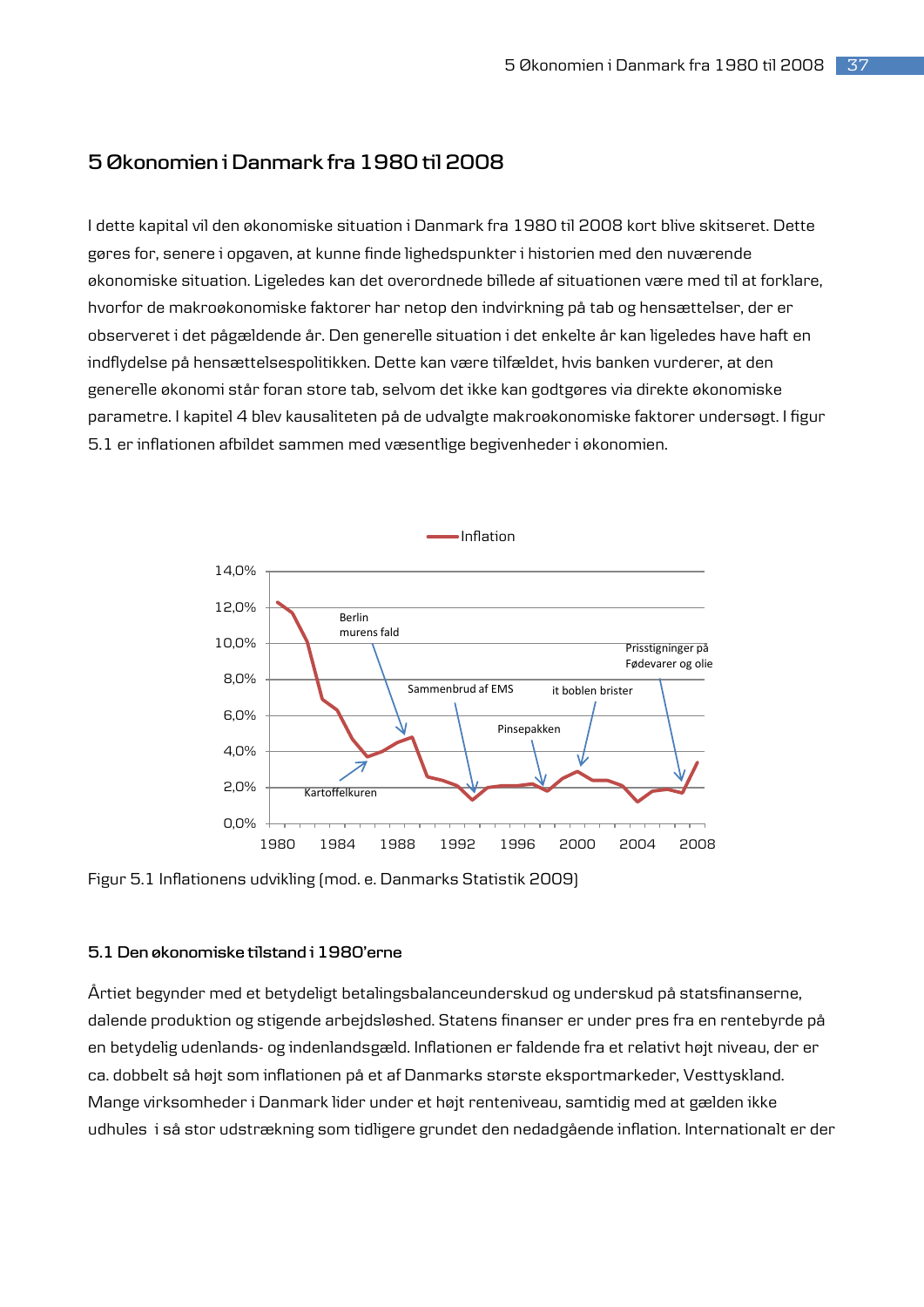økonomisk lavkonjunktur, der begrænser muligheden for at sikre vækst gennem en øget eksport (Danske Bank1980)

Efter Schlüter regeringen kommer til magten i 1982, indføres reguleringer af arbejdsmarkedet med det formål at begrænse lønstigningerne. Disse aktioner bliver taget for at sikre en større konkurrenceevne på eksportmarkederne. Ligeledes bliver der gjort tiltag til minimering af den offentlige sektor. De internationale økonomier viser tegn på at være på vej ud af lavkonjunkturen med lavere inflation og renter til følge. Underskuddet på statsfinanserne bliver mindsket i 1983. Dette skaber en større tillid til kronen med betydeligt faldende inflation og renteniveau som konsekvens. Statsfinanserne bliver ligeledes hjulpet på vej af en øget eksport. Dog står den indenlandske efterspørgsel for en betydelig del af væksten (Danske Bank 1982 – 1983).

Den øgede eksport fortsætter og giver en kraftig vækst i 1984, men statsfinanserne er stadig presset af store renteomkostninger på gælden samt en øget import. Dette underskud får renteniveauet til at stige igen. Den øgede vækst er med til at nedbringe antallet af ledige. En øget deregulering af finansmarkederne gør det muligt for virksomhederne at opnå en lavere rente. Væksten i 1986 er i modsætning til tidligere drevet af indenlandsk efterspørgsel herunder stod boligmarkedet for en stor del. Dette gør, at selv ikke den faldende oliepris kan sikre, at betalingsbalanceunderskuddet bliver reduceret. Der er en vilje til at reducere det ekstra økonomiske råderum, befolkningen oplever som følge af faldende oliepris og dollarkurs. Dette bliver gjort via Forårspakken og Kartoffelkuren, der har til hensigt at reducere det lånebaserede private forbrug og øge den private opsparing. Denne opbremsning i økonomien er med til at medføre kursfald på aktiemarkederne og vigende boligpriser (Danske Bank 1984 – 1986).

Nedgangen i økonomien efter 1986 med negativ BNP vækst i 1987 og 1988 vender i 1989. Denne vending skyldes primært vækst i eksporten, hvilket er i modsætning til midt 80'erne, hvor væksten primært kommer fra det private forbrug. Spekulativt pres på EMS<sup>2</sup> samarbejdet gør, at Nationalbanken hæver renten for at sikre kronens kurs i forhold til de øvrige medlemmer af EMS samarbejdet. Murens fald i 1989 åbner for nye eksportmuligheder (Danske Bank1986 - 1989)

### **5.2 Den økonomiske tilstand i 1990'erne**

j

Den internationale højkonjunktur, der har rådet siden midten af 80'erne er begyndt at aftrappes ved indgangen til 1990'erne. Dog er der stadig en betydelig vækst i Japan og Tyskland. Den tyske økonomis fremgang sikrer Danmark gode indtægter ved eksport til netop Tyskland. Dette fører til overskud på betalingsbalancen og en historisk lav inflation. Olieproduktionen fra Nordsøen er nu så

<sup>&</sup>lt;sup>2</sup> EMS er den Europæiske Monetære System, der ved gensidige forpligtelser fra de deltagende lande, at valutaerne kun ville svinge få procentdele i forhold til hinanden (Økonomiministeriet 2008)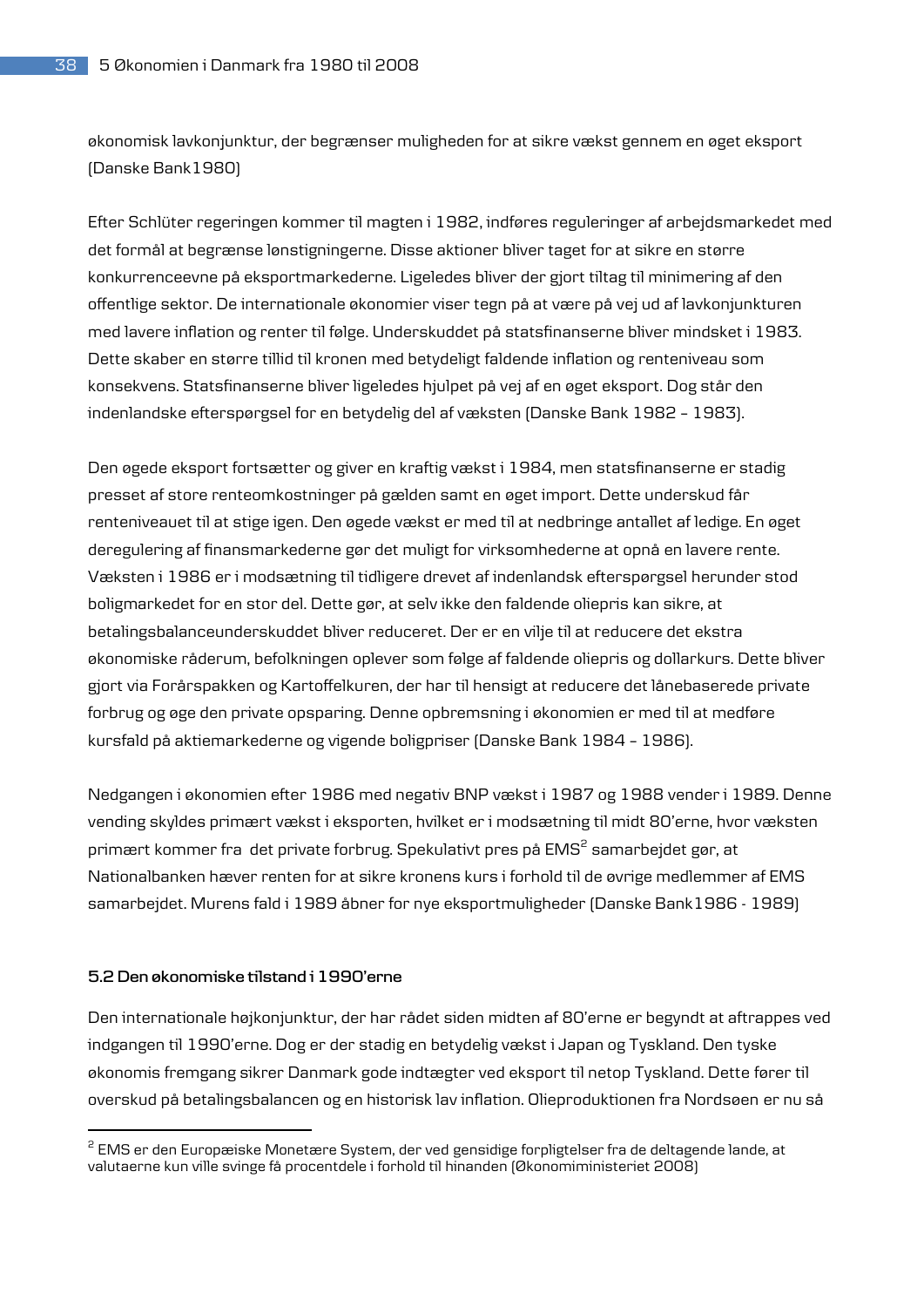stor, at den danske økonomi kun i mindre grad bliver påvirket af olieprisstigninger i forbindelse med uroen i Mellemøsten. Der er en begrænset vækst i det private forbrug, som har ligget underdrejet grundet stadig faldende boligpriser. I 1991 forværres konjunkturerne i verden. Arbejdsløsheden i Danmark stiger gradvist. Sverige er ramt hårdt af den økonomiske afmatning. Inflationen i Danmark bliver holdt på et lavt niveau, hvorimod Tyskland oplevede øget inflation, der bliver bekæmpet med rentestigninger. Den indenlandske efterspørgsel fortsætter med at være lav, og eksporten aftager grundet nedgang i økonomien på Danmarks største eksportmarkeder. Sammenlagt sikrer det dog en positiv udvikling i betalingsbalanceoverskuddet. I forbindelse med at Danmark stemte "nej" til Edinburgh Traktaten i 1992, bliver der skabt usikkerhed for de fremtidige forudsætninger for den danske økonomi. Sammenbrud i EMS samarbejdet betyder, at flere europæiske valutaer flød frit i forhold til hinanden. Dette får blandt andet den svenske eksport til at øges, da den svenske valuta faldt i perioden, og konkurrenceevne bliver forbedret. Den danske krone bliver efter EMS'ens sammenbrud knyttet op til den tyske D-mark. I Danmark forsætter ledigheden med at stige. I 1994 vender den økonomiske lavkonjunktur, der i Danmark er drevet af indenlandsk efterspørgsel blandt andet som følge af et lavt renteniveau. Samtidig med den øgede indenlandske efterspørgsel er økonomierne rundt om i verden i bedring, hvilket får eksporten til at stige (Danske Bank 1990 – 1994).

Den økonomiske vækst aftager i 1995, men der er fortsat en positiv stemning, hvilket blandt andet kan observeres i erhvervslivets investeringslyst. Den faldende eksport bliver næsten opvejet af faldet i importen. Den danske krone fremstår som en stærk valuta. I 1996 forbedres økonomien i Tyskland, hvilket også får optimismen til at stige i Danmark, hvor der opleves stigninger på aktiemarkederne. Ligeledes opleves der stigninger på boligmarkedet (Danske Bank 1995).

Væksten fortsætter ind i 1997 som følge af en øget indenlandsk efterspørgsel, samtidig med at ledigheden falder. Økonomien i 1998 går ned i gear som følge af finanspolitiske stramning blandt andet i forbindelse med Pinsepakken. Årsagerne til Pinsepakkens indførelse er, at Danmarks konkurrenceevne er begyndt at svækkes, og der er et ønske om at reducere den indenlandske efterspørgsel. I 1999 fortsætter væksten i Danmark om end beskedent. Væksten er drevet af eksporten, da den indenlandske efterspørgsel er reduceret som følge af Pinsepakken og et højere renteniveau (De Økonomiske Råd 2009)

### **5.3 Den økonomiske tilstand fra 2000 til 2009**

I år 2000 vendes der om på styrkeforholdet mellem udenlandsk- og indenlandsk efterspørgsel, da det primært er det private forbrug, der driver væksten. Der oplevedes ligeledes et fald i ledigheden. I 2000 er der betydelige fald i it-aktiers værdi. Denne negative stemning bliver forstærket af angrebet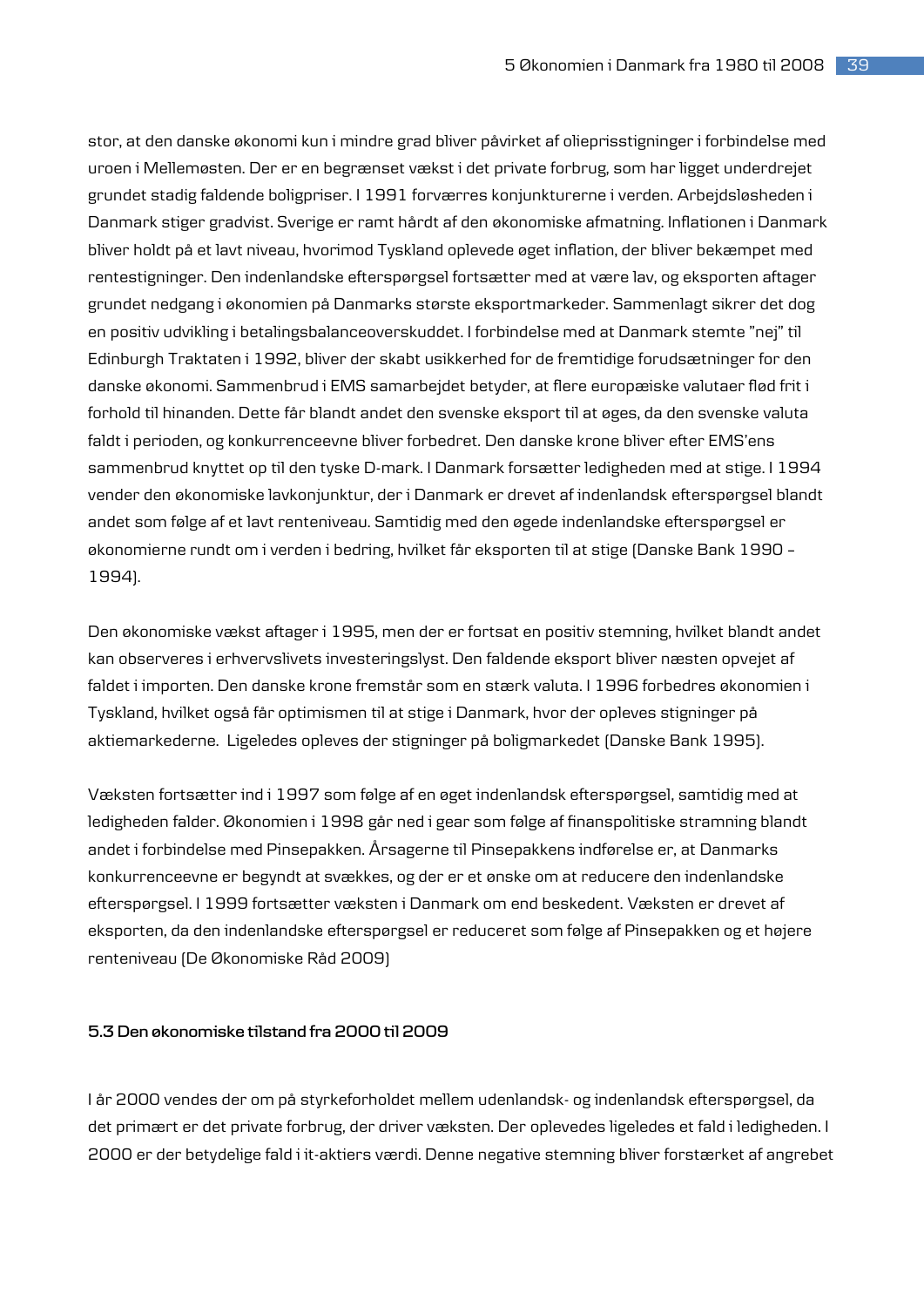på World Trade Center i 2001. For at undgå en nedsmeltning i økonomien er de store økonomiers centralbanker aktive med betydelige rentenedsættelser. I Danmark er det fortsat det indenlandske forbrug, der opretholder væksten. Denne udvikling fortsætter ind i 2002, da opsvinget i USA først kommer i 2003. Væksten i de europæiske økonomier er ikke ligeså langt fremme i den økonomiske cyklus. I mellemtiden er den indenlandske efterspørgsel faldende i Danmark, hvilket ligeledes får konsekvenser for væksten, der falder. For at forstærke den indenlandske efterspørgsel indføres der skattelettelser i Danmark (De Økonomiske Råd 2009).

Den længe ventede bedring i de europæiske økonomier indtræffer i 2004, der sikrer Danmark betydelige vækstrater. Dette sker på baggrund af en lav rente, den allerede høje indenlandske efterspørgsel samt stigningen i eksporten, hvilket får ledigheden til at falde yderligere. De stigende oliepriser ser ikke ud til at have vidtrækkende negativ effekt på væksten i det internationale samfund. I 2005 tager de positive takter i den europæiske økonomi til (De Økonomiske Råd 2009).

Budgetunderskuddet i USA vokser fra 2004 til 2005 som følge af en stor import primært fra Asien. Det øgede underskud får dog ikke indvirkning på den amerikanske efterspørgsel. Overskuddet, der oparbejdes i Asien som følge af den øgede handel, bruges blandt andet til at opkøbe lange amerikanske statsobligationer, hvilket får renteniveauet til at holde et urealistisk lavt niveau. Dette lave renteniveau er med til at øge boligpriserne i Danmark i almindelighed og i USA i særdeleshed (De Økonomiske Råd 2009).

Den positive økonomiske udvikling i Danmark fra 2005 fortsætter ind i 2007 hvor der dog opleves fald i boligpriser. Disse fald i boligpriserne tager yderligere til i 2008. De forhøjede olie- og fødevarepriser får inflationen til at stige, hvilket i samspil med den historisk lave ledighed sætter pres på lønudviklingen. I denne periode forringes den danske konkurrenceevne grundet dette lønpres (De Økonomiske Råd 2009).

I 2008 opleves ligeledes betydelig nedgang i hele verdensøkonomien, primært drevet af fald i ejendomsmarkedet samt mistillid til det finansielle system. Nedgangen har tildels aflyst det inflationære pres, der oplevedes grundet prisstigninger i råvareprodukterne. Krisen gør at eksporten blev kraftigt reduceret, samtidig med at den indenlandske efterspørgsel faldt grundet forbrugernes bekymring om fremtidsudsigterne og deres reducerede formuer som følge af faldet på boligmarkedet. Dette er altså et brud med, hvad der tidligere har holdt hånden under den danske økonomi, hvor væksten kunne holdes oppe af indenlandsk efterspørgsel, når der oplevedes faldende eksportmarked (De Økonomiske Råd 2009)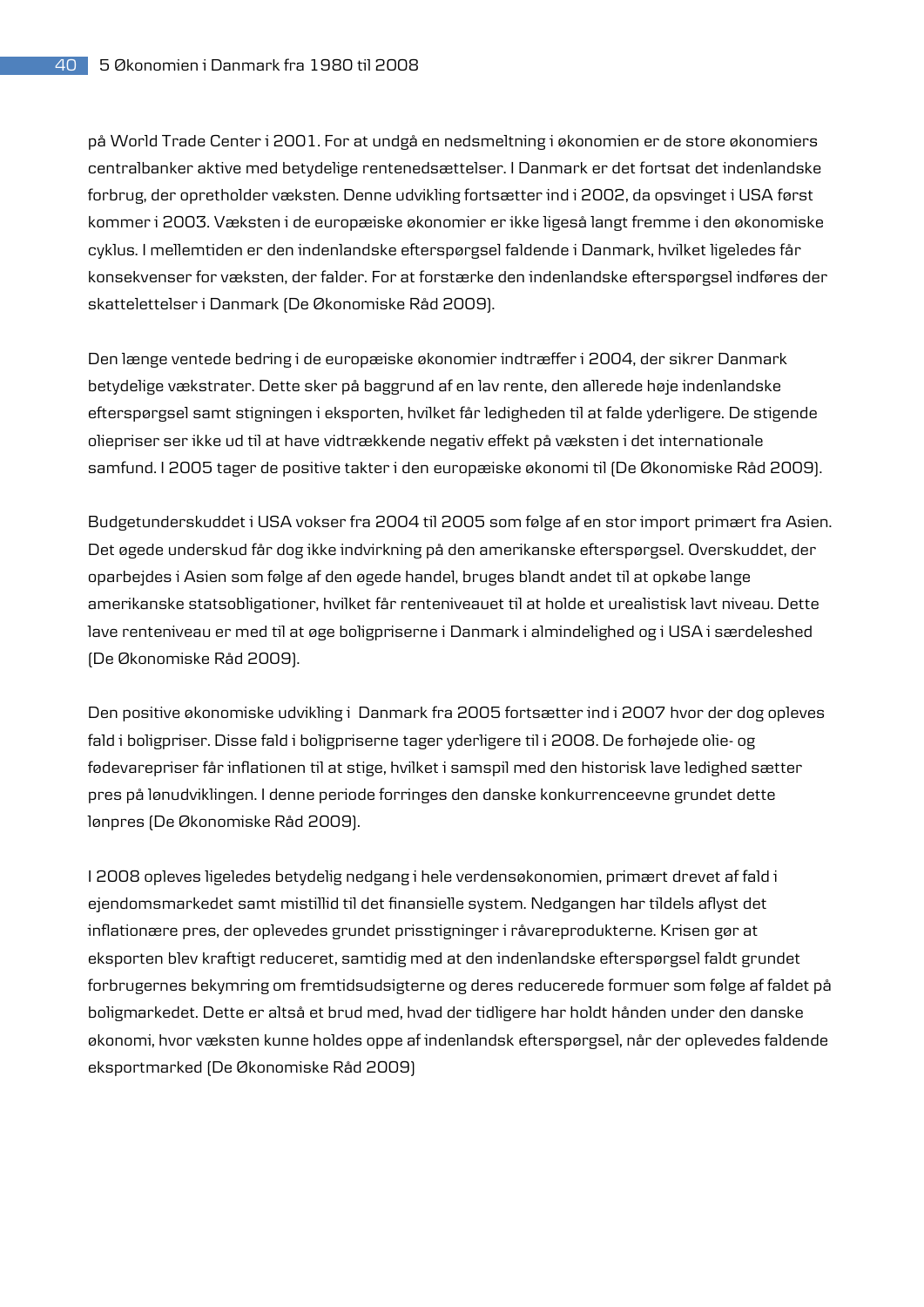# **5.5 Afrunding**

Siden 1980 har det danske samfund gennemgået betydelige strukturelle ændringer. I starten af 1980'erne var der udfordringer med at få samfundsøkonomien i balance for derved at kunne skabe tillid til den danske krone. Dette lykkedes i slutningen af 1980'erne som følge af en stram økonomisk politik samt en fastkurspolitik primært i forhold til D-marken. I 1990'erne havde Danmark en mere moden økonomi, der formåede at holde økonomiens udsving på et lavere niveau blandt andet ved at væksten skiftevis blev drevet af indenlandsk og udenlandsk efterspørgsel. Siden år 2000 har verdensøkonomien være drevet af et lavt inflations- og renteniveau. Dette har sikret en betydelig vækst, først i it-aktier og siden i ejendomspriserne. Denne høje vækst har været mulig, da de store eksporterende lande i Asien har holdt renteniveauet lavt ved at investere kraftigt i statsobligationer. Den danske økonomi har haft stor glæde af den lave rente, samtidig med der har været en stor indenlandsk og udenlandsk efterspørgsel, hvilket har reduceret ledigheden betydeligt.

For at få gang i økonomierne igen efter krisen på de finansielle markeder har verdens centralbanker flittigt reduceret renten, og enkelte har endda øget pengemængden for at modvirke risikoen for negativ vækst. Ligeledes er der for at understøtte den finansielle sektor, der har vist betydelige svaghedstegn i sin forretningsmodel, enten nationaliseret dele af eller stillet hjælpepakker til rådighed for det finansielle sektor.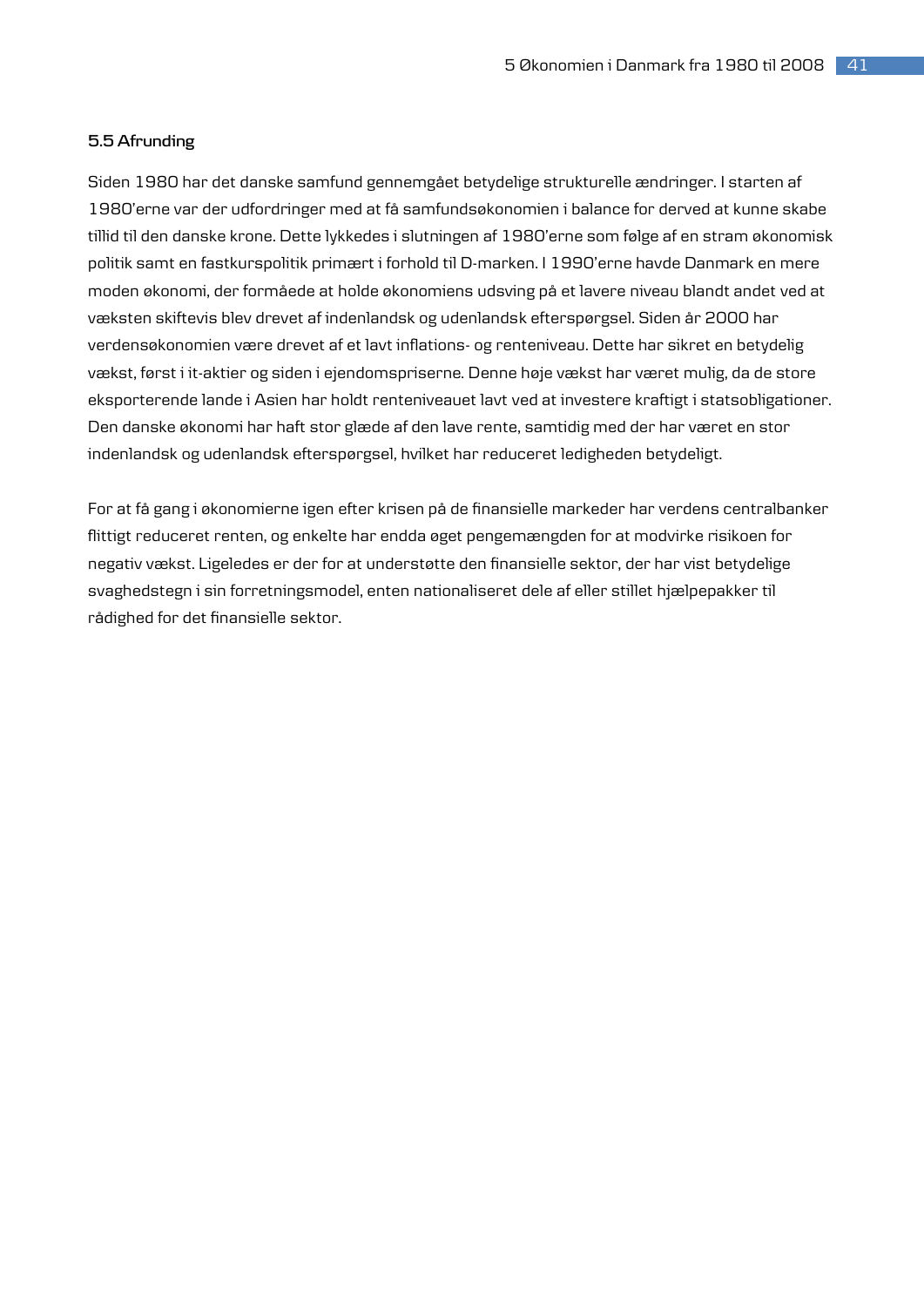# **6 Makroøkonomiens påvirkning på tab og hensættelser**

I dette kapitel vil udviklingen i de udvalgte makroøkonomiske faktorer blive sammenlignet med tab og hensættelser i Danske Bank, samtidig med at den pågældende økonomiske situation bliver holdt in mente. I kapitel 4 blev kausaliteten mellem de udvalgte makroøkonomiske faktorer undersøgt. I dette kapitel bliver de enkelte faktorer sammenlignet hver for sig i forhold til tab og hensættelser. Dette gøres for undersøge, om den opstillede kausalitet er valid. Ligeledes ønskes det undersøgt om nogle af de makroøkonomiske faktorer kan anvendes til at forudsige tab og hensættelser i banker.

#### **6.1 Inflationens påvirkning på tab og hensættelser**

Inflationen er et vigtigt parameter i makroøkonomien. Årsagen til vigtigheden er, at inflationen bestemmer, hvor meget pengene er værd om en måned, et halvt eller et år. Denne viden kan få stor betydning for, hvordan befolkningen disponerer. I tilfælde af høj inflation er der mindre incitament til at spare op, da ens opsparede penge mister værdi i fremtiden. Omvendt er der større incitament til at låne penge, da ens gæld stille og rolig reduceres samtidig med at tiden gør. Disse forhold giver en åbenbar sammenhæng mellem inflation og renteniveau. Når inflationen er høj, vil investor kræve en høj rente for at investere, da hans penge mister værdi som følge af inflationen (Christensen et al 2000)

I tilfælde hvor der er negativ inflation (deflation) vil forbrugere blive tilskyndet til at vente med at investere, da aktivet der ønskes købt er billigere næste år (Christensen et al 2000)

I samfund med en høj inflation er der en betydelig risiko for mistillid til valutaen, da magthaverne kan være fristet til at devaluere deres valuta, hvorved møntfoden reduceres. På den måde mister investor i den pågældende valuta fra den ene dag til den næste det som valutaen devalueres med (Christensen et al 2000)

Grundlæggende er der et ønske om en relativt lav og stabil inflation i samfundet. I figur 6.1.1 ses det, at inflationen i Danmark har ligget nogenlunde stabilt mellem 1 og 3 pct. siden 1990. I 1980'erne har den danske økonomi været plaget af en højere inflation, da der var en øget risikovurdering i den danske økonomi og valuta på daværende tidspunkt. Ud fra figuren ses sammenhængen mellem tab og hensættelser og inflationen. Inflationen og tab og hensættelser ser ud til at korrelere positivt, så når inflationen stiger, så stiger tab og hensættelser umiddelbart efter. Dette kan hænge sammen med, at økonomien i sådanne situationer er ude for en overophedning, hvor der opstår et lønpres med forringet konkurrenceevne tilfølge. Disse situationer har været gældende, hvor udsvingene er kraftigst i 1986 – 88 og 2008. Selvom der er lighedspunkterne mellem midtfirsernes og den aktuelle nedgang i økonomien, så er der betydelige forskelle. Blandt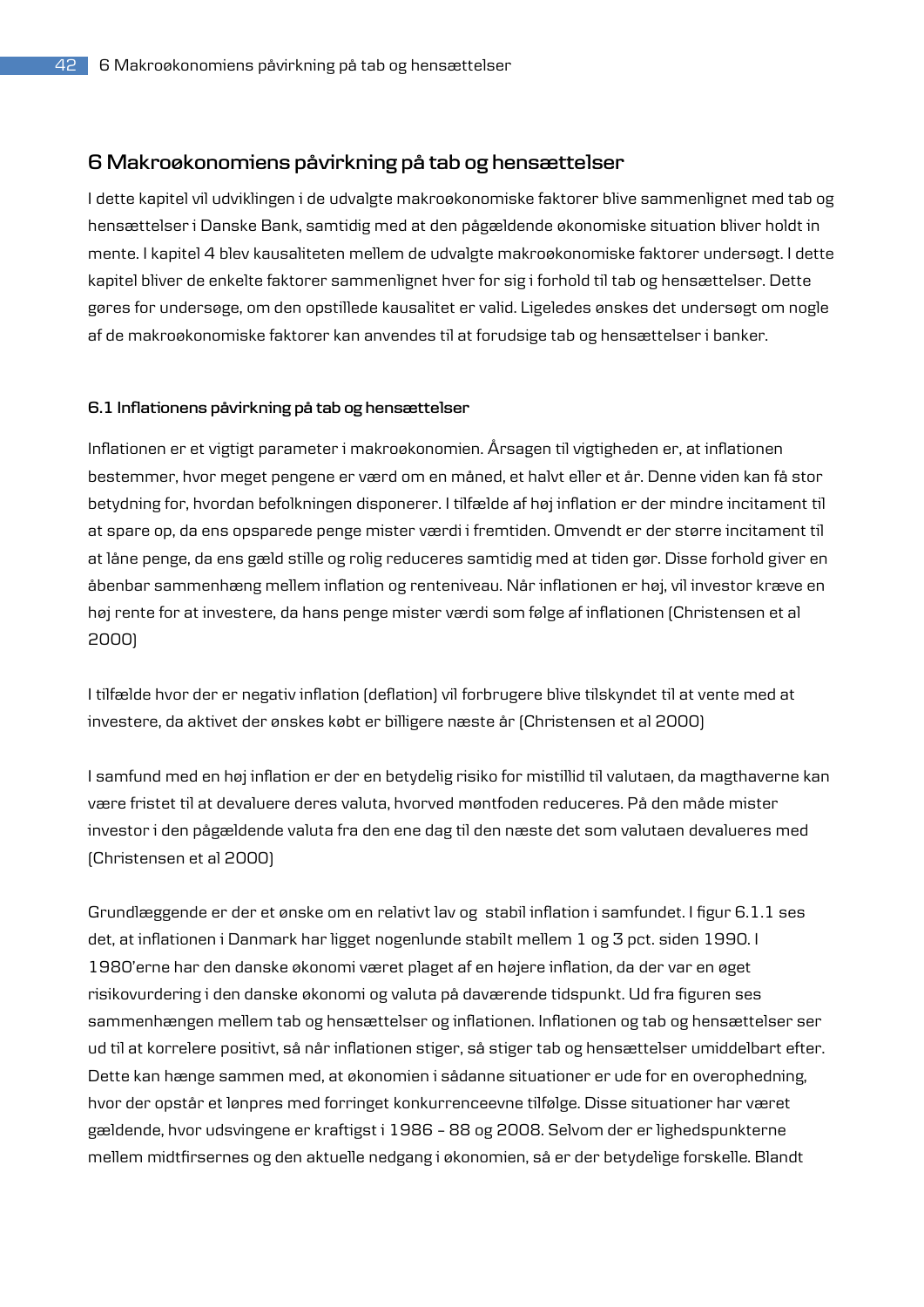andet har inflationen i 2008 primært været drevet af stigende olie- og fødevarepriser. Disse er, siden krisen satte ind, faldet betydeligt, hvorfor inflationen i 2009 vil reduceres betragteligt. Ligeledes er statsfinanserne i 2008 betragteligt bedre, da Danmark har været igennem en periode med stor indenlandsk såvel som udenlandsk efterspørgsel. I 1986 var inflationen primært drevet af en overophedet økonomi på baggrund af en høj, gældsfinansieret indenlandsk efterspørgsel (De Økonomiske Råd 2008 og Danske Bank 1980 – 2008)





Det ser ikke ud til, at inflation kan bruges for bankerne som en tidlig advarsel om kommende tab, da udsving i tab og hensættelser sker på samme tidspunkt. Tidligere tiders regler for hensættelser kan dog spille ind på dette punkt, da bankerne eventuelt har benyttet den stigende inflation som en indikator på, at økonomien er på vej ind i en lavkonjunktur. Derved kan de vælge at tage øgede hensættelser til at imødegå fremtidige tab, jf. hensættelsespolitikkerne i afsnit 4.1 Tab og hensættelser.

#### **6.2 Realvækst i BNP's påvirkning på tab og hensættelser**

Væksten i BNP er en faktor, der kan afsløre, om samfundet bliver rigere eller fattigere. Definitionen på BNP er jf. afsnit 4.2 Makroøkonomisk data, værdien af varer produceret i det pågældende land. Det vil altså sige både varer, der produceres til eksport og varer, som forbruges internt i landet. Når der ses på den reelle ændring, undgås der påvirkninger fra inflationsfaktoren i det enkelte år. Ved at se på den årlige ændring vil der nødvendigvis komme store udsving, når økonomien går ned i gear det ene år til det andet.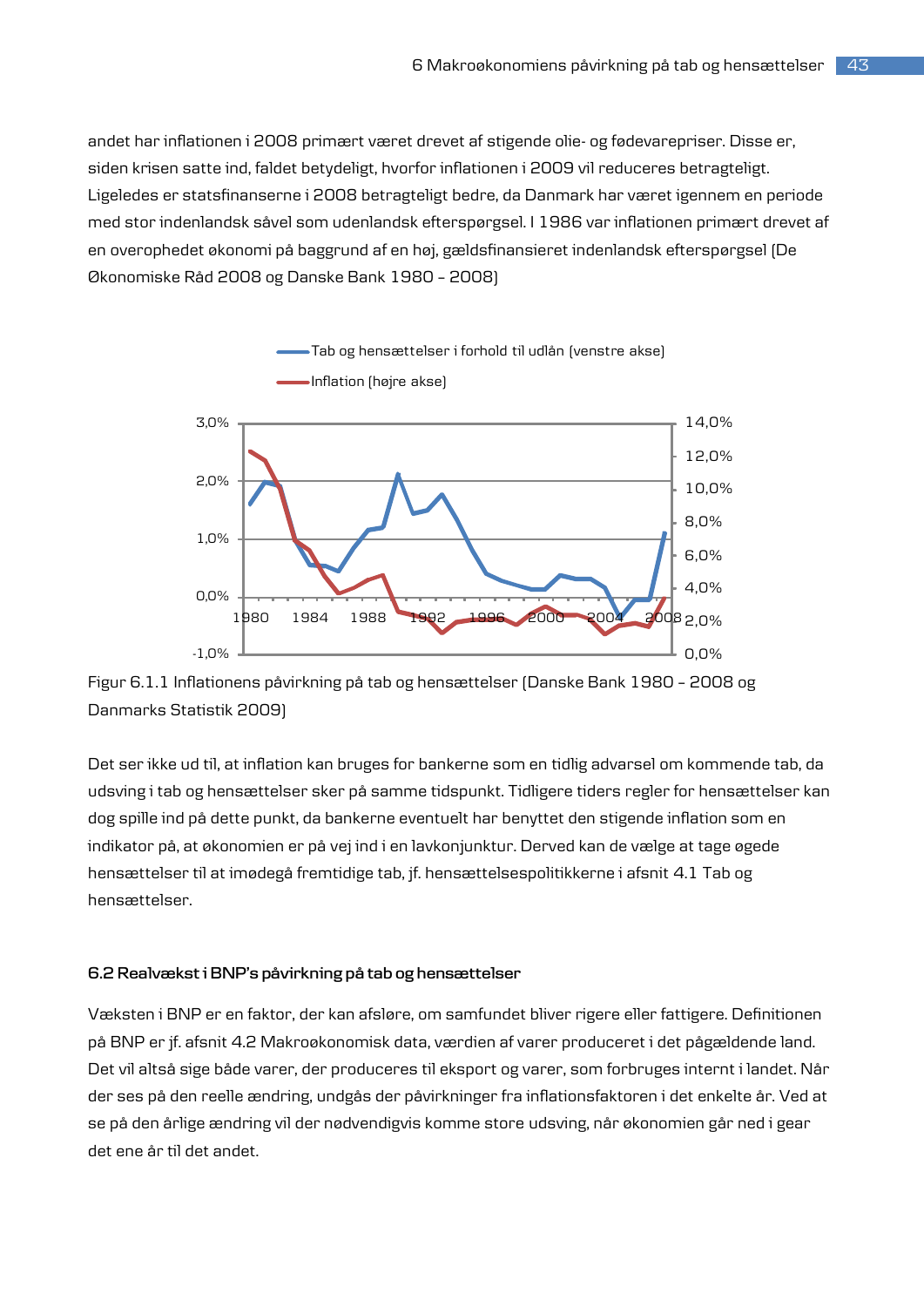I figur 6.2.1 kan der med rimelighed observeres en negativ korrelation mellem tab og hensættelser og udviklingen i BNP fra år til år. I starten af perioden var der et betydeligt fald i væksten, hvilket blev modsvaret af et højere tabs- og hensættelsesniveau på op mod 2 % af udlånets størrelse. Den efterfølgende høje vækst i BNP fra 1982 betød i 1983 og fremefter et fald i tab og hensættelser. Opbremsningen i økonomien efter Kartoffelkuren i 1986 betød væsentligt større tab og hensættelser. I figur 6.2.1 ses, at den negative udvikling igen ses først i en faldende vækst, om end udviklingen ikke er så tydelig som først i 80'erne. Den positive udvikling i væksten i 1990 gjorde, at bankerne oplevede færre tab og hensættelser i 1991. Denne udvikling blev dog bremset i 1993 hvor tab og hensættelser steg i samme år som væksten faldt.

Den lange periode med positiv vækst på mellem 4,9 og 1,8 % frem til år 2000 havde ligeledes en positiv effekt på tab og hensættelser i banken. Nedgangen i væksten i år 2001 betød, at banken samme år øgede tab og hensættelser til et niveau, der var dobbelt så stort som året før. Den næste periode med vækstprocenter over 2 % ses fra 2004 og frem. I 2004 halveres tab og hensættelser i forholdet til året før, men der opnås ikke et tilsvarende fald som stigningen i væksten.

Nedgangen i vækstraten fra 2006 til 2008 betød at tab og hensættelser steg i 2008. Herved var væksten endnu engang drivende for tab og hensættelser.



Figur 6.2.1 Realvæksten i BNP's påvirkning på tab og hensættelser (Danske Bank 1980 – 2008 og Danmarks Statistik 2009)

Ud fra overstående gennemgang af udviklingen i væksten i BNP i forhold til tab og hensættelser fremkommer det rimeligt, at væksten er drivkraft. I de fleste situationer, hvor tab og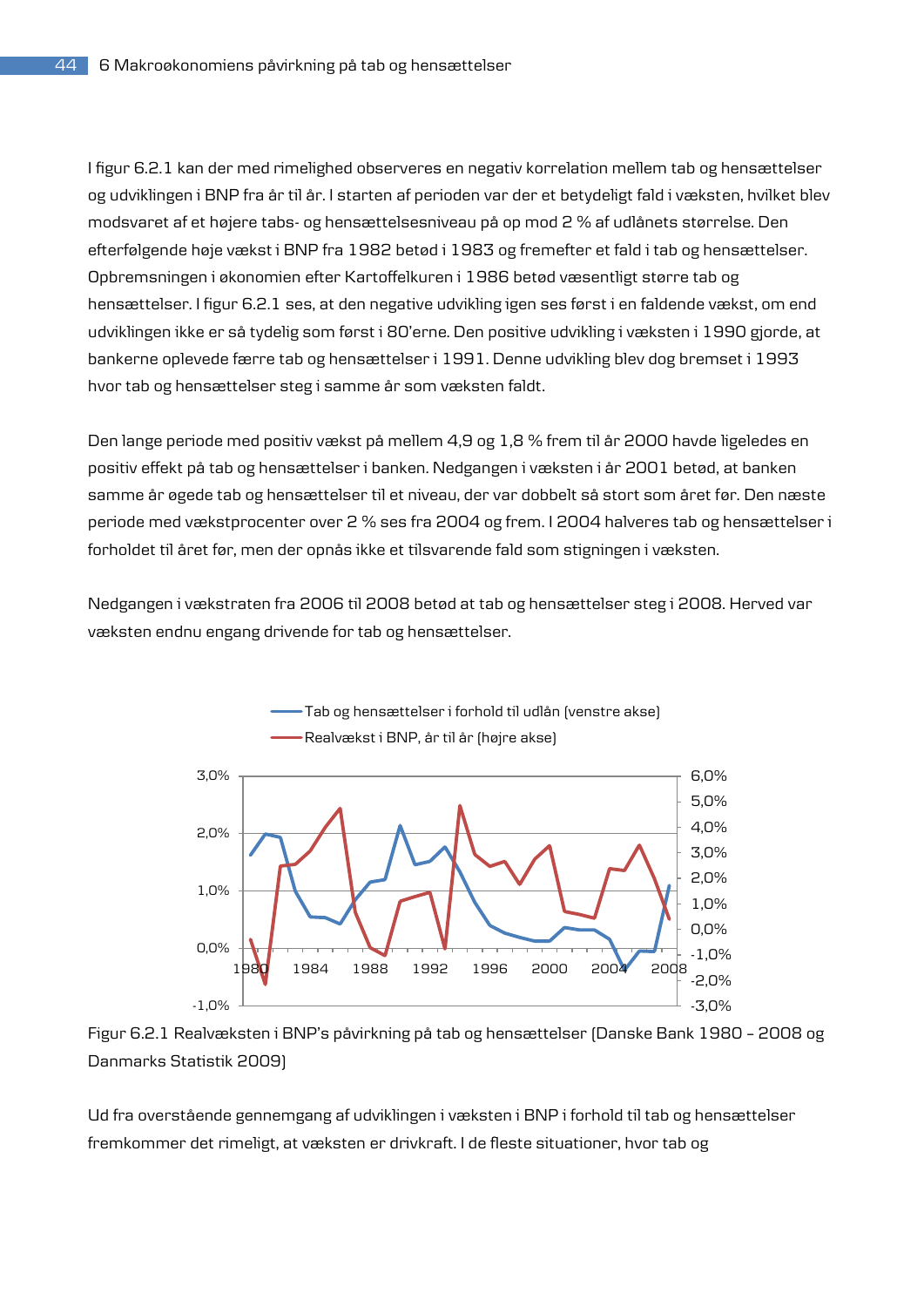hensættelsesniveauerne ændrer sig, vil det førtidigt være muligt at observere indikatorer på denne ændring i vækstens udvikling.

### **6.3 Ledighedens påvirkning på tab og hensættelser**

I forbindelse med en nedgang i økonomien er det sandsynligt at antallet af ledige vil stige, da den producerede mængde falder. De, der bliver ramt af ledigheden vil højst sandsynligt opleve at deres privatøkonomi bliver reduceret. I nogle tilfælde er den reduktion så stor at de ikke kan svare deres forpligtelser overfor banken og andre kreditorer, hvilket betyder at banken risikerer at opleve et tab på sådanne kunder. I denne analyse vil der fokuseres på ledighedens indvirkning på tab og hensættelser.

I figur 6.3.1 ses tydeligt, at ledighedsprocenten og tab og hensættelser følger det samme spor. Ligeledes kan det observeres, at udviklingen i ledighed er forsinket med 1 til 2 år i forhold til tab og hensættelser. En forklaring på dette kan være, at bankerne tager tab på virksomhederne, der som oftest mærker nedgangen i økonomien, før de afskediger medarbejdere. Dette virker logisk, da virksomhederne helst vil undgå afskedigelser, da det er omkostningsfuldt samt giver negativ omtale blandt kreditorer, kunder og samfundet som helhed.

En anden forklarende faktor kan være, at bankerne i deres hensættelsespolitik tager højde for deres tab på private kunder 1 til 2 år ud i fremtiden. Det betyder altså, at det er nemmere at forudsige tab i det private segment, da de kommer senere i den økonomiske cyklus. Økonomien har endnu ikke oplevet en nedgangsperiode med de nuværende nedskrivningsregler, hvorfor det ikke kan konkluderes, om den ændrede praksis ligeledes vil ændre på den i figur 6.3.1 tidsforskydning af tab og hensættelser/nedskrivinger i forhold til ledigheden.

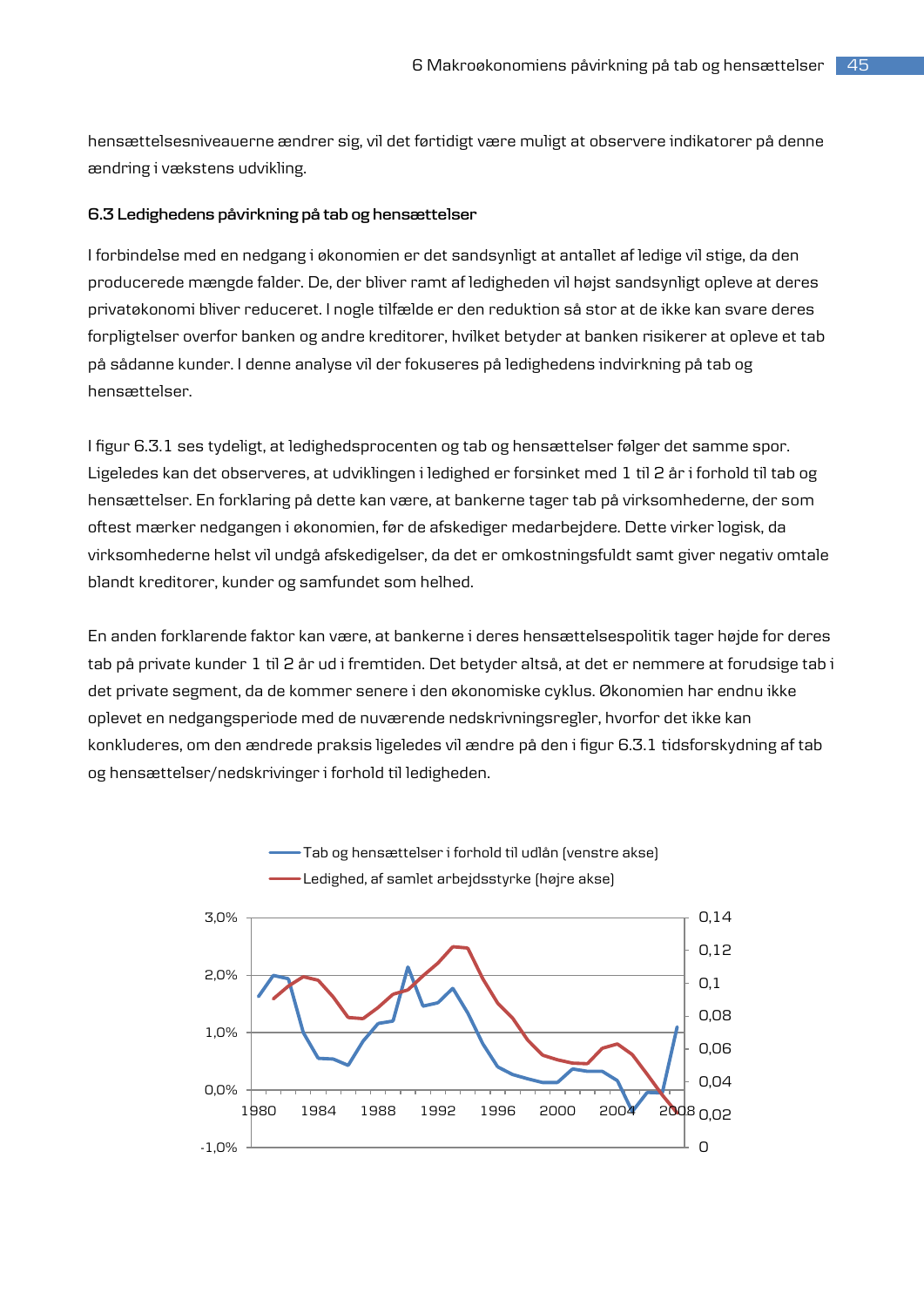Figur 6.3.1 Ledighedens påvirkning på tab og hensættelser (Danske Bank 1980 – 2008 og Danmarks Statistik 2009)

Der er ingen tvivl om, at ledigheden er et væsentligt parameter for bankernes tab og hensættelser. I denne gennemgang fra 1980 ser det dog ikke ud til, at ledigheden kan hjælpe med at give bankerne en tidlig advarsel om forhøjede tab.

#### **6.4 Olieprisens påvirkning på tab og hensættelser**

Olieprisen er en væsentlig inputfaktor for produktionen og samfundet som helhed. Dette skyldes, at samtlige produkter kræver energi for at blive produceret. En udtømmelig input faktor, der i højere eller mindre grad har betydning for alle sektorer, vil umiddelbart vurderes til at have indflydelse på bankernes tab. Den første del af perioden var præget af usikkerhed om olieleverancerne. De olieproducerende lande, OPEC, havde i 1970'erne af flere omgange reduceret udbuddet af olie for at få priserne til at stige. Dette skabte en usikkerhed for leverancerne af olie, samtidig med at alternative energiformer var relativt begrænsede. Som følge af denne udvikling øgede de vestlige lande olieproduktionen blandt andet i Nordsøen. For Danmarks vedkommende var dette positivt på to måder, da det sikrede leverancer af olie, samtidig med at det gav en ekstra valutaindtjening. Disse punkter kan have været medvirkende til faldet i tab og hensættelser fra 1982 til 85. Efterfølgende er det ikke muligt at se en trend i olieprisudviklingen i forhold tab og hensættelser. Den kraftige stigning i olieprisen sidst i perioden skal ses som en overophedning af den globale økonomi, der førte til frygt for oliemangel. Dette blev afløst af kraftige fald i forbindelse med den verserende finanskrise.



Figur 6.4.1 Olieprisens påvirkning på tab og hensættelser (Danske Bank 1980 – 2008 og Danmarks Statistik 2009)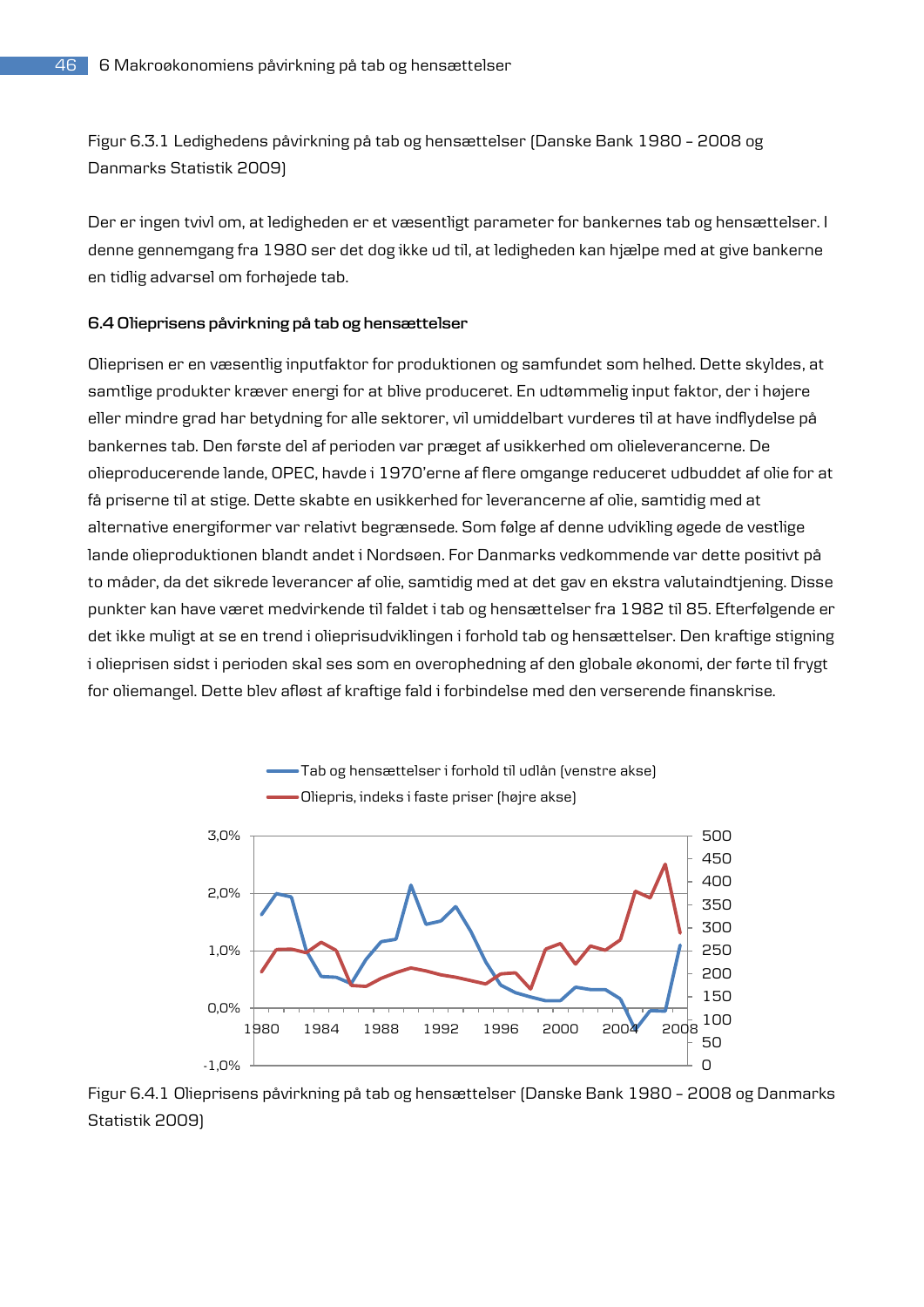#### **6.5 Realvækst i eksportens påvirkning på tab og hensættelser**

Tidligere i dette kapitel blev BNP vækstens indflydelse på tab og hensættelser undersøgt. BNP kan både være drevet af udenlandsk efterspørgsel, men det kan ligeledes være drevet af en indenlandsk efterspørgsel, hvilket har være aktuelt flere gange siden 1980. I dette afsnit er det kun eksporten, der analyseres. I figur 6.5.1 ses, at den danske eksport af varer og tjenester med kun få undtagelser er steget hvert år.





Ud fra dette er det svært at finde sammenhængen mellem eksportens udvikling og tab og hensættelser i banker, hvorfor der i figur 6.5.2 analyseres på ændringen i vækstprocenten i forhold til det foregående år. Ved denne fremgangsmåde er der en større fluktuation, som bedre kan være med til at forklare tab og hensættelser.

Ved denne fremgangsmåde findes opgangsperioder relativt lettere. I midtfirserne, hvor eksportstigningen falder fra 6 til 2 pct., opleves der betydeligere tab og hensættelser. Den faldende eksportstigning var et tydeligt tegn på problemerne i midtfirserne, hvor der var tale om en overophedning af økonomien som følge af indenlandsk efterspørgsel. Denne udvikling kan ses i den faldende tendens i eksportens udvikling 1 til 2 år, før tab og hensættelser i bankerne stiger. I mindre målestok kan den samme udvikling observeres i slut 80'ernes faldende vækstrater og start 90'ernes tab og hensættelser. Faldet i de 2-cifrede vækstrater i eksporten i 1999 og 2000 kan ligeledes være en årsag til øgede tab og hensættelser. Danmarks økonomiske situation var dog mere stabil på daværende tidspunkt, hvorfor den indenlandske efterspørgsel sikrede en rimelig blød landing med lave tab for bankerne til følge.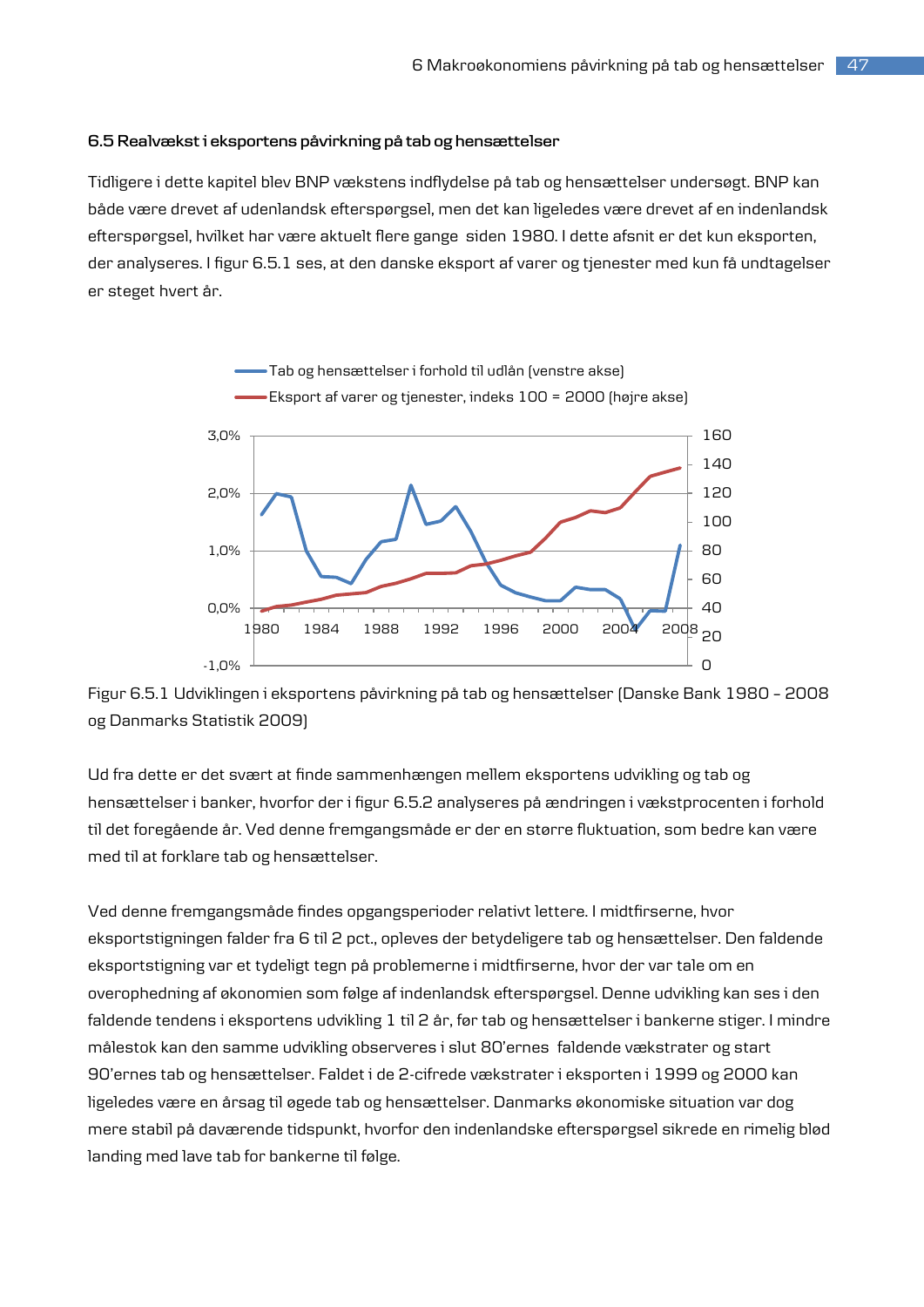Vækstraterne i eksporten i 2007 og 2008 var begrænsede på lidt over 2 pct., hvilket var betydeligt lavere end de foregående år. Ud fra tidligere episoder i den undersøgte periode kunne dette have været benyttet som en indikator på fremtidige tab og hensættelser i bankerne, da disse steg betragteligt i 2008.

I de tilfælde hvor eksporten tager til, opleves der efterfølgende lavere tab og hensættelser, hvilket også virker rimeligt. Denne effekt på tab og hensættelser opleves ligeledes med en vis forsinkelse



Figur 6.5.2 Realvæksten i eksportens påvirkning på tab og hensættelser (Danske Bank 1980 – 2008 og Danmarks Statistik 2009)

### **6.6 Rentens påvirkning på tab og hensættelser**

Renten er, som tidligere nævnt, en væsentlig faktor for udviklingen i samfundet. Dette skyldes den centrale indflydelse renten har på, hvordan befolkninger, investorer og stater agerer. Stater finansierer i større eller mindre grad de offentlige udgifter via udstedelse af statsobligationer og er derigennem toneangivende i rentefastsættelsen. Virksomheders og privatpersoners investeringslyst bliver påvirket af renteniveauet, da renteniveauet kan få enkeltindivider til enten at frem- eller udskyde deres investering og forbrug (Christensen 2005)

Til at undersøge rentens påvirkning på tab og hensættelser er der taget udgangspunkt i en lang og en kort rente. Dette gøres, da disse til en vis grad fungerer uafhængigt af hinanden, og afspejler rentekurven i samfundet. Rentekurven afspejler den risiko som investor løber ved at vælge den ene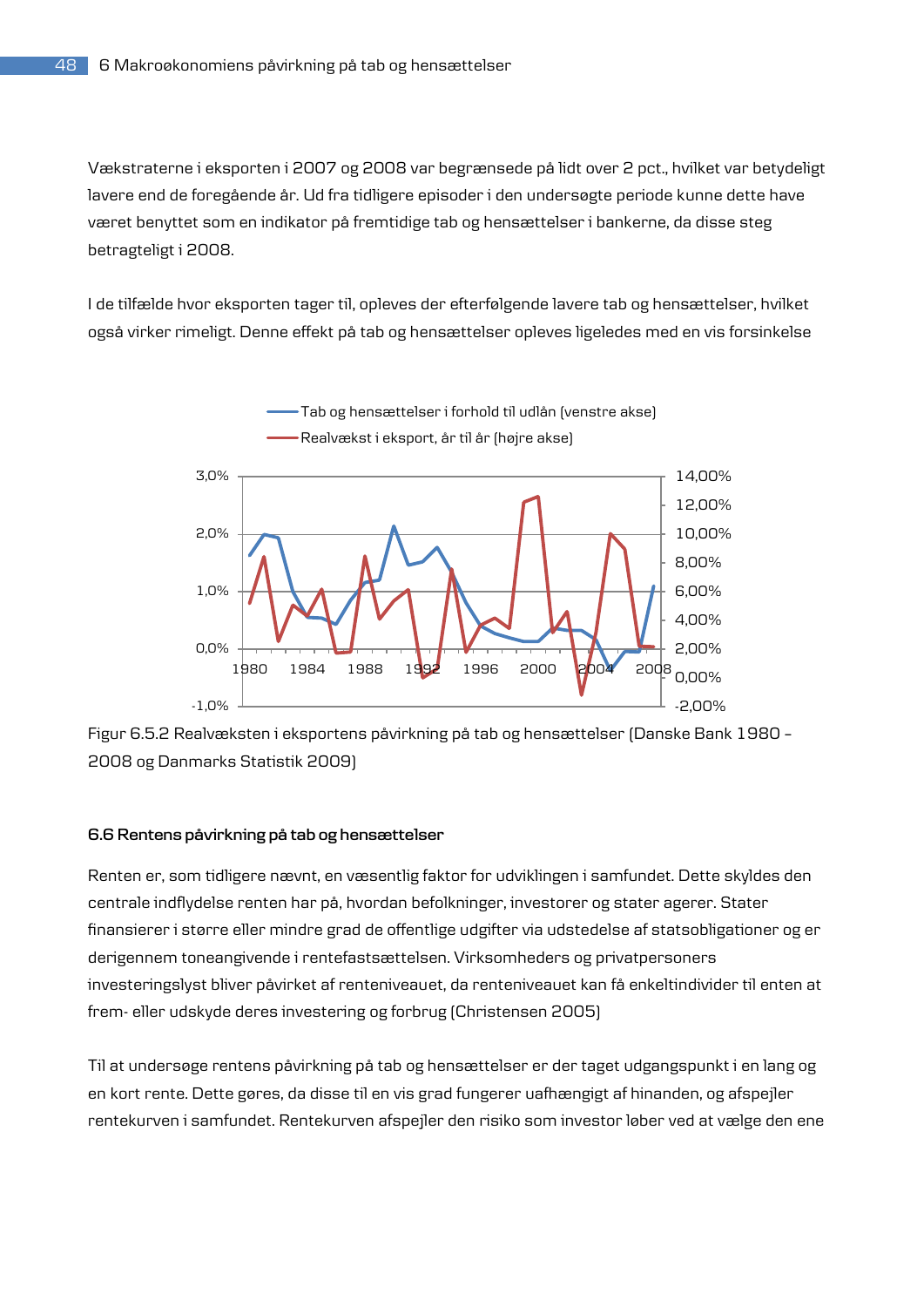rentehorisont i forhold til den anden. Renten er derved en afspejling forventningen til rentens og økonomiens forløb fremadrettet (Christensen 2005).

I figur 6.6.1 ses udviklingen i den lange rente, den korte rente og tab og hensættelser fra henholdsvis 1985, 1989 og 1980. I starten af 80'erne var der en anden tilgangsvinkel til fastsættelsen af den økonomiske politik, hvor der primært styrede via pengemængden. Dette blev afløst af en retning, hvor staten styrede på renten. Denne ændring betød, at volatiliteten i renten blev betydeligt mindre Nationaløkonomisk tidsskrift (1995). Udviklingen i renten som følge af den ændrede finanspolitik kan dog ikke observeres i nedenstående figur, da tidsserien udelukkende går tilbage til 1985.

Grundlæggende observeres der stigende lange såvel som korte renter forud for stigende tab og hensættelser. Dette er tilfældet i 1989 til 1990 samt forud for det øgede tabsniveau i 2001. Den samme tendens kan observeres i den aktuelle nedgang i økonomien. Her er de stater, der har haft økonomisk råderum, gået ind med kraftige rentenedsættelser for at øge lysten til investeringer. Dette vil fremadrettet have en effekt på renterne, som virksomhederne står overfor, hvilket vil få renterne til at falde. De stigende tab og hensættelser i forbindelse med rentestigninger kan hænge samme med, at flere af kunderne ikke kan få balance i den daglige drift med de forhøjede renteomkostninger.





En anden benyttet måde at måle økonomiens tilstand på er at se på forskellen på den lange og den korte rente. Under normale omstændigheder forventes det alt andet lige, at den lange rente er højere end den korte, da investor binder sine penge i en længere periode og derfor ikke har samme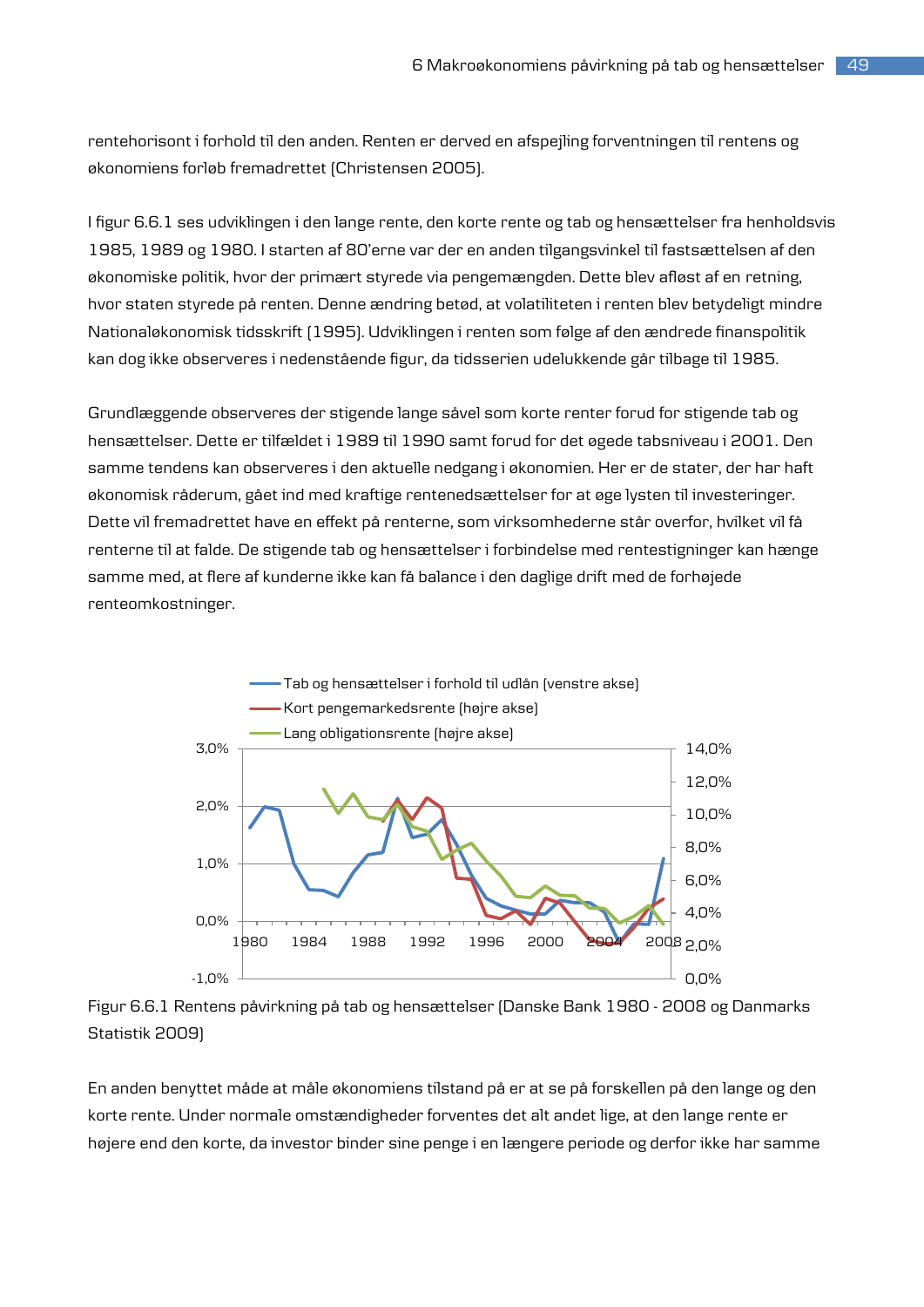mulighed for at investere i et fremtidigt investeringsprojekt. Denne risiko vil investor som oftest kræve en præmie for at påtage sig, hvorfor den lange rente under normale omstændigheder er højere end den korte jf. likviditetspræferenceteorien og Preferred Habitat teorien. I situationer hvor markedet forventer en nedgang i økonomien, kan det fra investors side accepteres, at den lange rente er mindre end den korte rente. Det betyder, at markedet forventer at den fremtidige korte rente vil falde, og investor derfor er godt tilfreds med at modtage en rente, der begynder med at være lavere. Dette er en ekstrem situation og sker som oftest kun i forbindelse med valutakriser. Mindre udsving mellem den lange og den korte rente sker regelmæssigt (Christensen 2005).

I figur 6.6.2 ses forskellen mellem den 10-årige statsobligationsrente og en 3 måneders pengemarkedsrente. Disse renter har flere forskelle end blot horisonten, hvorfor direkte sammenligninger vil give et fejlagtigt billede. Forskellen ligger blandt andet i likviditeten af de bagvedliggende 10-årige statsobligationer, men ligeledes vil forskelle i kreditkvaliteten på statsobligationen og pengemarkedsrenten spille ind. Selvom det i analysen er nødvendigt at tage disse forbehold, skønnes det, at niveauændringerne over tid vil blive afspejlet i data.

Det kraftige forskel (spread) i 1991 -1993 mellem den lange og korte rente kan skyldes sammenbruddet af EMS samarbejdet med forøget usikkerhed på valutamarkederne både før og efter, hvilket kom til udtryk ved stigende korte renter. I forbindelse med at disse forhold blev normaliseret øgedes dette spread igen.

I år 2000 og 2001 steg de korte renter og får spread til at falde. Dette skal ses i den overophedning, der var i økonomien på daværende tidspunkt, hvor især det amerikanske marked havde problemer med en overophedning af økonomien. Dette fik beslutningstagerne til at sænke renten i håb om, at økonomien ikke gik i stå, hvilket blev forhindret. Den korte rente blev imidlertid holdt på et lavt niveau, hvorimod den lange rente var faldende dog med et lavere fald. Denne lave korte rente stiger i resten af perioden. I forhold til de politiske indgreb i den korte rente skal observationen ses som, at markederne ikke fungerer perfekt grundet finanskrisen. Dette får derved også spread til at være negativt, hvilket oftest kun ses i ekstraordinære situationer. Ud fra disse observationer kan der ses et mønster i, at forskelle mellem den lange og den korte rente kan have indvirkning på tab og hensættelser i banker. Når spread mindskes, vil tab og hensættelser stige. I den undersøgte periode skyldes dette stigninger i den korte rente. Tab og hensættelser vil stige med en forsinkelse (lag) på ca. 1 til 2 år. Det betyder, at ændringer i spread kan anvendes til at give en tidlig advarsel om forhøjede tab. På samme måde kan spread mellem den korte og lange rente benyttes som en indikator på fremtidige forhøjede tab og hensættelser.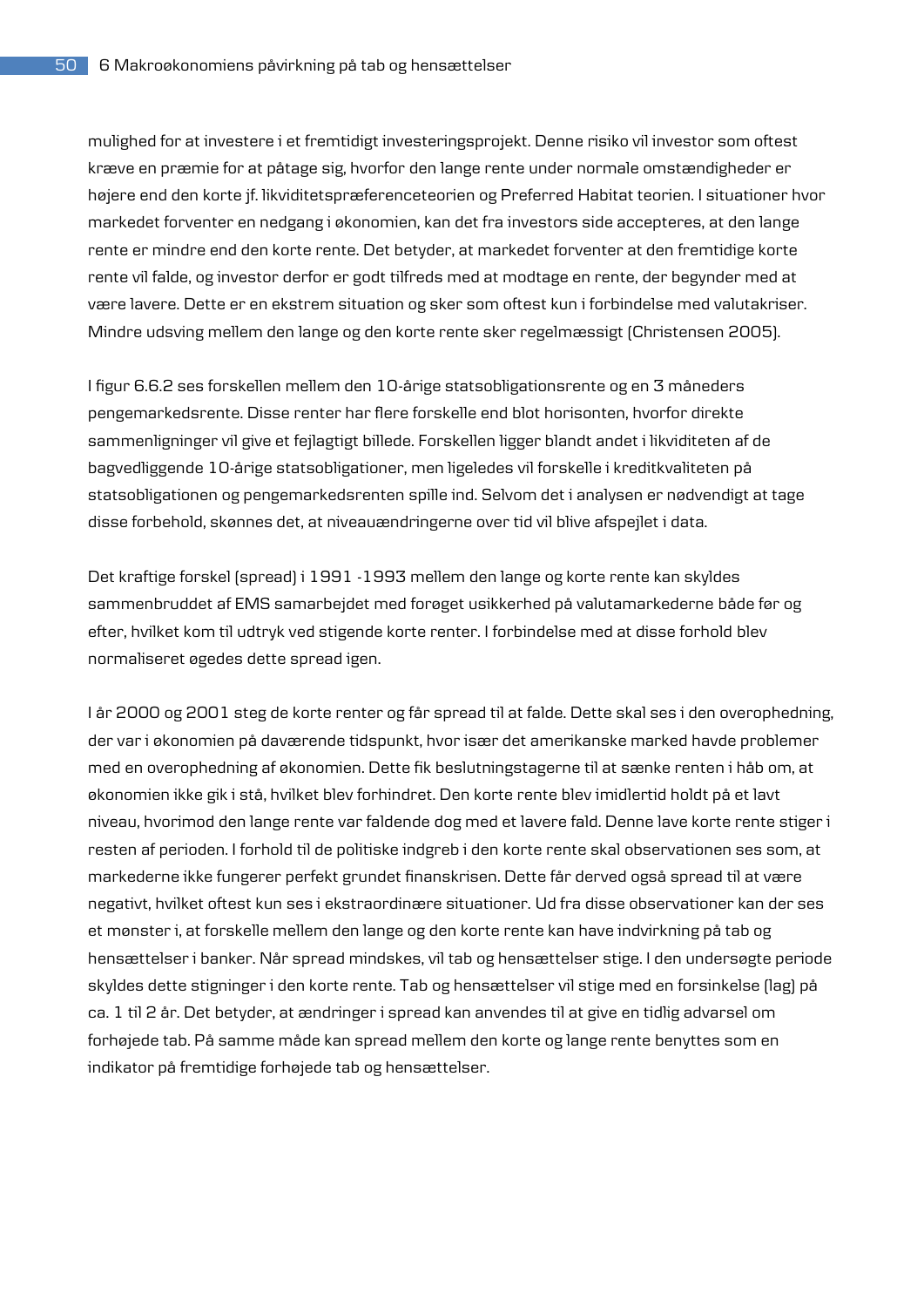



#### **6.7 Husprisers påvirkning på tab og hensættelser**

En stor del af danskernes formue ligger i fast ejendom. Det er derfor naturligt, at husprisernes udvikling kan være en påvirkende faktor for bankers tab og hensættelser. En betydelig andel af bankers udlån bruges til finansiering af bolig og anden investering i fast ejendom. Dette illustrerer ligeledes vigtigheden af prisernes udvikling på aktivet.

Figur 6.7.1 viser at tab og hensættelser er steget, hvor der samtidig enten har været direkte fald eller lavere stigningsprocenter i boligpriserne. Dette understøtter tesen om at tab og hensættelser kan beskrives ud fra husprisernes udvikling. Fra 1986, hvor huspriserne toppede, var der en længere periode med faldende eller stagnerende priser på huse. Denne udvikling vender først i 1994, hvor tab og hensættelser begynder at falde. De stigende tab og hensættelser i 2000 og 2001 er ikke drevet af lavere priser på boligmarkedet, der dog opleves lavere stigninger end tidligere.

De nuværende fald i huspriserne stemmer ligeledes overens med de øgede tab og hensættelser. Det ser derfor ud til, at tab og hensættelser i høj grad afhænger af boligmarkedets udvikling. Dog kan huspriserne ikke anvendes som indikator for fremtidige tab og hensættelser, da tab og hensættelser opleves på samme tidspunkt som faldet på boligmarkedet.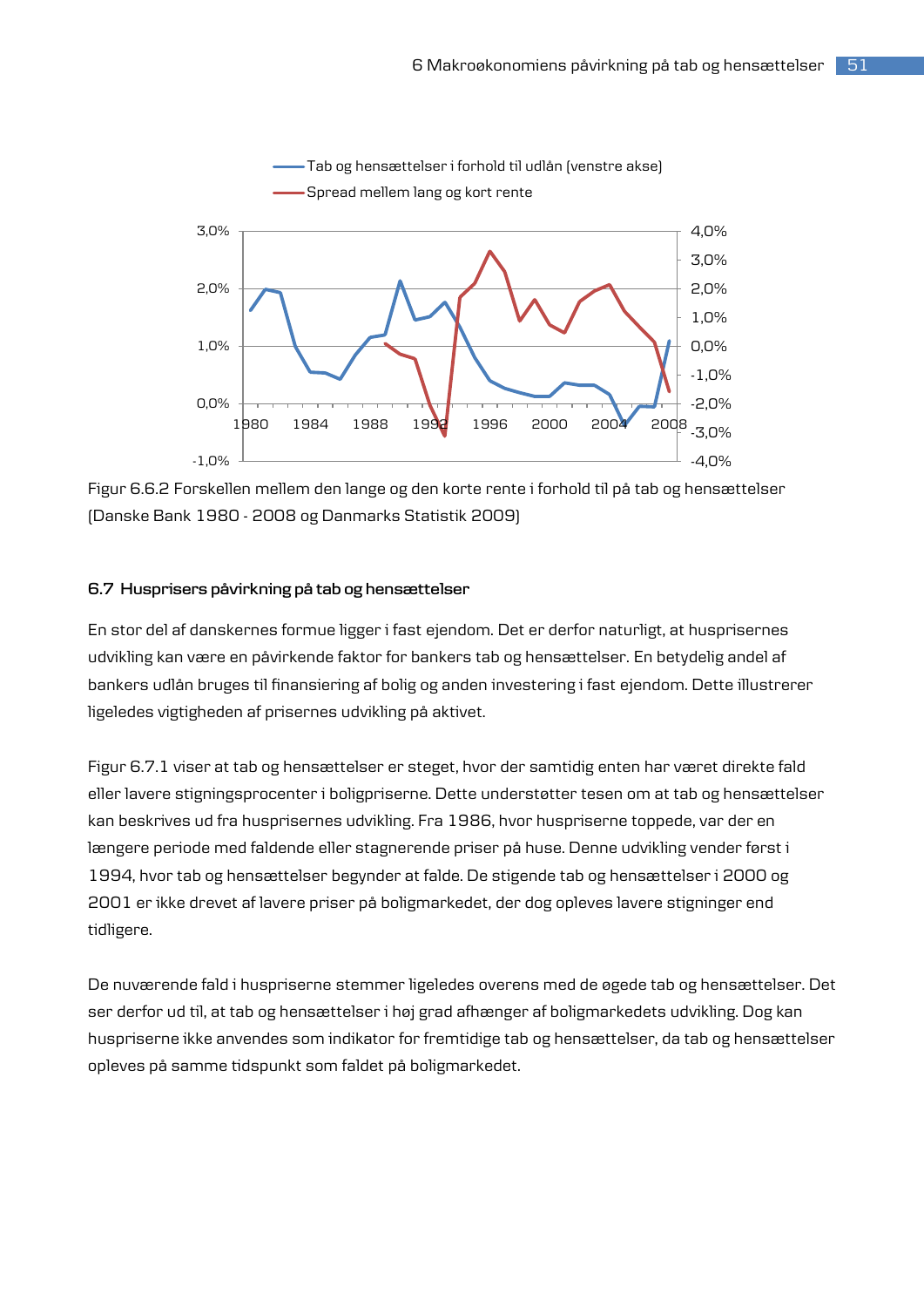

Figur 6.7.1 Husprisernes påvirkning på tab og hensættelser (Danske Bank 1980 - 2008 og AE rådet 2008)

#### **6.8 Aktiekursers påvirkning på tab og hensættelser**

I afsnit 3.1 Mertonmodellen blev det klarlagt at der i kreditporteføljemodeller oftest anvender et eller flere aktieindeks til at modellere risikoen i porteføljen. Ud fra dette er det naturligvis vigtigt at undersøg om to, for Danmarks vedkommende betydende aktieindeks, kan forklare udviklingen i tab og hensættelser. I figur 6.8.1 illustreres udviklingen i OMX C20, der er det toneangivende aktieindeks i Danmark. I dette indeks indgår de 20 mest handlede aktier på Københavns Fondsbørs. Ud fra perioden med data ses det, at tab og hensættelser øges, når aktieindekset falder. Dette er i overensstemmelse med den umiddelbare opfattelse. Figuren viser, at fald i aktieindekset giver en negativ udvikling i tab og hensættelser. Derved kan aktieindekset ikke anvendes til at give en førtidig advarsel om øgede tab. Faldet i OMX C20 indekset i 2008 skal ses i forbindelse med, at det ikke længere var de subjektive hensættelsesregler, der var gældende. Ud fra dette kan det tolkes, at fald i aktieindeks giver reelt større tab i bankerne. Under de tidligere hensættelsesregler kunne intern hensættelsespolitik eventuelt skævvride billedet, hvis banken automatisk hensatte større beløb som følge af faldende aktieindeks.

At aktieindeksets udvikling er negativt korreleret med tab og hensættelser betyder umiddelbart at fremgangsmåden i kreditporteføljemodellerne virker fornuftig, hvor tab modelleres ud fra udviklingen i et eller flere aktieindeks.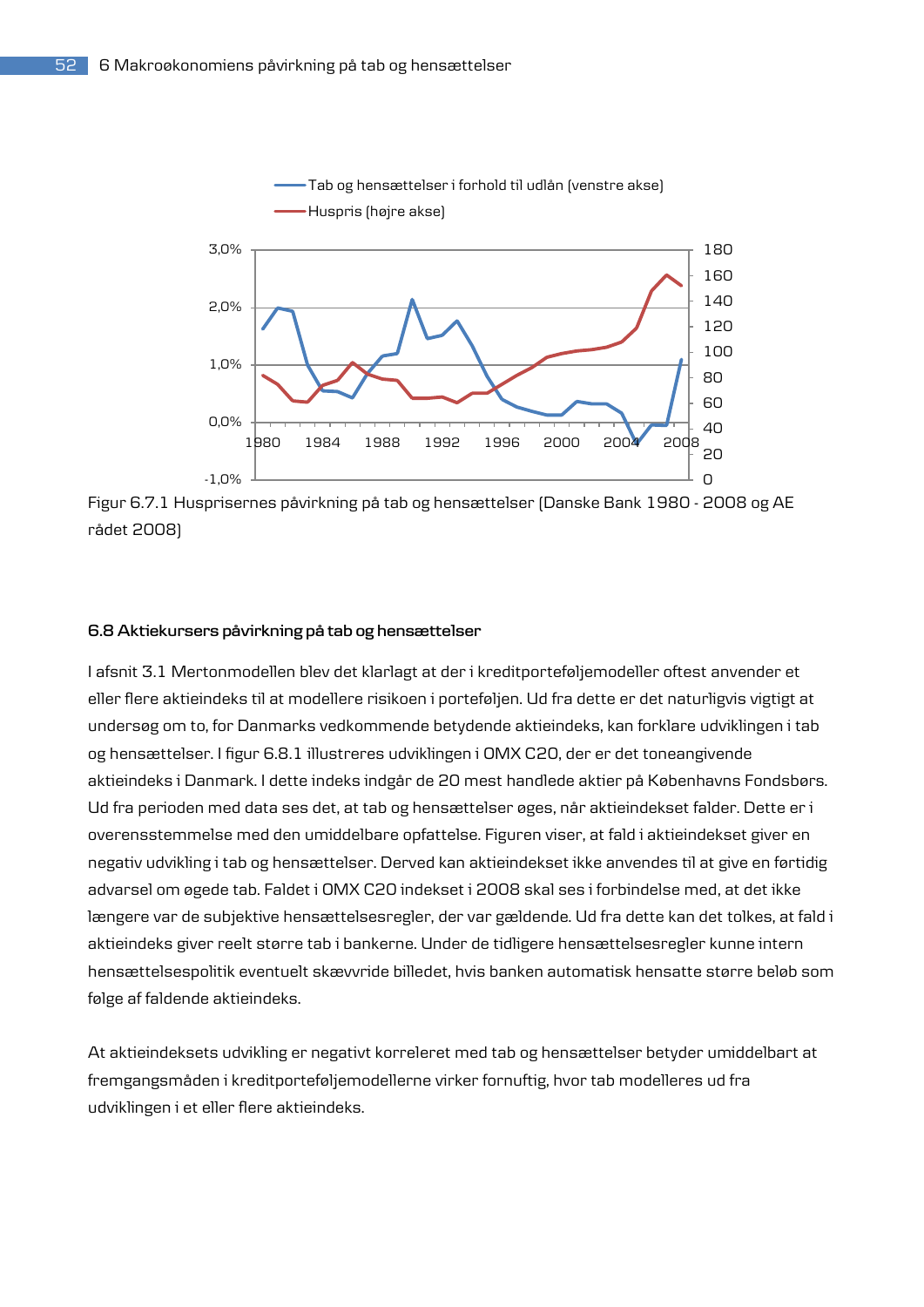



Ofte findes der opfattelser af at der er en vis sammenhæng mellem den amerikanske og de europæiske økonomier. For at få et overblik over aktiernes udvikling i USA benyttes aktiekursudviklingen i Standard & Poors indeks over de 500 største virksomheder på børsen i USA, kaldet S&P 500. I den første del af perioden ses det i figur 6.8.2, at der ikke er nogen større sammenhæng mellem S&P 500 og tab og hensættelser i Danske Bank indtil 1995 og 1996, hvor S&P 500 begynder at stige kraftigt, samtidig med at tab og hensættelser falder i Danmark. Dog ses faldet i tab og hensættelser før stigningen i S&P 500. Dette ændrer sig i 2001, hvor faldet i S&P 500 falder samtidig med, at tab og, hensættelser stiger. Denne situation gentager sig i 2008, hvor tab og hensættelser dog er betragteligt større, hvilket viser, at den aktuelle krise har en større global effekt end tidligere registreret.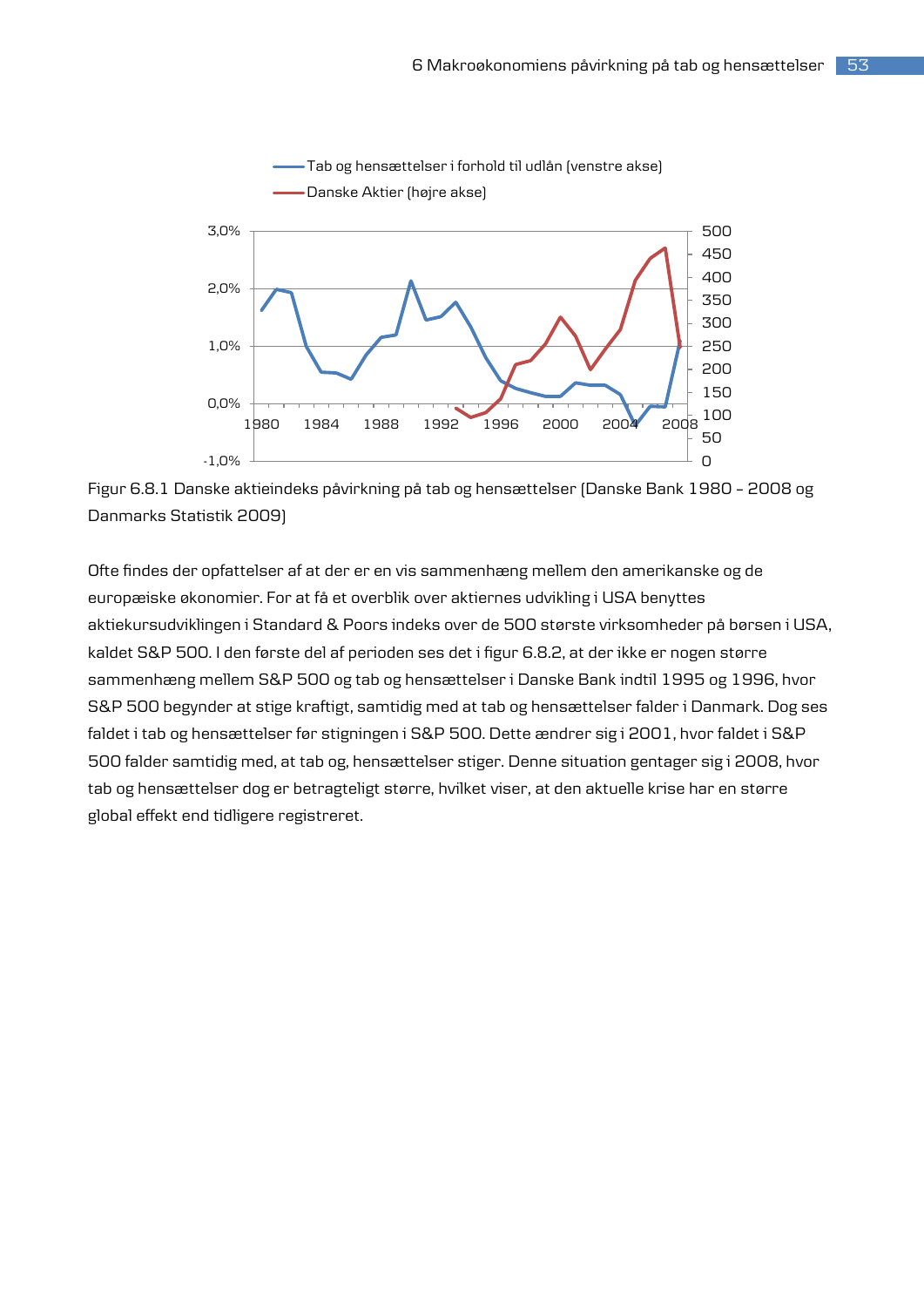



Ud fra oplysningerne i figur 6.8.2 er der fra de tidlige 1990'ere en sammenhæng mellem aktiekurserne i USA og tab og hensættelser i Danmark. Dog kan de amerikanske aktiekurser ikke anvendes som en tidlig advarsel om forhøjede fremtidige tab og hensættelser i den danske bankdrift.

### **6.9 Kreditstramningers påvirkning på tab og hensættelser**

I foregående afsnit blev det amerikanske aktiemarkeds indvirkning på tab og hensættelser i danske banker undersøgt. En væsentlig faktor for tab og hensættelser er bankernes villighed til at låne ud til kunderne. I et ekstremt tilfælde vil en kunde aldrig gå konkurs, hvis blot banken er villig til øge kreditterne. I nærværende afsnit undersøges kreditvilligheden i amerikanske banker i forhold til tab og hensættelser i Danmark. Årsagen til at der ses på kreditvilligheden i amerikanske banker og ikke danske banker er, at den danske bank ikke skal have mulighed for at påvirke tab og hensættelser ved at ændre på kreditvilligheden. Ligeledes giver det ikke banken nogen ny viden om risiko, da den selv kan styre den via udlånspolitikkerne. Ligeledes er statistikken først indført fra 4. kvartal i 2008

I figur 6.9.1 ses udviklingen i et indeks, der måler kreditstramninger. Indekset, der går tilbage til 1990, er bestemt ud fra svar fra et spørgeskema hos amerikanske banker. I den første del af perioden ses det, at der bliver slækket på kreditgivningen i USA, hvilket med en forsinkelse på 2 til 3 år kan ses på tab og hensættelser i Danmark. Alternativt kan det være at kreditvillighedsfaktoren ikke har påvirkning på tab og hensættelse ligesom tilfældet var med S&P 500 indekset før midten af 1990'erne. Stigning i tab og hensættelser i år 2001 og 2008 kan imidlertid godt ses i samme optik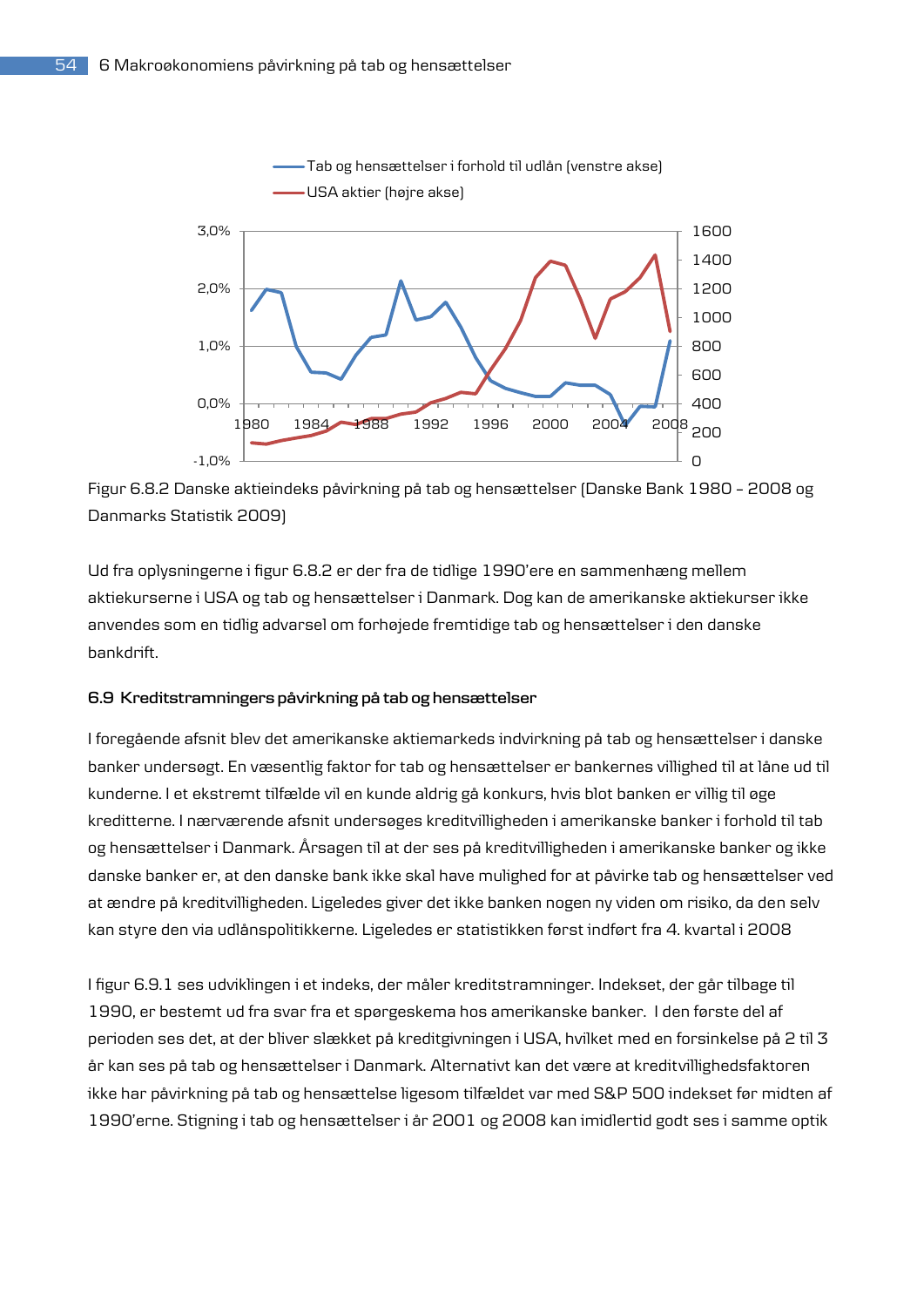som kreditstramninger i USA. Ligeledes kan de faldende/stagnerende tabsniveauer fra 2003 til 2007 forklares ved en øget kreditvillighed i USA.

Både strammere og løsere kreditvillighed i USA får, som tidligere nævnt, en afspejlende effekt på tab og hensættelser i Danmark. I figur 6.9.1 ses det, at danske banker kan få en førtidig advarsel om forøgede tab og hensættelser i Danmark, da kreditstamningsindekset reagerer ca. 1 år, før tab og hensættelse begynder at stige (falde).





### **6.10 Den aktuelle nedgang i økonomien i historisk perspektiv**

I denne historiske analyse af tab og hensættelser i forhold til udviklingen i makroøkonomien er det relevant at undersøge hvor store tab og hensættelser, der er forventelige i den nuværende økonomiske recession. Dette er naturligvis en vanskelig øvelse, da de makroøkonomiske faktorer ikke er afdækket endnu. Ligeledes er den aktuelle nedgang i økonomien af mange betegnet som "århundredes krise", hvorfor det måske er vanskeligt at finde svar i data tilbage til 1980. Det er altså ikke nødvendigt, at fremtiden gentager tendenserne i den historiske udvikling.

I den aktuelle nedgang i økonomien står vi ved indgangen, hvorfor det vil være relevant at se på de makroøkonomiske faktorer, der har egenskaber, som førtidigt kan forudsige tab og hensættelser.

Tidligere har en kraftig stigning i inflation fra år til år betydet større tab og hensættelser. På intet tidspunkt i den undersøgte periode er inflationen steget så kraftigt som fra 2007 til 2008. Det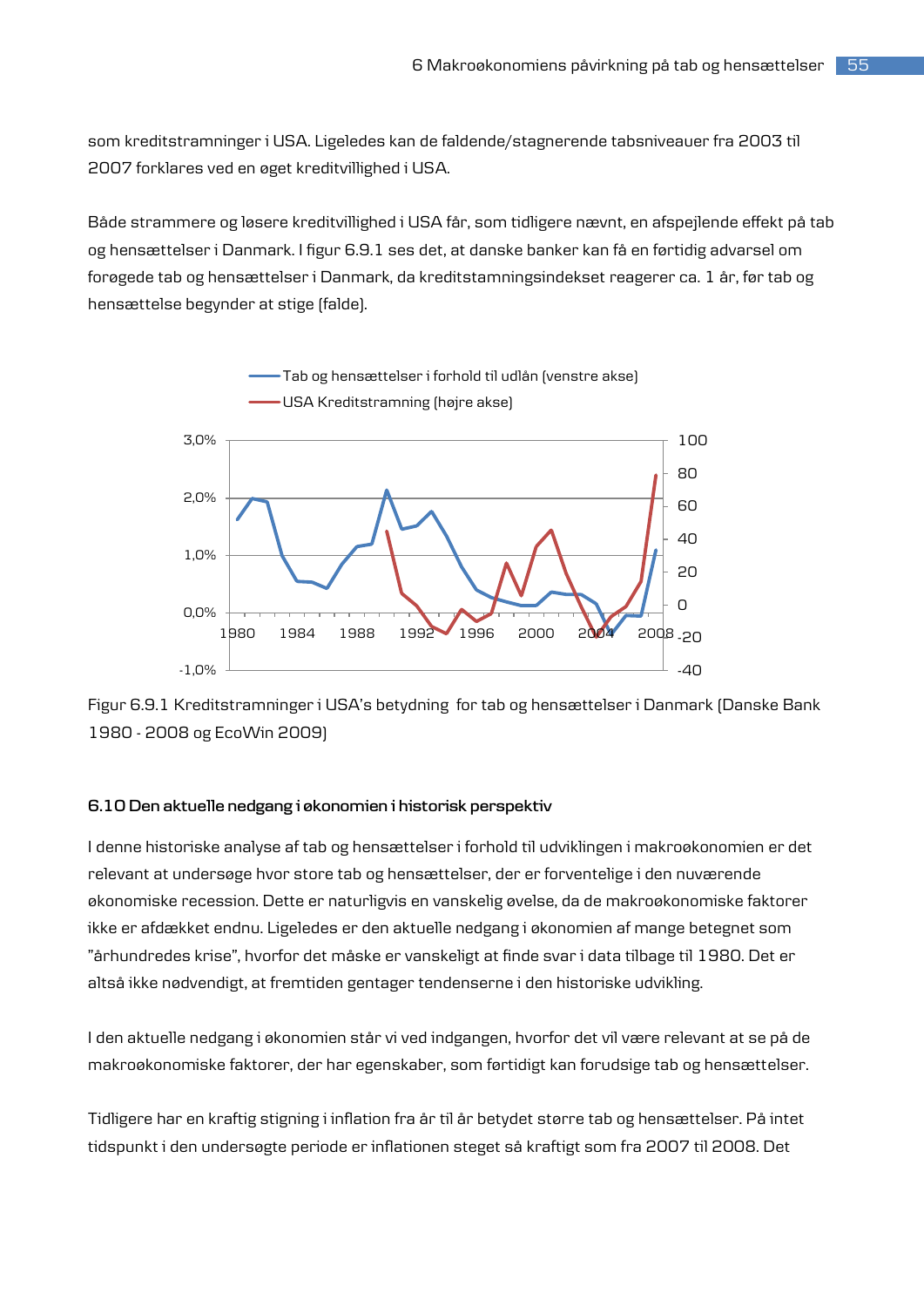betyder større tab end hvad der hidtil er set. Det vil sige at tab og hensættelser vil stige til over 2 pct. af udlånet. I tidligere situationer, hvor økonomien er gået i recession er inflationen steget over en længere periode. I den aktuelle situation er inflationen allerede faldet primært grundet fald i energi- og fødevarepriser. Dette kunne indikere, at den økonomiske krise ikke bliver så langstrakt som tidligere set.

Set ud fra den årlige ændring i BNP, minder den aktuelle situation om situationen fra år 2001. Dette kunne indikere tab i størrelseordenen 0,30 til 0,40 pct. af udlån. Det er dog værd at bemærke, at der i de økonomiske prognoser er forventninger om yderligere fald i BNP, hvorved situationen mere kommer til at minde om slut 80'erne med stigende på tab op til 2 pct. af udlån.

Ledighedssituationen er endnu ikke fuldt afdækket, hvorfor det ikke er muligt at tolke eventuelt fremtidige tab og hensættelser ud fra udviklingen op til 2008.

I den udvalgte periode er der ikke før set udsving i oliepriser som de seneste år. Olieprisens indvirkning på økonomien i Danmark må ligeledes antages at have ændret betydning over den undersøgte periode. Dette skyldes, at det danske samfund i perioden har ændret sig fra at være importør til at være selvforsynende med olie. Derfor vil det være vanskeligt at sammenligne faldet i olieprisen i midten af 80'erne med den nuværende situation. Dette fald var imidlertid mindre end det nuværende fald. Et andet tidspunkt i historien, der minder mere om den nuværende situation, er stigningerne i olieprisen efterfulgt af fald fra 1997 til 2001. Denne udvikling generede i den periode tab mellem 0,30 og 0,40 pct. Dog er udsvingene i oliepris i den aktuelle situation ca. 3 gange så store, hvilket kunne tyde på, at tabene vil blive større end tidligere observeret.

Realvæksten i eksporten indikerer, at tabene bliver mindre end eller lig med situationen omkring årtusindeskiftet. Det er dog værd at bemærke, at tabsniveauet allerede er større, end hvad, der blev observeret efter 2001.

Rentens påvirkning på tab og hensættelser må ligeledes antages at have ændret sig over perioden. Derfor kan det være vanskeligt at tolke på data, der går langt tilbage i perioden. I den seneste periode med tab i 2001 og fremefter, udviklede den korte rente sig på samme måde som i den aktuelle situation. Dog starter renteniveauet på et lavere niveau, samtidig med at faldet i den korte rente er større. I historisk optik betyder dette større tab og hensættelser. Denne tendens bliver bakket op af udviklingen i spread mellem den lange og den korte rente.

Husprisernes udvikling har ikke haft et lignende udseende i den undersøgte periode. Det specielle i den nuværende situation er det bratte fald i huspriserne, sammenholdt med de forudgående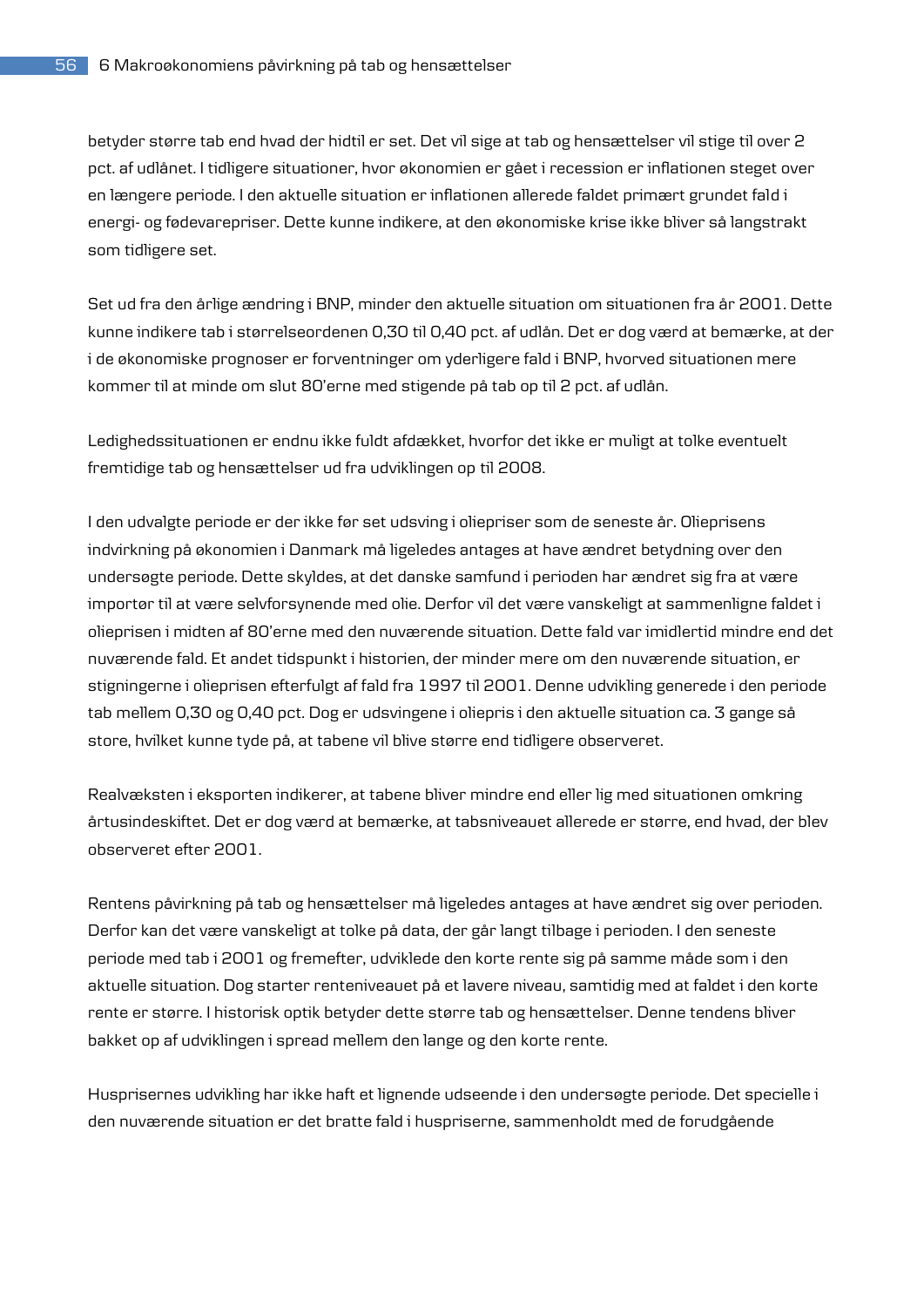betydelige stigningsrater fra 2005 til 2007. Disse forhold kunne lede til at antage, at der er potentiale for at opleve tab og hensættelser i niveauer, der overstiger tidligere tiders.

Ud fra aktieindeks dannes der ligeledes forventninger om betydelige tab og hensættelser i den nuværende nedgang i økonomien. Det amerikanske aktieindeks viser, at tab og hensættelser burde komme til at ligge i samme leje som ved tabssituationen i 2001 og frem. Et argument for at tab og hensættelser er højere end hvad der oplevedes i 2001er, at krisen i starten af årtusindeskiftet primært ramte den amerikanske økonomi. Den nuværende krise har ramt både den amerikanske og den europæiske økonomi, hvorfor tab og hensættelser burde være højere i Danmark. Dette er ligeledes afbildet ved de realiserede tab og hensættelser for Danske Banks vedkommende i 2008.

Kreditstramninger i USA har haft en stærkt stigende tendens siden den nuværende krise satte ind. Denne udvikling er ikke set tidligere i den undersøgte periode. Dette kunne som flere af de øvrige indikatorer tyde på, at tab og hensættelser stiger til hidtil usete niveauer.

### **6.11 Afrunding**

I dette afsnit er tab og hensættelser i Danske Bank fra 1980 til 2008 sammenlignet med udviklingen i de udvalgte 11 makroøkonomiske faktorer. Analysen viser, at flere faktorer kan være med til at forklare udviklingen i tab og hensættelser, hvilket også var forventet. Mere vigtigt blev det klarlagt i analysen, at flere af faktorerne kan give bankerne førtidige advarsler om forøgede tab og hensættelser. Dette er af stor betydning, da det medfører, at banker har mulighed for at ændre deres risikoprofil før de står i en situation med tab og hensættelser. Det kan ligeledes få de implikationer, at banker har mulighed for at ændre deres kapitalbase til at modstå de fremtidige tab og hensættelser.

I tabel 6.11.1 er de enkelte makroøkonomiske faktorer listet efter om de har effekt på tab og hensættelser og om faktorerne kan give en førtidig advarsel om stigende tab og hensættelser.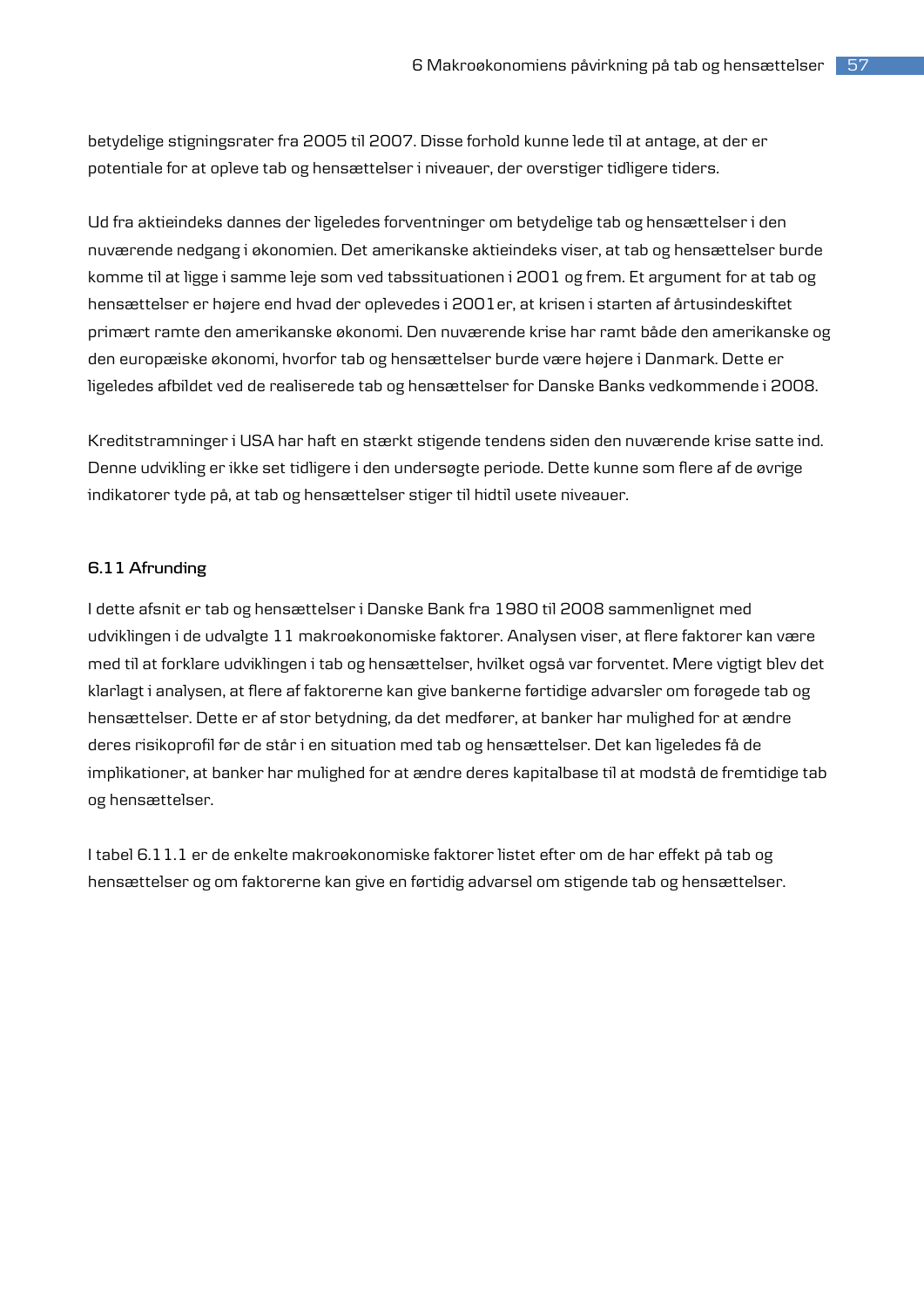|                                                 | Effekt på tab og hensættelser |              |                                  |  |  |  |  |
|-------------------------------------------------|-------------------------------|--------------|----------------------------------|--|--|--|--|
| Makroøkonomiske faktor                          | Ingen                         | Samtidig     | Efterfølgende<br>(early warning) |  |  |  |  |
| Inflation, %                                    |                               | X            |                                  |  |  |  |  |
| Realvækst i BNP, år til år, %                   |                               |              | X                                |  |  |  |  |
| Ledighed, % af samlet arbejdsstyrke             |                               | $X^*$        |                                  |  |  |  |  |
| Oliepris, indeks i faste priser                 | $X^{\star\star}$              |              |                                  |  |  |  |  |
| Realvækst i eksport, år til år, %               |                               |              | $\times$                         |  |  |  |  |
| Kort pengemarkedsrente, 3 mdr, %                |                               |              | $X***$                           |  |  |  |  |
| Lang obligationsrente, 10 år statsobligation, % |                               |              | $X***$                           |  |  |  |  |
| Huspris, enfamiliehuse, indeks                  |                               | $\mathsf{x}$ |                                  |  |  |  |  |
| Danske Aktier, OMXC20/KFX, indeks               |                               | X            |                                  |  |  |  |  |
| USA aktier, S&P500, indeks                      |                               | X            |                                  |  |  |  |  |
| USA Kreditstramning, indeks                     |                               |              | X                                |  |  |  |  |

Tabel 6.11.1 Makroøkonomiske faktorers påvirkning på tab og hensættelser (egen fremstilling)

\* Effekten tab og hensættelser stiger før

ledigheden

\*\* Ud fra analysen er det ikke muligt at afgøre hvilken effekt olieprisen har på tab og hensættelser

\*\*\* Den korte rente er den primære indikator på *øgede* tab og hensættelser, men spread mellem den lange og korte rente kan også anvendes

Ud fra den aktuelle økonomiske situation blev det i kapitlet forsøgt at undersøge, hvilke tabs- og hensættelsesniveauer, der kan forventes i den aktuelle lavkonjunktur. Flere faktorer pegede på, at den aktuelle økonomiske situation er værre end situationer, der tidligere er observeret. Det betyder ligeledes, at tabsniveauerne vil overstige 2 pct's grænsen fra midt/slut af 80'erne. Andre faktorer sandsynliggjorde tab og hensættelseniveauer, der mindede om situationen i starten af årtusindeskiftet. I den aktuelle situation er der fra diverse beslutningstagere, nationalt såvel som internationalt, gennemført betydelige aktiviteter for at modvirke negative effekter. Dette vil uden tvivl hjælpe med at begrænse tab og hensættelser, der ellers ser ud til at ville overstige tidligere niveauer.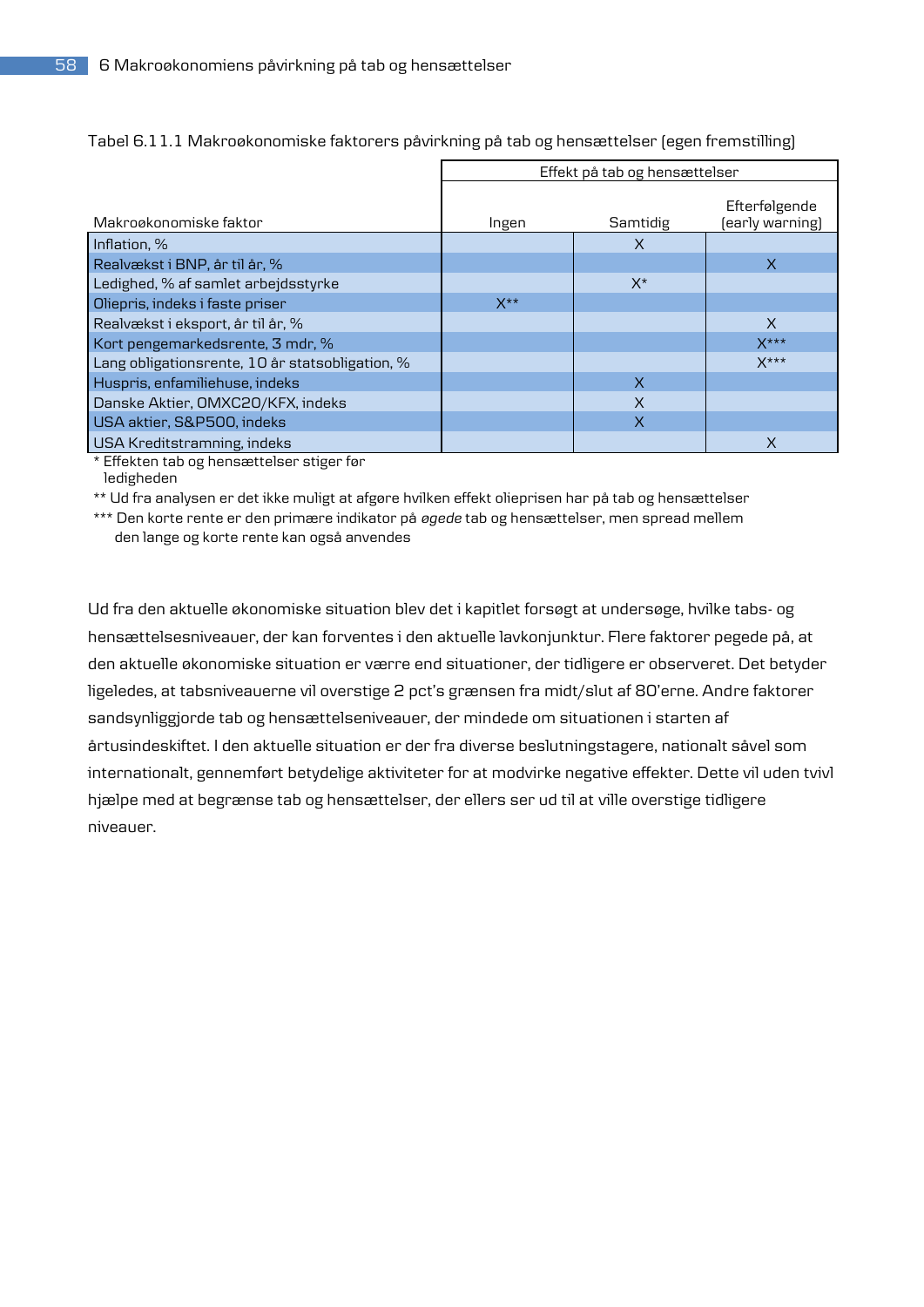# **7 Makroøkonomi og kreditporteføljemodeller**

I kapital 6 blev de udvalgte makroøkonomiske faktorer sammenlignet med tab og hensættelser i Danske Bank tilbage til 1980. Flere af faktorerne så ud til at kunne være med til at forklare udviklingen i tab og hensættelser. Kreditporteføljemodellerne beskrevet i kapitel 3 forsøger at inkludere makroøkonomien via simulering af enten et eller flere aktieindeks. I dette kapitel undersøges fordele og ulemper ved de 3 grundlæggende modeller set i forhold til resultaterne i kapital 6.

### **7.1 Den regulatoriske model i Basel II**

Kendetegnende ved modellen, der anvendes i Basel II setup'et, er, at der ikke inddrages porteføljemæssige egenskaber. I modellen er det altså ikke muligt at reducere kapitalberedskabet ved at øge diversifikationen. Denne tilgangsvinkel må siges at være yderst konservativ. I forhold til makroøkonomien er modellen ligeledes simpel, da der i modellen ikke tages højde for udviklingen i kapitalbehovet i forhold til ændringerne i makroøkonomien. Det eneste sted makroøkonomien har indflydelse på resultatet er i parametrene (PD, LGD, CCF). Disse parametre kan opgøres ud fra forskellige metoder alt afhængig om de skal afspejle gennemsnittet af en hel økonomiske cyklus, en recessionsperiode eller den aktuelle situation. Fælles for disse tilgangsvinkler er at de er estimeret ud fra historiske observationer og indeholder derfor ikke nødvendigvis de korrekte egenskaber i forhold til fremtiden. Den eneste måde at inkludere fremtidige indvirkning fra makroøkonomien er ved at stresse parametrene. Dette stress udøves i det nuværende setup ud fra, hvordan ændringer i makroøkonomien påvirker det antal kunder, der forventes at gå konkurs (PD).

Det er altså muligt at indarbejde makroøkonomien i modellen i Basel II setup'et, men det kan udelukkende gøres via efterfølgende stresstest af de grundlæggende parametre.

### **7.2 Enkeltfaktor kreditporteføljemodellen**

Enkeltfaktormodellen udmærker sig ved at introducere porteføljeeffekter. Korrelationer mellem aktiver i porteføljen får derved betydning for den samlede risiko. Ligeledes er der mulighed for, at aktivernes værdi kan simuleres via for eksempel Monte Carlo simulation. Udsvingene kan udelukkende foretages ud fra én faktor. Denne faktor er som oftest et aktieindeks, men der findes ingen metodisk begrænsning. Årsagen til der oftest vælges et aktieindeks er at den bagvedliggende teori fra Mertonmodellen antager, at konkursrisikoen udtrykkes ved afkastet på aktiverne. Dette afkast er udregnet på baggrund af aktivernes værdi i forhold til gælden, der kan afgør om virksomheden går konkurs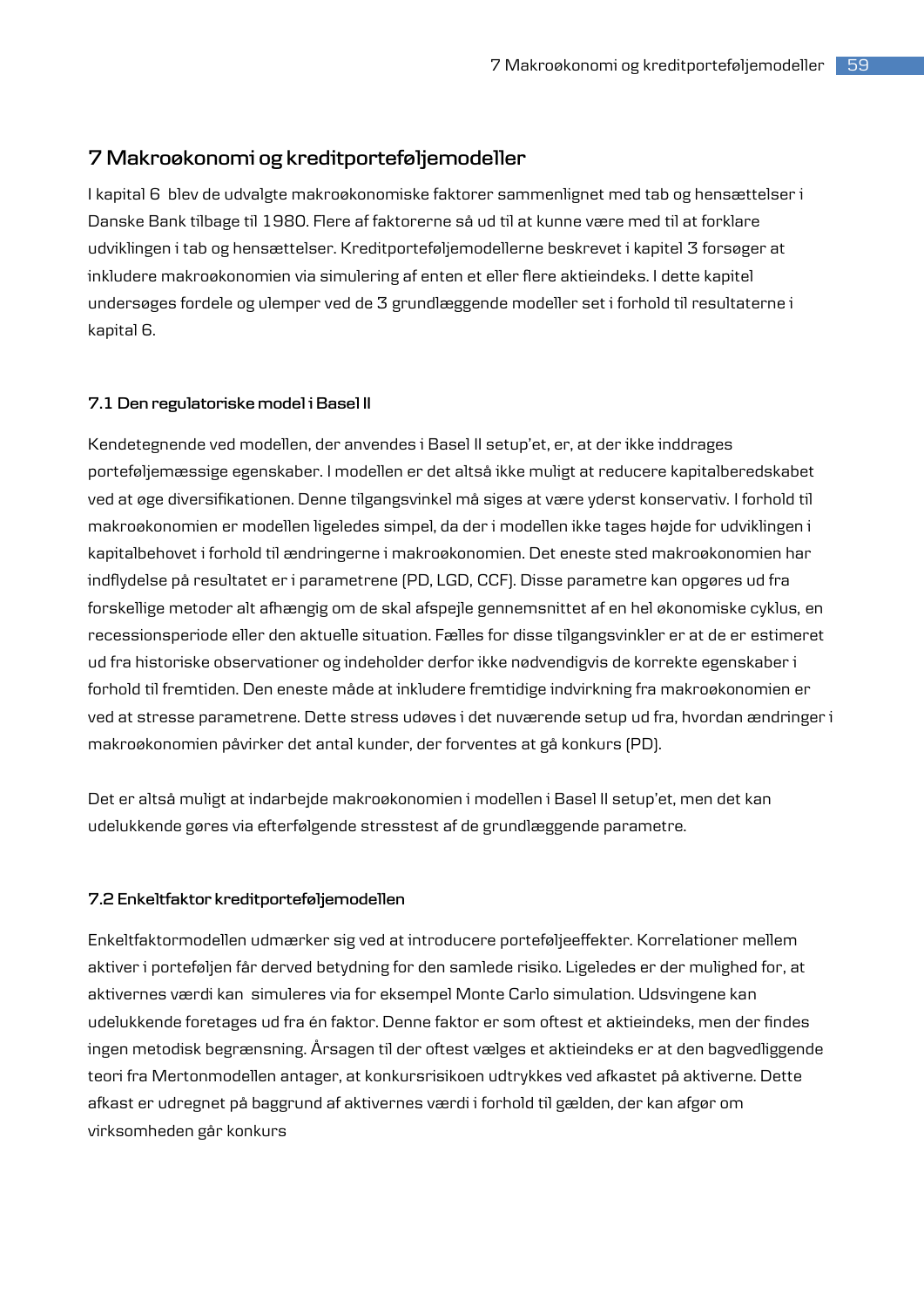Fremgangsmåden med at anvende aktieindeks sikrer, at der bliver taget højde for den makroøkonomiske udvikling i de tilfælde hvor aktieindekset stemmer overens med makroøkonomien. I forhold til analysen i kapitel 6 betyder det, at tab og hensættelser udelukkende afhænger af ét aktieindeks. I denne situation vil det være mest nærliggende at vælge det danske OMX C20 indeks. I tilfælde hvor dette aktieindeks ikke er velegnet til at beskrive makroøkonomiens påvirkning af risikoen i porteføljen, vil de makroøkonomiens påvirkninger ikke blive aflejret i modellen.

Ud fra resultaterne i kapital 6 var der en rimelig sammenhæng mellem den historiske udvikling i tab og hensættelser i forhold til at udviklingen i OMX C20. Dette kom til udtryk ved, at tab og hensættelser steg, når aktieindekset faldt. Denne fremgangsmåde sikrer dog ikke at simulationerne frembringer førtidige tabsoplysninger, da aktieindeks uden lag jf. kapitel 6 korrelerede negativt med tab og hensættelser. Om det er muligt at fremstille en model, der sikrer, at risikoen justeres korrekt, når aktieindekset ændrer sig, kommer an på aktiverne i porteføljen. Hvis enten aktiemarkedet ikke indkapsler den makroøkonomiske situation, eller hvis enkeltfaktormodellen ikke kan beskrive risikoen i porteføljen, er det kun muligt at inkorporere makroøkonomien via stresstest af de bagvedliggende parametre. Denne fremgangsmåde er den samme som i den regulatoriske model.

# **7.3 Flerfaktor kreditporteføljemodellen**

I introduktionen af flerfaktormodellen bliver simulering knyttet op på flere faktorer. I praksis opstår derved muligheden for at anvende alle de makroøkonomiske faktorer, der måtte findes relevante. I den undersøgte flerfaktormodel er det valgt at simulere risikoen på baggrund af flere betydende aktieindeks. I denne fremgangsmåde forventes det, at den makroøkonomiske udvikling kan udtrykkes via de valgte aktieindeks. Dette valg er derfor en indirekte metode til at inkludere makroøkonomien. Alternativt kunne der være valgt at modeller simuleringen direkte ud fra de betydende makroøkonomiske faktorer. Det betyder, at det ikke er nødvendigt at oversætte makroøkonomien til for eksempel et aktieindeks. Ud fra analyserne i nærværende opgave vil det være nærliggende at inkludere de primære faktorer i den kausale struktur, der har egenskaber, som kan forudsige forhøjede tab og hensættelser. Det kunne derfor være relevant at inkorporere følgende faktorer i flerfaktormodellen:

- 1. Realvækst i BNP
- 2. Realvækst i eksporten
- 3. Kort rente
- 4. Lang rente
- 5. Kreditstramninger i USA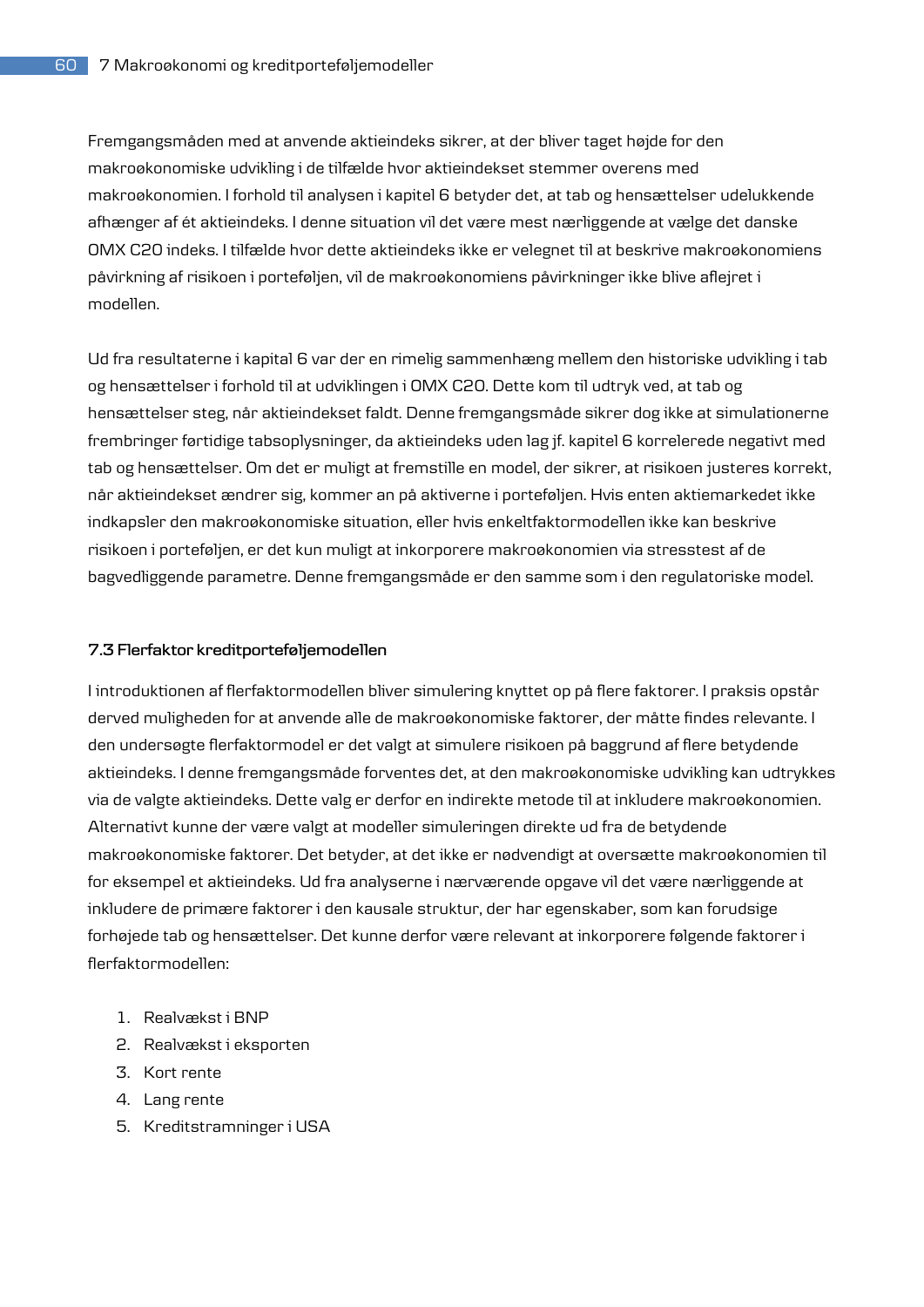Inkluderingen af makroøkonomien ændrer dog ikke ved, at parametre i flerfaktormodellen såsom PD, LGD og CCF skal stresstestes ud fra de scenarier, der findes relevante. Denne stress skal som i den regulatoriske model og enkeltfaktormodellen bygge på scenarier for makroøkonomien. Ligeledes vil det være relevant at inkludere ændringer i mikroforholdet på det enkelte engagement, hvilket vil sige ændringer i de virksomhedsspecifikke faktorer.

#### **7.4 Parametervalg og stresstest**

I kapitel 2 og 3 blev nævnt, at der i modellerne arbejdes med forskellige tilgange til de grundlæggende parametre. Parametrene PD, LGD og CCF kan enten opgøres som Point-in-time (PIT), Through-the-cycle (TTC) eller downturn (DT). Disse valg får stor betydning for resultaterne, og det er derfor vigtigt, at valget overvejes nøje. Den mest konservative tilgang er DT tilgangen. Denne fremgangsmåde betyder, at bankens kapitalsituation kan modstå en økonomisk lavkonjunktur svarende til, hvad der tidligere har været observeret. Dette lægger op til et kritikpunkt, der ofte anvendes, når fremtiden forsøges at modelleres ud fra historiske observationer: Selvom situationen ikke har været værre i historisk perspektiv, kan det godt forekomme i fremtiden. Det betyder ligeledes, at estimaterne ikke bliver bedre end den historiske periode, det er valgt at arbejde med. DT fremgangsmetoden anvendes i den regulatoriske model for LGD og CCF's vedkommende. For PD er valget mere frit, men der anvendes som oftest TTC parametre, der er frembragt via observationer fra minimum en hel økonomisk cyklus.

I de interne modeller er valget af setup på parametre op til den enkelte bank, hvor Danske Bank primært har valgt at arbejde med PIT parametre. Dette giver det bedste billede af den aktuelle situation, banken befinder sig i. Dog ruster disse parametre ikke banken til situationer, hvor økonomien bevæger sig ind i en lavkonjunktur. Modellen åbner dog for muligheden for at beregne kapitalbehov ud fra andre tilgange til parametrene. Ligeledes er det valgt at lade stresstest af PD parametrene indgå i en vurdering af kapitalbehovet.

Tidligere i dette kapitel er det blevet nævnt, at makroøkonomien kan implementeres ved at opstille scenarier for makroøkonomien. Disse scenarier kan oversættes til alle de betydende parametre og ikke blot PD som i den nuværende setup for PCRE modellen. men det vil ligeledes være relevant at stressteste korrelationerne mellem aktiverne. Korrelationerne er ikke statiske over en konjunkturcyklus, men har tendens til at stige i lavkonjunkturer. Det betyder, at porteføljeeffekterne reduceres, når der er mest brug for dem, og bankernes kapitalbehov stiger derfor på grund af flere faktorer på samme tid. I ingen af de undersøgte modeller udføres der stresstest på korrelationer over den økonomiske cyklus. I det følgende vil det blive forsøgt at eftervise, at korrektionerne faktisk ændrer sig over den økonomiske cyklus. Dette gøres ved at vælge to aktieindeks på forskellige sektorer og forskellige tidspunkter i den økonomiske cyklus.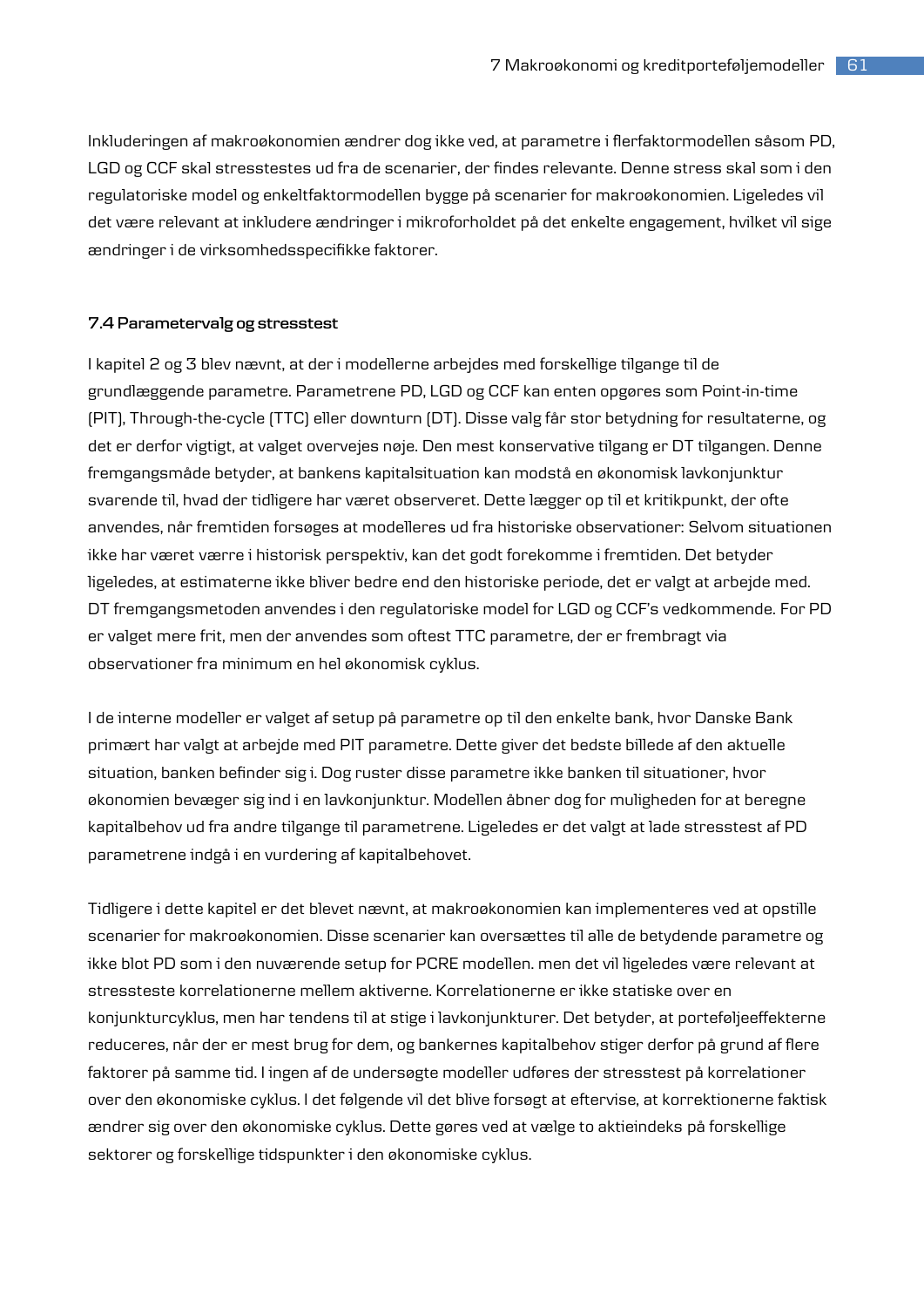I tabel 7.4.1 ses korrelationerne mellem aktivgrupper i Danmark fra 2004 til 2007, hvilket karakteriseres som højkonjunkturperiode. Til sammenligning ses i tabel 7.4.2 korrelationerne mellem de samme aktivgrupper ud fra afkastet i 2008 til 2009. De to tabeller viser tydeligt, at korrelationen øges, når der er krise i samfundet.

|                | Materialer |      |         | Industri Forbrugsgoder Konsumentvarer Sundhedspleje |         | Finans  | IΤ      | Telekommuni<br>kation | Forsyning   OMXC20 |      | MidCap |
|----------------|------------|------|---------|-----------------------------------------------------|---------|---------|---------|-----------------------|--------------------|------|--------|
| Materialer     |            |      |         |                                                     |         |         |         |                       |                    |      |        |
| Industri       | 0,52       |      |         |                                                     |         |         |         |                       |                    |      |        |
| Forbrugsgoder  | 0,63       | 0,50 |         |                                                     |         |         |         |                       |                    |      |        |
| Konsumentvarer | 0,58       | 0.66 | 0.60    |                                                     |         |         |         |                       |                    |      |        |
| Sundhedspleje  | 0,62       | 0,59 | 0.47    | 0,62                                                |         |         |         |                       |                    |      |        |
| <b>Finans</b>  | 0,59       | 0,52 | 0,79    | 0,58                                                | 0,47    |         |         |                       |                    |      |        |
| IT             | 0,39       | 0,53 | 0,59    | 0,60                                                | 0,60    | $-0,15$ |         |                       |                    |      |        |
| Telekommunikat | $-0.11$    | 0,12 | $-0.03$ | $-0.01$                                             | $-0,04$ | $-0,02$ | 0.01    |                       |                    |      |        |
| Forsyning      | 0.24       | 0,07 | 0,12    | 0,24                                                | 0,12    | 0,19    | $-0.05$ | 0,11                  |                    |      |        |
| OMXC20         | 0,63       | 0,94 | 0,65    | 0,73                                                | 0,74    | $-0.11$ | 0,60    | 0,05                  | 0,13               |      |        |
| MidCap+        | 0,72       | 0,56 | 0,85    | 0,66                                                | 0,61    | $-0,27$ | 0,72    | $-0,10$               | 0,12               | 0,70 |        |
| SmallCap+      | 0.63       | 0.59 | 0.81    | 0.68                                                | 0.56    | $-0.24$ | 0.70    | $-0.14$               | 0.27               | 0.71 | 0,90   |

Tabel 7.4.1 Korrelationer mellem aktivgrupper fra 2004 til 2007 (Danmarks Statistik 2009)

Et eksempel på en korrelation, der er steget som følge af krisen i samfundet, er korrelationen mellem aktiver indenfor forbrugsgoder i forhold til aktiver i finanssektoren (se den røde ring i figur 7.4.1 og figur 7.4.2). Her er korrelationen steget fra 0,79 til 0,96. Den største korrelation, der kan opleves er 1, hvilket betyder, at aktiverne opfører sig ens, når samfundsforholdene ændrer sig. I sådanne tilfælde opnås der ingen diversifikationseffekt. Denne tilgangsvinkel er gjort i den regulatoriske model, hvorfor det ikke er nødvendigt at stressteste denne for ændringer i korrelationer.

|                |            |      |      |                                                     |      |         |      | Telekommuni |                    |      |        |
|----------------|------------|------|------|-----------------------------------------------------|------|---------|------|-------------|--------------------|------|--------|
|                | Materialer |      |      | Industri Forbrugsgoder Konsumentvarer Sundhedspleje |      | Finans  | IΤ   | kation      | Forsyning   OMXC20 |      | MidCap |
| Materialer     |            |      |      |                                                     |      |         |      |             |                    |      |        |
| Industri       | 0,98       |      |      |                                                     |      |         |      |             |                    |      |        |
| Forbrugsgoder  | 0,96       | 0.95 |      |                                                     |      |         |      |             |                    |      |        |
| Konsumentvarer | 0.95       | 0.94 | 0.95 |                                                     |      |         |      |             |                    |      |        |
| Sundhedspleje  | 0.94       | 0.89 | 0.95 | 0.88                                                |      |         |      |             |                    |      |        |
| Finans         | 0,96       | 0,94 | 0,96 | 0,97                                                | 0,92 |         |      |             |                    |      |        |
| IT             | 0,98       | 0,97 | 0,96 | 0,94                                                | 0,95 | 0,96    |      |             |                    |      |        |
| Telekommunikat | 0,90       | 0,91 | 0,88 | 0,88                                                | 0,88 | 0,05    | 0.94 |             |                    |      |        |
| Forsyning      | 0.87       | 0.91 | 0,82 | 0.75                                                | 0.79 | $-0.10$ | 0.87 | 0.81        |                    |      |        |
| OMXC20         | 0.99       | 0.99 | 0.98 | 0.96                                                | 0,95 | $-0,09$ | 0.98 | 0.91        | 0.87               |      |        |
| MidCap         | 0.98       | 0,97 | 0.97 | 0.95                                                | 0.96 | $-0.12$ | 0,97 | 0.89        | 0.85               | 0,99 |        |
| SmallCap       | 0.98       | 0.97 | 0.98 | 0.96                                                | 0,96 | $-0.07$ | 0.97 | 0.90        | 0.84               | 0.99 | 0,99   |

Tabel 7.4.2 Korrelationer mellem aktivgrupper fra 2008 til 2009 (Danmarks Statistik 2009)

Ud fra resultaterne i tabel 7.4.1 og 7.4.2 findes det væsentligt, at korrelationer mellem aktiverne stresstestes. Stresstest som disse kan som de nuværende for PD'er udarbejdes ud fra scenarier i makroøkonomien.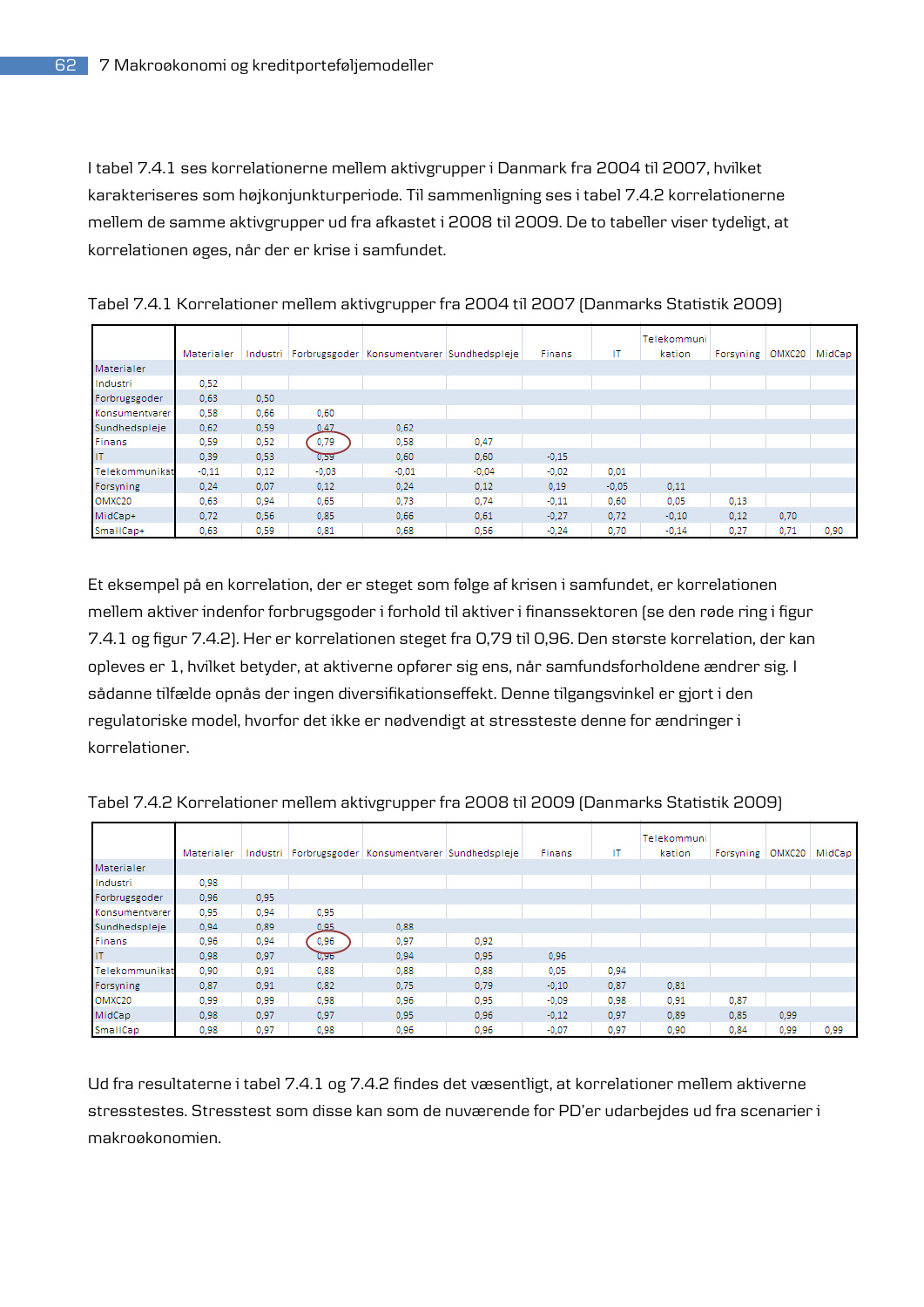#### **7.5 Førtidige advarsler fra makroøkonomien**

I kapitel 6 blev det klarlagt, hvilke makroøkonomiske faktorer der kunne give banker en advarsel om fremtidige forhøjede tab og hensættelser. Det vil være interessant, hvis disse informationer kunne inkorporeres i kreditporteføljemodellerne. Dette skyldes, at modellerne automatisk vil forudsige et førtidigt højere kapitalbehov som følge af den forværrede situation i makroøkonomien. I forbindelse med den aktuelle krise har det været vanskeligt for banker at rejse den nødvendige kapital til at modstå nuværende og potentielle tab. I situationer, hvor det er muligt at forudsige et højere kapitalbehov, før tab og hensættelser indtræffer, vil det være betydeligt lettere for banker at skaffe den nødvendige kapitalforhøjelse. Denne førtidige kapitalfremskaffelse ville uden tvivl have reddet nogle banker, der er gået ned i den aktuelle krise. Den ville ligeledes have sikret de nuværende aktionærer bedre, da konkursrisikoen i banken havde været mindre, og derved vil aktiekursen ganske givet have oplevet et mindre fald. I hvert fald har mere velkonsoliderede banker oplevet et mindre fald i deres aktiekurs siden finanskrisen indtræf. Før den aktuelle krise var banker meget fokuserede på at minimere deres aktiekapital, da en højere end nødvendigt aktiekapital vil påvirke bankens økonomiske nøgletal negativt. I forbindelse med den aktuelle krise har banker og investorer indset, at en tilstrækkelig egenkapital måske reducerer performancemæssige nøgletal, men den er med til at sikre bankens overlevelse.

Ved inkorporering af de makroøkonomiske faktorer, der giver en førtidig advarsel om tab og hensættelser, er det nødvendigt med en flerfaktormodel. Alternativt skal det tages med i stresstesten af de bagvedliggende parametre efter samme fremgangsmåde som nævnt tidligere i dette kapitel.

I forbindelse med den verserende finansielle krise er der et samfundsmæssigt ønske om, at banker skal være bedre kapitaliseret. Forstået på den måde at der er et ønske om, at en større del af kapitalgrundlaget skal komme fra egenkapital. Der er ligeledes et ønske om, at egenkapitalen ikke udhules af tab. Det betyder, at såfremt at banken har vurderet, at den nuværende egenkapital er tilstrækkelig og efterfølgende oplever tab, der ikke kan absorberes via overskud i banken, skal kapitalen erstattes med ny egenkapital. Dette kan knyttes sammen med de førtidige advarsler fra makroøkonomien, hvor banken søger at øge egenkapitalen, før tab og hensættelser stiger. I denne forbindelse har samfundet og bankernes aktionærer derfor en fælles interesse i at skabe et mere holdbart kapitalgrundlag for bankerne.

#### **7.6 Normalfordelingsantagelsen**

I ASRF modellen antages normalfordelingen at være gældende. Denne antagelse følger derfor den regulatoriske model, da denne er bygget op på ASRF modellen. I tilfælde hvor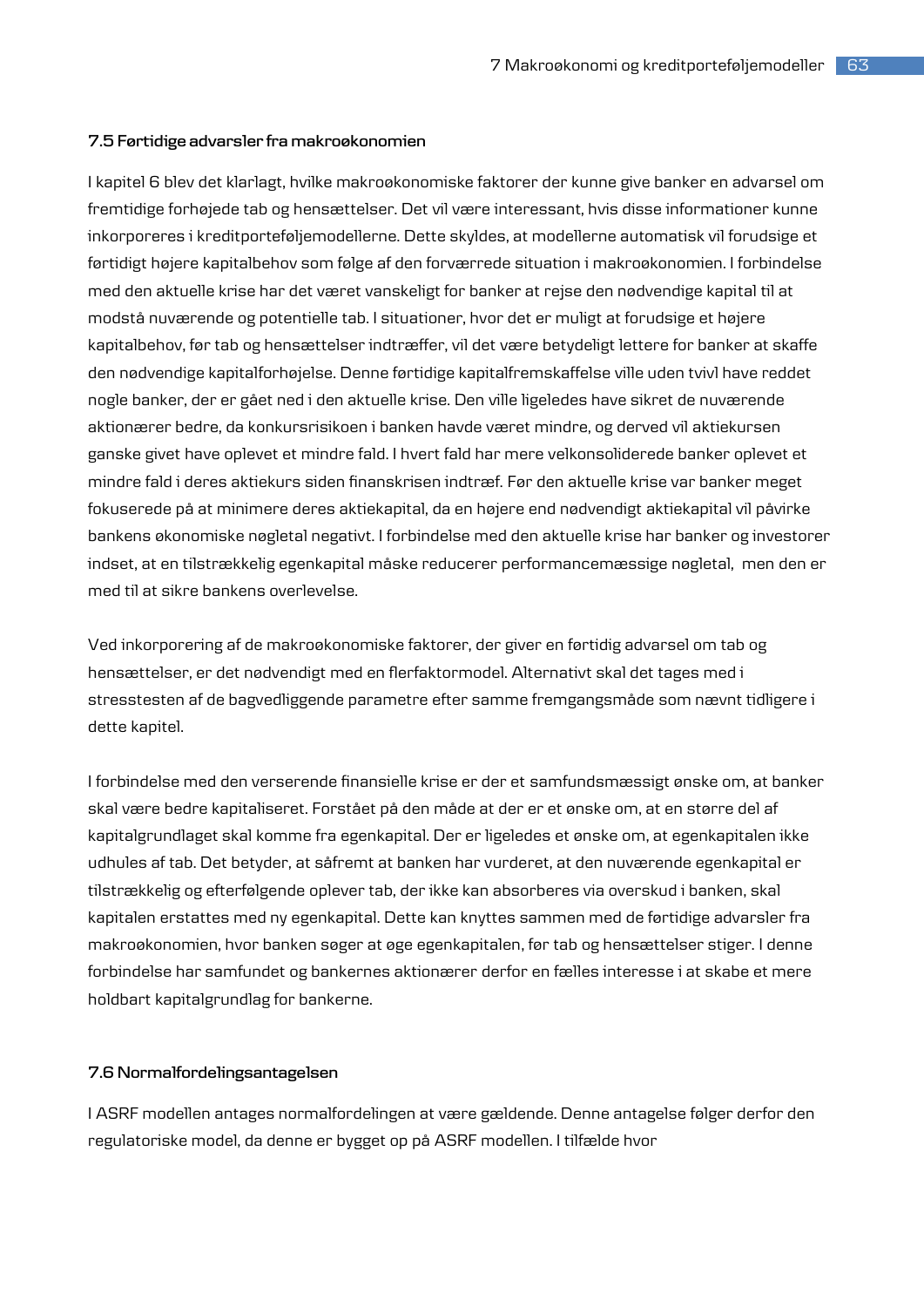normalfordelingsantagelsen ikke er rimelig, vil det estimerede kapitalbehov i større eller mindre grad være fejlbehæftet. Dette er et direkte problem i den regulatoriske model, men enkelt- og flerfaktormodellen, herunder Danske Banks interne model, er ligeledes sårbar overfor dette. Enkeltog flerfaktormodellens opbygning bygger i stor udstrækning på Monte Carlo simuleringer. Udføres simuleringen tilstrækkeligt mange gange, fremkommer der derfor resultater, som er tilnærmelsvis normalfordelte. For at undersøge om normalfordelingen er en rimelig antagelse at gøre, er daglige afkast for OMX C20 indekset sammenlignet med en simuleret normalfordeling med samme middelværdi og spredning. Årsagen til at OMX C20 indekset anvendes til at teste rimeligheden i normalfordelingsantagelsen er, at de opstillede enkelt- og flerfaktormodellers korrelationer bygger på simuleringer af et eller flere aktieindeks. Resultaterne af sammenligningen illustreres i figur 7.6.1, hvor der ses væsentlige forskelle. Dette indikerer, at afkastet af OMX C20 ikke med rimelighed kan antages at være normalfordelt. Forskellene i fordelingerne ses ved, at de faktiske udfald for en stor dels vedkommende er centreret om middelværdien, hvilket ligeledes var tilfældet i figur 3.1.2.1, hvor en kurtosis normalfordeling blev vist. Det betyder, at de fleste dage er afkastet stabilt. Til gengæld opleves det til tider, at den faktiske fordeling har "ekstreme" tilfælde, som i figuren er fremhævet med en rød ring. Når risikoen skal estimeres, vil disse ikke være særlig sandsynlige, men når de indtræffer, vil de få betydelige konsekvenser for banken, da tabene er betydelige.



Figur 7.6.1 OMX C20 afkast og normalfordeling (Yahoo Finance 2009)

Sammenholdes resultaterne i figur 7.6.1 med det tidligere resultat, at korrelationer stiger i forbindelse med lavkonjunkturer og kriser, betyder det, at risikoen for ekstreme situationer øges.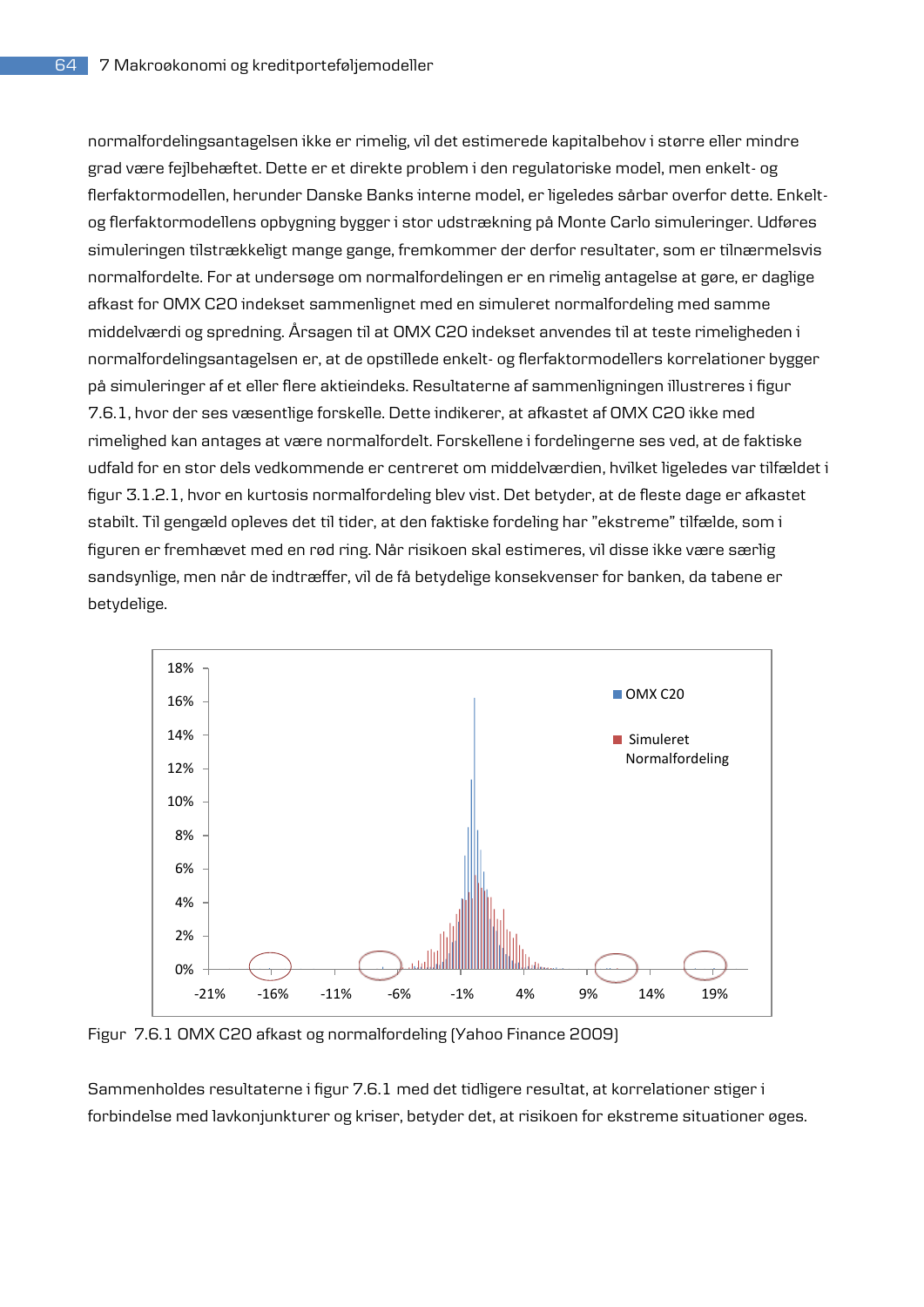Dette får de implikationer, at banker, for at modgå tab i nedgangsperioder, har et større kapitalbehov end resultaterne viser, når normalfordelingen er antaget.

Ud fra de i dette kapitel nævnte tiltag til forbedring af risikostyringen i forhold til kreditporteføljemodeller er det vigtigt at pointere, at resultaterne bygger på historiske observationer. I tilfælde af at der sker en hændelse, som ikke er set tidligere, samtidig med at den ikke er tænkt ind i stresstest scenarierne, vil modellerne ikke tage højde for den. Det betyder, at resultaterne fra modellerne aldrig må få status som endegyldige sandheder, men udelukkende som de bedste gæt ud fra de foreliggende oplysninger. Derfor er det ligeledes vigtigt at modellerne holdes ajour og tilrettes nye oplysninger, der måtte fremkomme.

### **7.7 Afrunding**

I dette kapitel blev det undersøgt, hvordan makroøkonomien kunne implementeres i de udvalgte modeller. I den regulatoriske og enkeltfaktormodellen var det udelukkende muligt at inkludere makroøkonomien ved at stresse modellen ud fra stresstestscenarier på baggrund af makroøkonomien. I flerfaktormodellen kunne kausale makroøkonomiske faktorer med egenskaber, der kan forudsige øgede tab og hensættelser, med fordel implementeres.

I lavkonjunkturer og krisesituationer stiger korrelationerne mellem aktiverne i kreditporteføljen. Derfor kunne stresstest af korrelationer være fordelagtig for at modgå, at banker skal øge deres kapitalbase i krisesituationer med betydelige tab til aktionærer til følge. Normalfordelingsantagelsen blev undersøgt. Resultatet viste at der var en risiko for at undervurdere tab fra ekstremsituationer.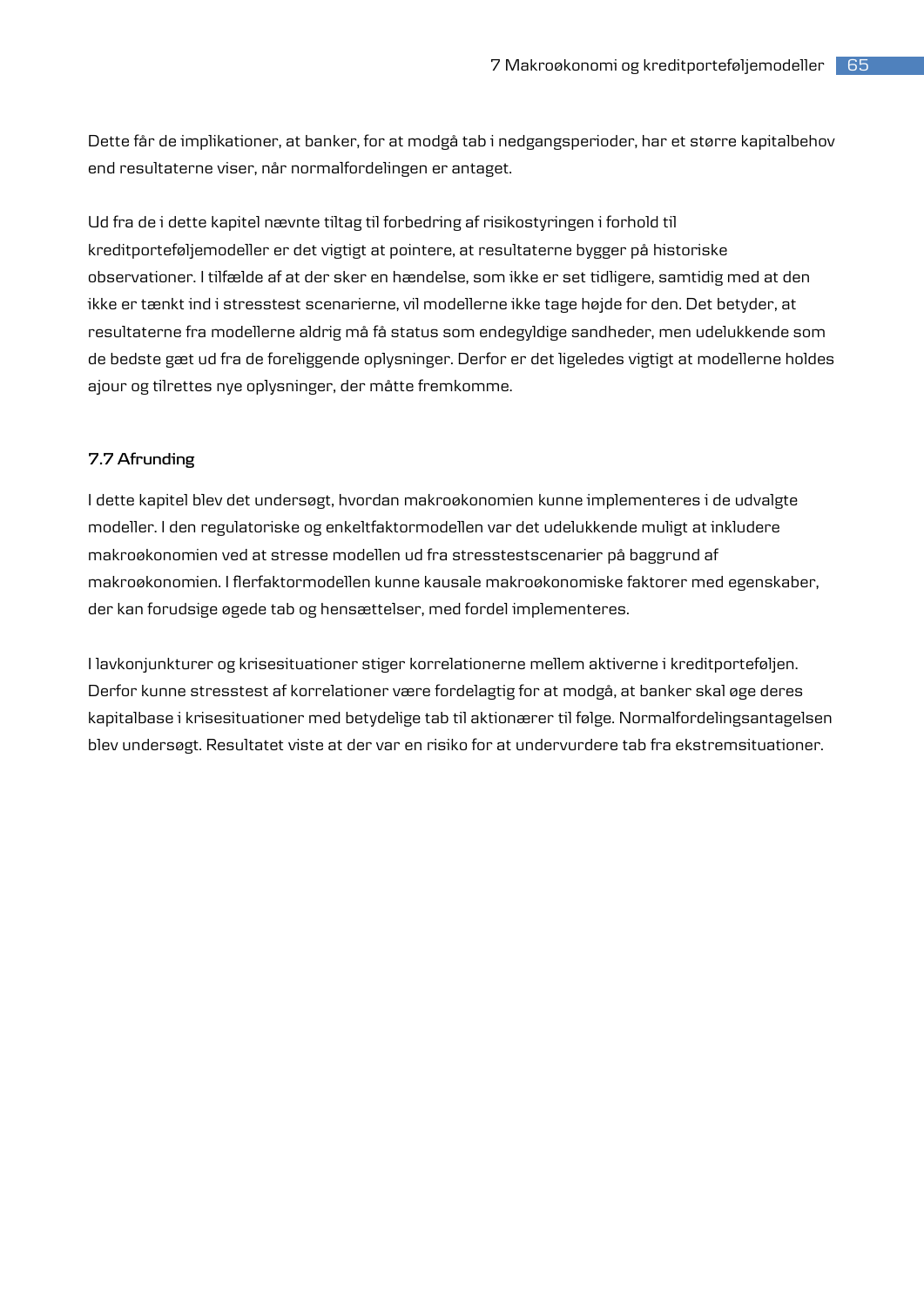# **8 Diskussion**

I dette kapitel diskuteres resultaterne fra opgaven. Derudover overvejes de forskellige tiltag, der kan gøres for, at kreditporteføljemodellerne i større omfang kan estimere risikoen i porteføljen, ledende til en bedre vurdering af kapitalbehovet.

Den mest simple af de undersøgte modeller er den regulatoriske model fra Basel II's Søjle I. Denne tager udgangspunkt i, at alle lån vurderes hver for sig, hvilket ikke giver mulighed for at reducere den nødvendige kapital ved at have en diversificeret portefølje. I denne model er der ikke mulighed for at indbygge parametre, der påvirkes af ændringer i makroøkonomien. Den eneste måde, hvorpå den makroøkonomiske situation kan få indvirkning på resultaterne, er gennem parametervalg (PIT, TTC og DT) og efterfølgende stresstest. I modellen antages normalfordelingen at være gældende, hvilket kan være uhensigtsmæssigt. Det uhensigtsmæssige opstår, når observationerne ikke er normalfordelte, hvilket kan føre til, at risikoen undervurderes. Årsagen til dette er, at normalfordelingen i nogle tilfælde undervurderer risikoen for ekstremtilfælde, hvilket ses i, at den faktiske fordeling har tykkere haler.

I enkeltfaktormodellen er der, i modsætning til den regulatoriske model, mulighed for at knytte simuleringen af aktivernes værdi op på én makroøkonomisk faktor. I den undersøgte model anvendes et setup, hvor simulationen bygger på udviklingen i ét aktieindeks, men metodisk er der intet til hindring for, at en anden makroøkonomisk faktor kan anvendes. Til dette anvendes Monte Carlo simuleringer, hvorved normalfordelingsantagelsen ikke er nødvendig. I Monte Carlo simuleringen er der dog en risiko for, at fremkommende resultater bliver normalfordelte, hvilket vil kunne lede frem til en undervurdering af risiko jf. tidligere diskussion om tykke haler i den faktiske fordeling.

I flerfaktormodellen er det muligt at inkludere flere makroøkonomiske faktorer til simulering af aktivernes afkast. Disse simuleringer bygger som i enkeltfaktormodellen på Monte Carlo simuleringer. Derfor er det muligt at undgå den direkte antagelse om, at normalfordelingen skal være gældende. Resultaterne i opgaven viste, at OMX C20 indekset ikke med rimelighed kan antages at være normalfordelt, hvorfor denne antagelse vil gøre estimering af kapitalbehov fejlbehæftet.

I udvælgelsen af hvilke makroøkonomiske faktorer, der skal indarbejdes i flerfaktormodellen, er det nødvendigt at finde den kausale struktur, da simuleringerne bliver unødvendigt tunge ved at inkludere faktorer, der ikke tilvejebringer nye informationer. I opgaven blev den kausale struktur estimeret. Denne estimation er dog en vanskelig proces, da flere af de makroøkonomiske faktorer påvirker hinanden indbyrdes i forhold til den aktuelle situation i samfundsøkonomien. De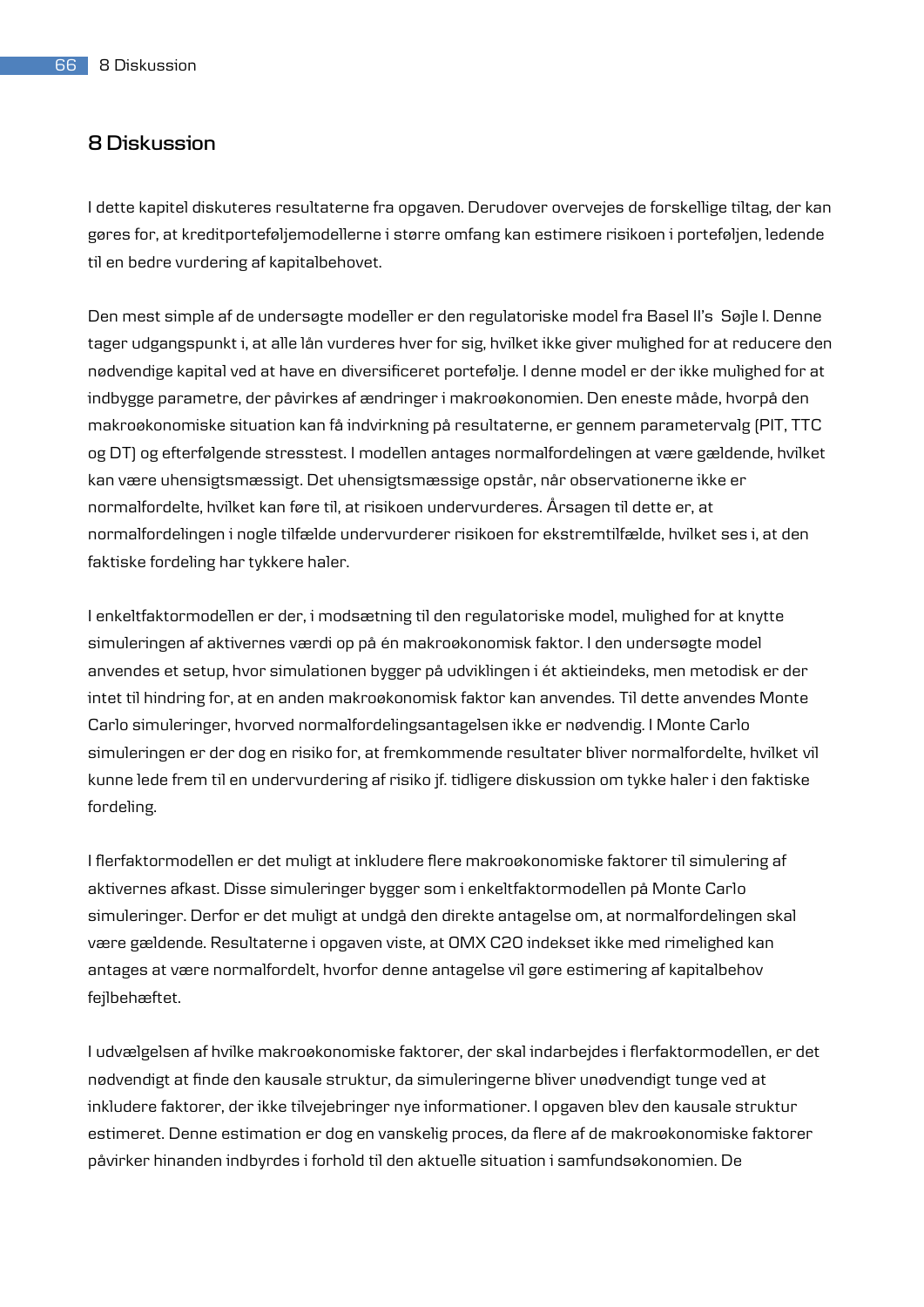makroøkonomiske faktorer, som det er interessant at arbejde med er dem, der førtidigt kan forudsige forhøjede tab og hensættelser. Herunder er listet de faktorer, der med fordel kan inkluderes i flerfaktormodellen:

- 1. Realvækst i BNP
- 2. Realvækst i eksporten
- 3. Kort rente
- 4. Lang rente
- 5. Kreditstramninger i USA

Disse 5 af de 11 undersøgte faktorer har den egenskab at de, med 1 til 2 års varsel, har kunnet forudsige forhøjede tab og hensættelser i banker. Dog er faktorerne ikke uafhængige af hinanden, hvorfor der er en mulighed for at reducere antallet af dem, der skal inkluderes i flerfaktormodellen. Denne reduktion kan dog kun lade sig gøre, hvis den kausale struktur med stor præcision kan bestemmes, da det ellers risikeres, at en betydende faktor eksluderes.

I opgaven blev den nuværende situation i økonomien undersøgt i forhold til den historiske observation i makroøkonomien. Dette blev gjort for at give et løst estimat på, hvor store tabsprocenter, der kan forventes i den aktuelle lavkonjunktur. En sådan analyse har naturligt betydelige fejlmarginer, da to lavkonjunkturer aldrig er ens. Ligeledes befinder vi os i skrivende stund udelukkende i starten af en nedgangsperiode, hvorfor lavkonjunkturen ikke er fuldt afdækket i de makroøkonomiske tal. De umiddelbare resultater viser at tabs- og hensættelsesprocenterne i bankerne kommer til at overstige, hvad der tidligere er oplevet i den undersøgte periode. Det vil sige at tab og hensættelser må formodes at stige til over 2 pct. af udlånsbalancen. Dog er der stor politisk bevågenhed vedrørende økonomien, hvilket kunne tale for et lavere tabsniveau, da der er offentlig vilje og råderum til at bekæmpe nedgangen i økonomien.

Stresstest på parametre og korrelationer blev i opgaven vurderet til at have en central rolle for kreditporteføljemodeller, da resultaterne kan ændre sig betragteligt ud fra hvilke parametre og korrelationer, der anvendes. Tidligere blev konkurssandsynlighederne (PD) stresset ud fra makroøkonomiske scenarier. I opgaven vurderes det, at lignende tilgangsvinkler til de øvrige parametre (LGD og CCF) vil skabe en bedre vurdering af risikoen i banken. I opgaven blev det påvist, at korrelationer mellem aktiverne i porteføljen ændrer sig over tid og fra høj- til lavkonjunktur. Det betyder, at stresstest af korrelationerne ligeledes vil være med til at vurdere risikoen bedre i bankerne. Det vurderes relevant at stresse alle de indgående parametre på samme tid ud fra de opstillede scenarier. Dette vil give en indikation på bankens økonomiske forhold i ekstreme situationer.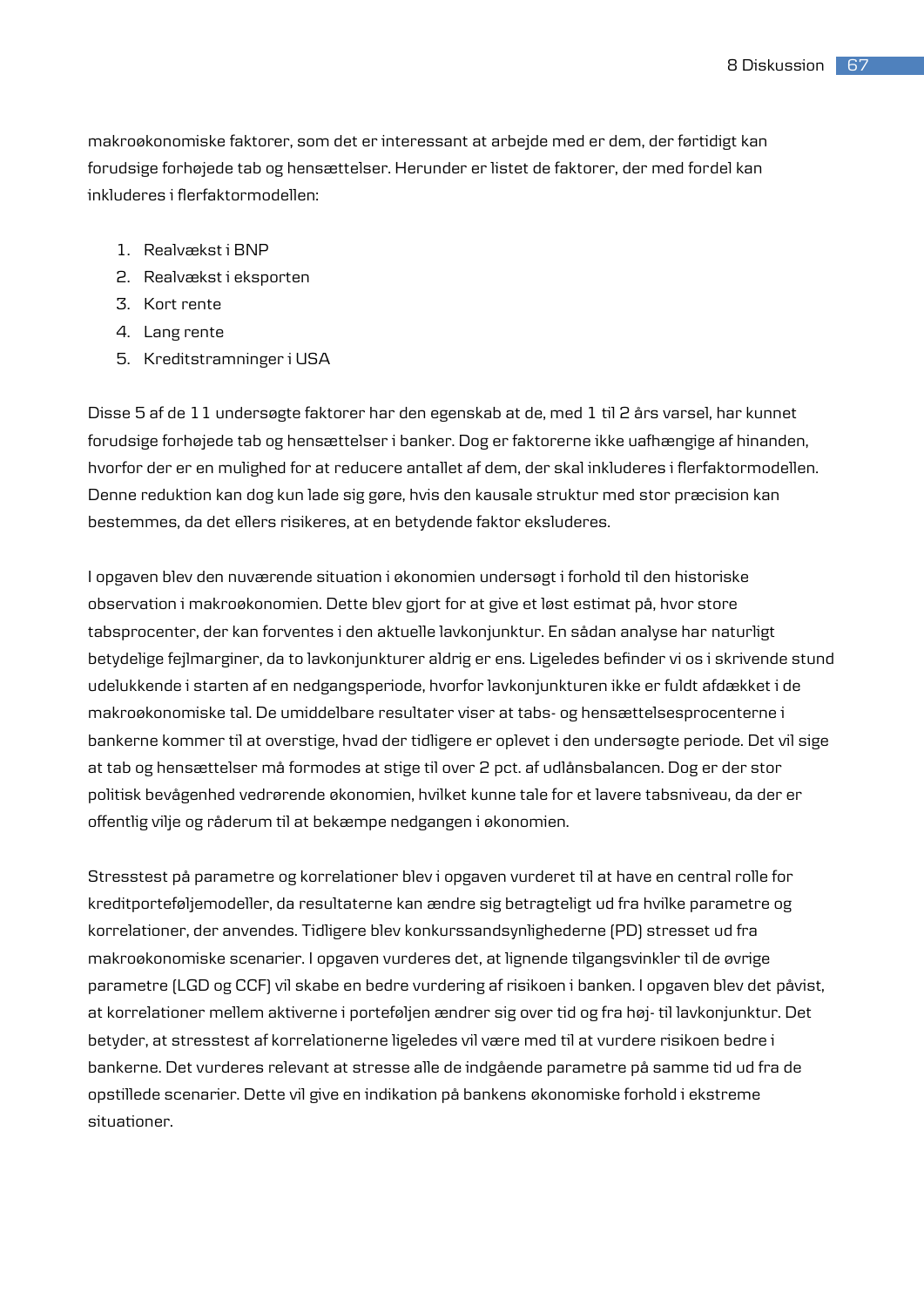# **9 Konklusion**

Formålet med denne hovedopgave har været at undersøge udvalgte kreditporteføljemodeller medhenblik på at inkludere oplysninger fra makroøkonomien, der vil forbedre evnen til at vurdere risikoen i banken og derigennem kapitalbehovet. Ligeledes har det været ønsket at analysere øvrige tiltag i forbindelse med kreditporteføljemodeller, der bedre kan tage højde for fremtidige ændringer i samfundet.

De udvalgte modeller inkluderer den regulatoriske model fra Basel II's Søjle I, én enkeltfaktor og en flerfaktor kreditporteføljemodel, eksemplificeret ved Danske Banks interne kreditporteføljemodel. Til at afspejle historiske tab og hensættelser i banker blev der anvendt offentliggjorte tab og hensættelsesdata fra Danske Bank. Ligeledes blev der i opgaven analyseret på baggrund af 11 udvalgte makroøkonomiske faktorer fra 1980 til 2008.

Analysen af makroøkonomien sammenholdt med tab og hensættelser viste, at det kunne være relevant at indarbejde 5 af de 11 makroøkonomiske faktorer i kreditporteføljemodellerne. Disse gav en førtidig indikation om øgede tab og hensættelser i banker. Analysen af kreditporteføljemodellerne viste, at flerfaktormodellen havde den største fleksibilitet til at inkludere makroøkonomien. Enkeltfaktormodellen havde mulighed for at simulere tab via én faktor, hvorimod den regulatoriske model udelukkende kunne tage højde for makroøkonomien gennem parametervalg og stresstest. Parametervalg og stresstest vurderedes ligeledes at være henholdsvis vigtige og nødvendige for de øvrige undersøgte modeller. En anden egenskab, der var attraktiv ved enkelt- og flerfaktormodellen var, at da de ikke var bygget op om en antagelse om normalfordeling, da denne ikke altid er gældende for de bagvedliggende observationer.

Enkelt- og flerfaktormodellerne er bygget op på porteføljetankegangen, hvor risikoen er mindre i en veldiversificeret portefølje. Det betyder at korrelationer mellem aktiverne får betydning for kapitalbehovet. Det er derfor nødvendigt at indføre tiltag til gennemførelse af stresstest af korrelationerne aktiverne imellem. Dette kan ses ud fra resultater i opgaven, der viser at korrelationerne ændrer sig over tid og fra høj- til lavkonjunktur. Ligeledes skal alle parametre (PD, LGD og CCF), der er med til at bestemme risikoen i porteføljen, vurderes efter stresstest. Disse stresstest opstilles ud fra scenarier baseret på makroøkonomisk udvikling. Her vil det ligeledes være fornuftigt at tage udgangspunkt i de makroøkonomiske faktorer, der førtidigt kan forudsige tab. Efter gennemførelse af disse tiltag vil den af porteføljemodellen vurderede risiko give et bedre billede af den faktiske risiko i porteføljen. Det ændrer dog ikke ved det faktum, at modellerne fortsat ikke tager hensyn til ændringer i makroøkonomien, der ikke tidligere har været observeret. Derfor er det nødvendigt at resultaterne, selvom de bygger på komplekse udregninger, udelukkende tages som en vejledning og ikke som den endegyldige sandhed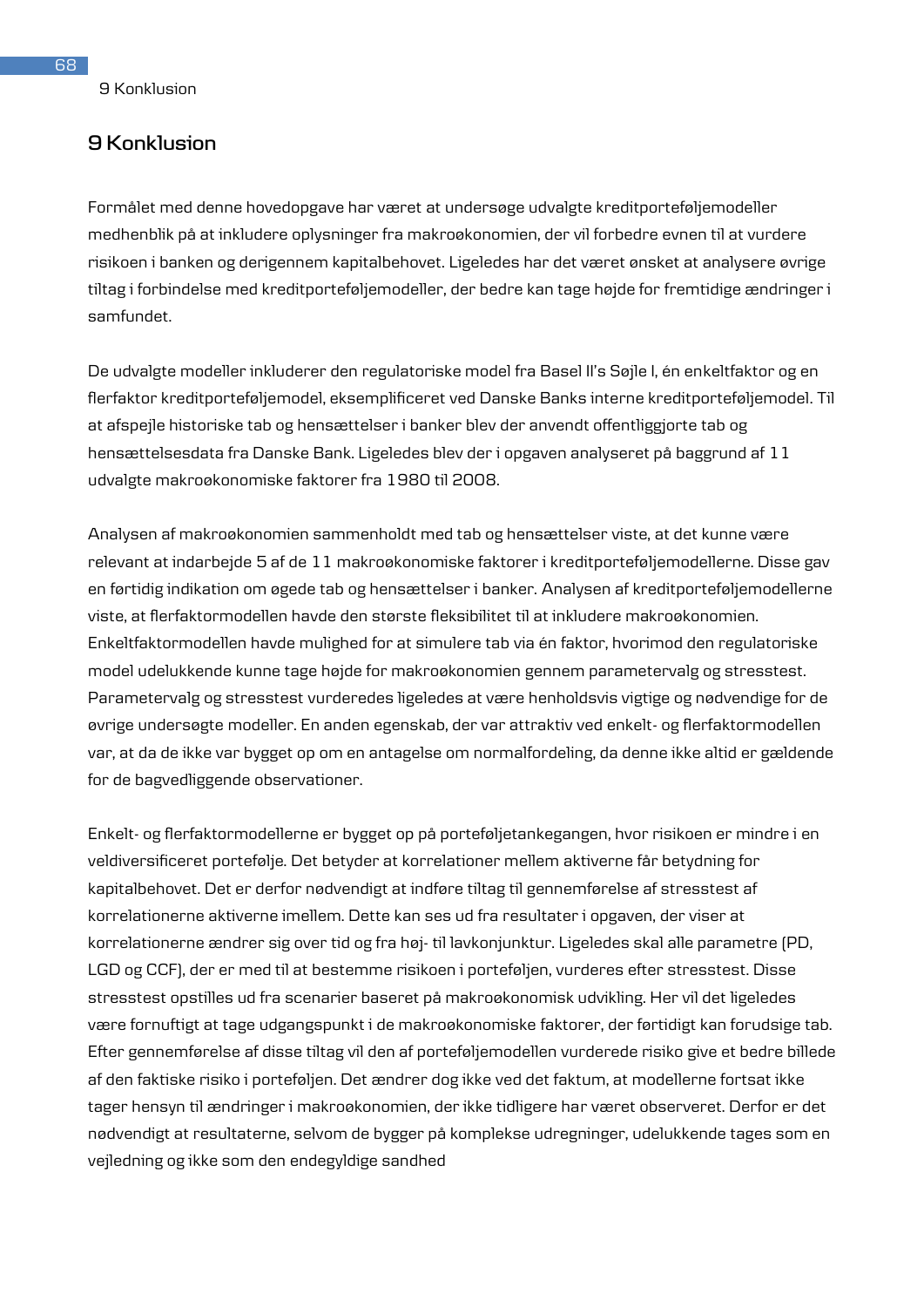# **10 Perspektivering**

Ved udarbejdelsen af nærværende hovedopgave har der været fokus på udvalgte kreditporteføljemodeller til estimering af risiko og derved kapitalbehov i banker. Opgaven afdækker derfor ikke samtlige kreditporteføljemodeller, hvor der er valgt en anden tilgangsvinkel. Ligeledes arbejdes der udelukkende med udvalgte makroøkonomiske parametre, hvorved der opstår en risiko for, at essentielle faktorer kan være ekskluderet. Det vil være interessant i efterfølgende studier at udvide antallet af kreditporteføljemodeller samt makroøkonomiske faktorer. Ligeledes er det interessant at studere den kausale struktur i makroøkonomien nærmere. Dette skal understøttes af egentlige statistiske test af de enkelte faktorers påvirkning på tab og hensættelser. Herunder falder ligeledes udvidet statistiske test af normalfordelingsantagelsens gyldighed og ændringer i korrelationer aktiverne imellem over tid. Disse undersøges kun sporadisk i opgaven og jf. afgrænsningen uden statistiske tests.

Opgaven bygger på offentliggjorte tab og hensættelser i Danske Bank. Såfremt det enkelte pengeinstitut ønsker, at arbejde videre med tankesættet i denne opgave kunne det være relevant at anvende internt tabsdata. Dette vil sikre, at fejlkilder i forbindelse med ændringer i hensættelsespolitik over den undersøgte periode reduceres.

I opgave nævnes forskellige tiltag, der vil kunne forbedre risikostyringen i kreditporteføljemodeller, men i opgave er det foretaget en afgrænsning i forhold til, hvordan tiltagene skal implementeres i modellerne. Såfremt der er et ønske om at inkludere nogle eller alle tiltag skal processen efterfølgende operationaliseres. I forhold til stresstest skal makroøkonomiske scenarier ligeledes opstilles, hvilket kræver ekstra studier af makroøkonomien.

En nærmere Cost/Benefit analyse af gevinsten ved at arbejde med avancerede kreditporteføljemodeller kunne i fremtidige studier være interessant. Dette skal især ses i forhold til konklusionen om, at resultaterne fra en avanceret kreditporteføljemodel udelukkede skal anvendes som en vejledning om kapitalbehov og ikke som den endegyldige sandhed.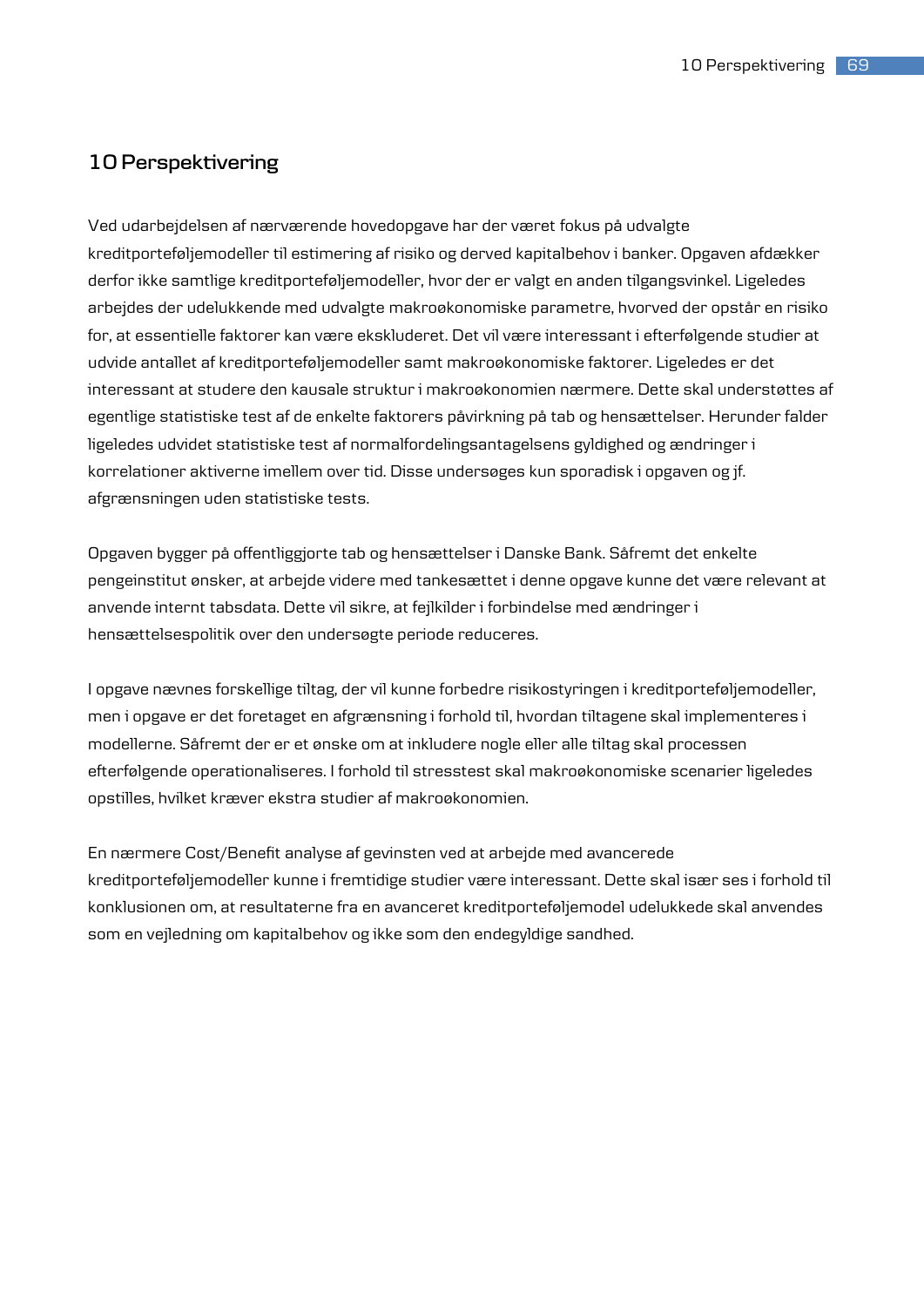# **11 Litteraturliste**

**AErådet (2008):** AErådets prognose for boligmarkedet, oktober 2008. [online]. København, Danmark [citeret 5. april 2009]. Tilgængelig på <UR[L:http://www.aeraadet.dk/media/filebank/org/AE-boligmarkedet-okt08.pdf>](http://www.aeraadet.dk/media/filebank/org/AE-boligmarkedet-okt08.pdf).

**Allen, F., R. A. Brealey, S. C. Myers (2006):** *Corporate Finance*. McGraw-Hill, Boston, USA.

**Bangia, A., F. X. Diebold, T. Schuermann (2000):** Ratings Migration and the business cycle with application to credit port folio stress testing. [online]. New York, USA [citeret 12. april 2009]. Tilgængelig på: [URL:http://www.econ.upenn.edu/~fdiebold/papers/paper37/bds.pdf.](http://www.econ.upenn.edu/~fdiebold/papers/paper37/bds.pdf)

**BIS (2005)**: An Explanatory Note on the Basel II IRB Risk Weight Functions. [online]. Basel, Switzerland [citeret 27. Februar 2009]. Tilgængelig på <URL:http://www.bis.org/bcbs/irbriskweight.htm>.

**Christensen, M. (2005):** *Obligationsinvestering.* Jurist- og Økonomforbundets Forlag, København, Danmark

**Christensen, T. A., J Christiansen, H. Pedersen (2000):** *Nationaløkonomi på dansk*. Samfundslitteratur, København.

**Christiansen, J., T. Pedersen, R. Rudbeck, P. Thomsen (2008):** En porteføljemodel til måling og styring af kreditrisiko. Finans/invest. Vol. 3, 2008, pp. 12-21

**Credit Metrics (1996):** RiskMetrics – Technical Document[online]. New York, USA [citeret 5. april 2009]. Tilgængelig på <URL:http://www.riskmetrics.com/publications/techdocs/rmcovv.html>.

**Danske Bank (1980 – 2008):** Regnskaber og Årsrapporter fra Danske Bank, København, Danmark.

**Danske Bank (2009):** Risk Management rapport. [online]. København, Danmark [citeret 12. april 2009]. Tilgængelig på <URL[:http://www.danskebank.com/da](http://www.danskebank.com/da-dk/ir/Documents/2008/Q4/Risk-Report-2008-UK.pdf)[dk/ir/Documents/2008/Q4/Risk-Report-2008-UK.pdf>](http://www.danskebank.com/da-dk/ir/Documents/2008/Q4/Risk-Report-2008-UK.pdf).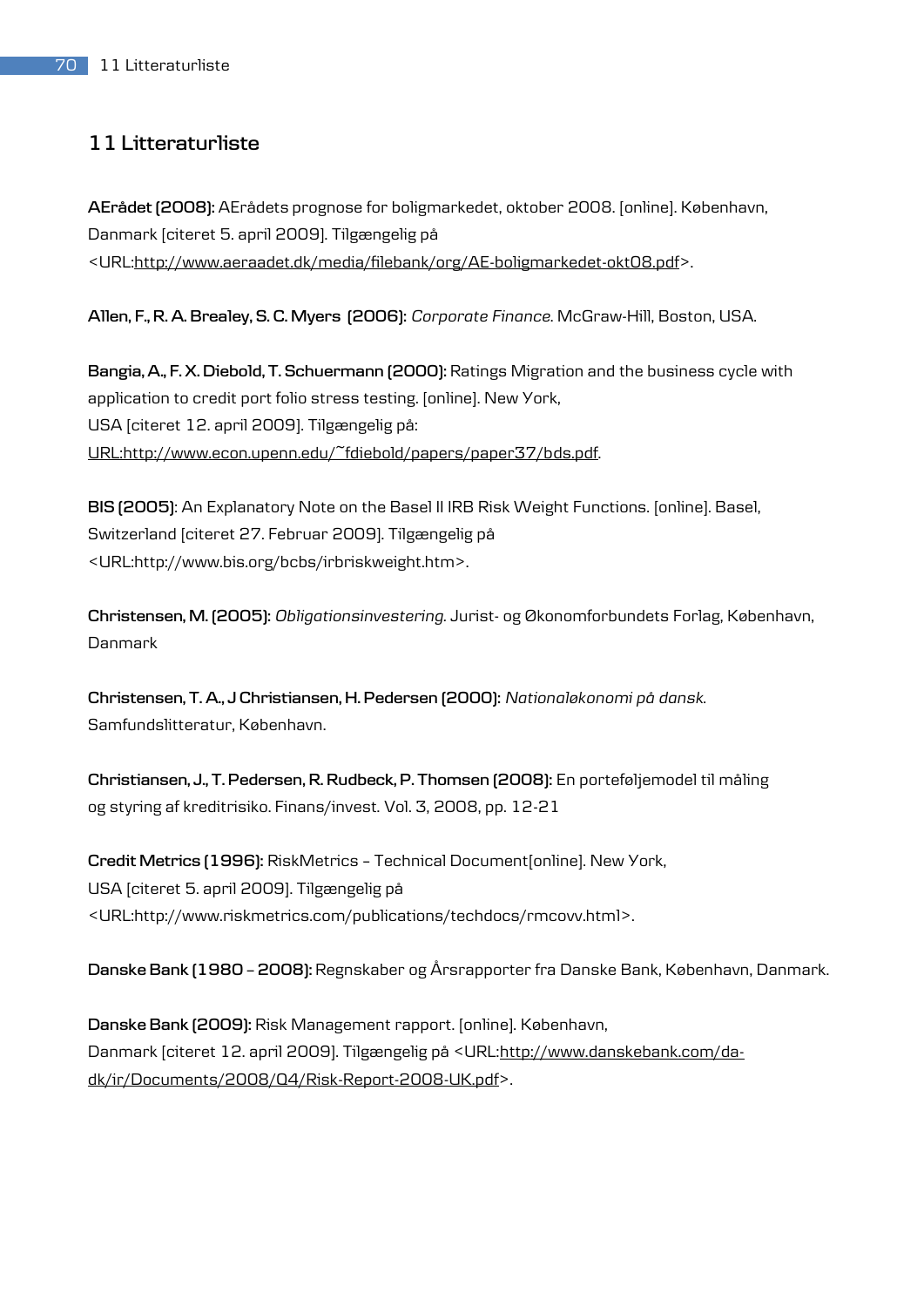**De Økonomiske Råd (2008)**: Vismandsrapporter, Dansk Økonomi & Økonomi og Miljø. [online]. København, Danmark [citeret 12. april 2009]. Tilgængelig på <UR[L:http://www.dors.dk/sw3321.asp](http://www.dors.dk/sw3321.asp)

**Dowd, K (2002):** *An introduction to Market risk measument.* CPI Antony Rowe, Chippenham, England

**Finansrådet (2009)**: Den danske indskydergaranti blandt Europas bedste. [online]. København, Danmark [citeret 2. marts 2009]. Tilgængelig på

<UR[L:http://www.finansraadet.dk/danish/menu/Nyheder\\_og\\_presse/holdninger/Kommentarer+og](http://www.finansraadet.dk/danish/menu/Nyheder_og_presse/holdninger/Kommentarer+og+debatindl%C3%A6g/dendanskeindskydergarantiblandtEuropasbedste.htm) [+debatindl%C3%A6g/dendanskeindskydergarantiblandtEuropasbedste.htm>](http://www.finansraadet.dk/danish/menu/Nyheder_og_presse/holdninger/Kommentarer+og+debatindl%C3%A6g/dendanskeindskydergarantiblandtEuropasbedste.htm).

**Freixas X., J-C Rochet (1997):** *Microeconomics of Banking*. The MIT Press, Cambrigde, USA

**FSA (2009a):** Standardised approach to credit risk. [online]. London, England [citeret 10. april 2009]. Tilgængelig på <URL:http://www.fsa.gov.uk/pubs/international/bipru3.pdf>.

**FSA (2009b):** Capital Requirements Directive/Basel 2. [online]. London, England [citeret 10. april 2009]. Tilgængelig på <URL:http://www.fsa.gov.uk/Pages/About/What/International/basel/index.shtml)>.

**FSA (2009c):** The Full Handbook. [online]. London, England [citeret 10. april 2009]. Tilgængelig på <URL:http://fsahandbook.info/FSA/html/handbook/BIPRU/4/1)>.

**EcoWin (2009):** EcoWin – Global financial and economic data. Version: 5.61.0.3 Reuters ltd. 2005- 2007. [Online]. Tilgængelig på <UR[L:http://www.ecowin.com/>](http://www.ecowin.com/).

**Hull, J. C, (2000):** *Options, Futures and Other Derivatives*. Prentice Hall, London, England

**Kommissionen (2008):** Ændringer i kapitalkrave for banker [online]. København, Danmark [citeret 20. april 2009]. Tilgængelig på <URL:http://ec.europa.eu/danmark/eupolitik/alle\_emner/okonomisk/2008/081001\_kapitalkrav\_da.htm>

**NasdaqOMX (2005):** Københavns Fondsbørs' Retningslinier for beregning af OMXC20 [online]. København, Danmark [citeret 27. april 2009]. Tilgængelig på <UR[L:http://www.nasdaqomxnordic.com/digitalAssets/7/7817\\_Retningslinier\\_for\\_beregning\\_af\\_](http://www.nasdaqomxnordic.com/digitalAssets/7/7817_Retningslinier_for_beregning_af_OMXC20-indekset.pdf) [OMXC20-indekset.pdf>](http://www.nasdaqomxnordic.com/digitalAssets/7/7817_Retningslinier_for_beregning_af_OMXC20-indekset.pdf).